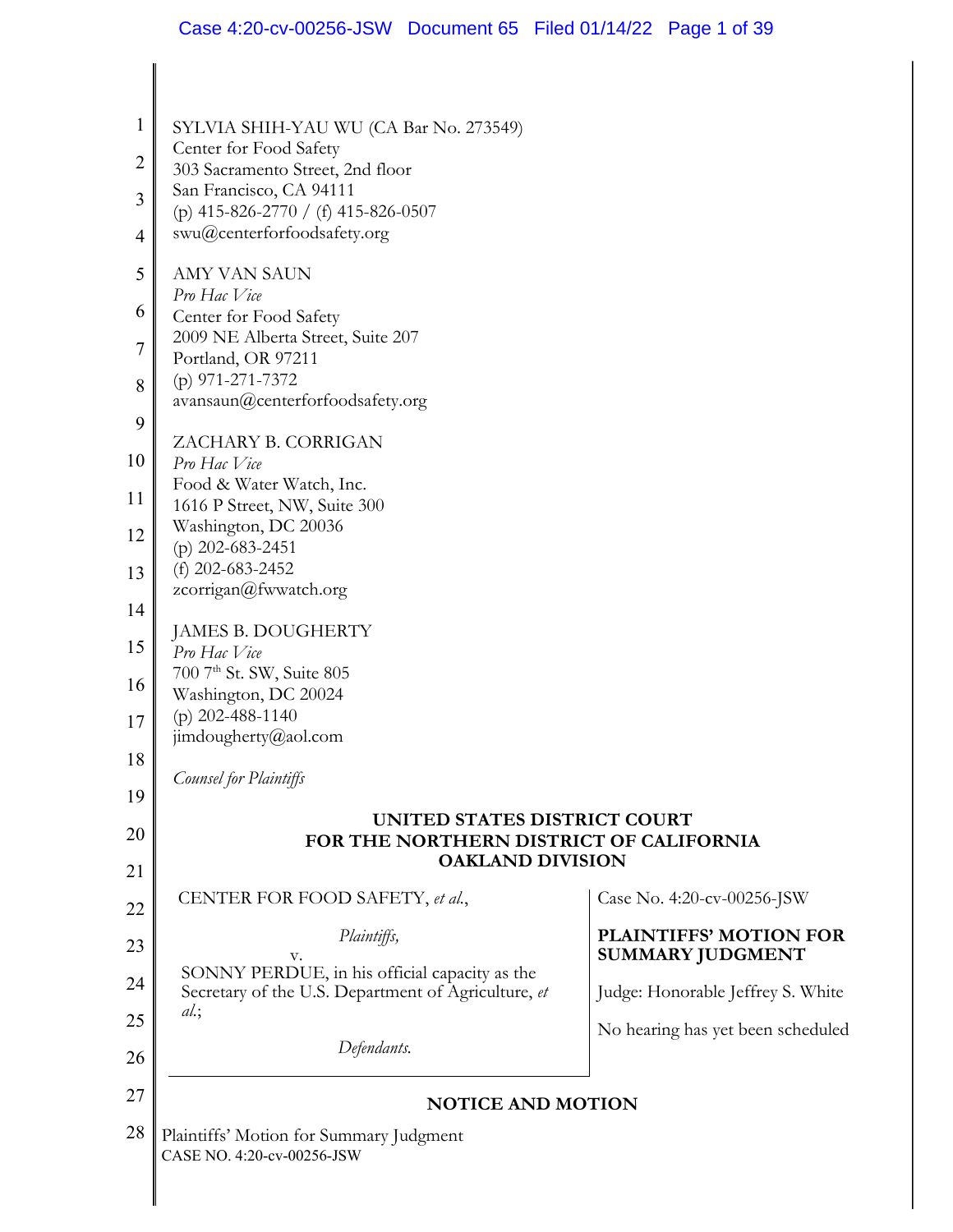# Case 4:20-cv-00256-JSW Document 65 Filed 01/14/22 Page 2 of 39

 $\mathsf{l}$ 

| $\mathbf{1}$   | PLEASE TAKE NOTICE that Plaintiffs Food & Water Watch, Center for Food Safety, The                     |
|----------------|--------------------------------------------------------------------------------------------------------|
| $\overline{2}$ | Humane Farming Association, and Robin Mangini ("Plaintiffs") respectfully request this Court grant     |
| 3              | Plaintiffs' Motion for Summary Judgment in the above-captioned case. Plaintiffs also request the Court |
| $\overline{4}$ | schedule a hearing on this matter.                                                                     |
| 5              | As detailed in the following brief and set forth in the proposed order, the Court should grant the     |
| 6              | Plaintiffs' motion and vacate Defendants' New Swine Inspection System rules.                           |
| $\overline{7}$ |                                                                                                        |
| 8              |                                                                                                        |
| 9              |                                                                                                        |
| 10             |                                                                                                        |
| 11             |                                                                                                        |
| 12             |                                                                                                        |
| 13             |                                                                                                        |
| 14             |                                                                                                        |
| 15             |                                                                                                        |
| 16             |                                                                                                        |
| 17             |                                                                                                        |
| 18             |                                                                                                        |
| 19             |                                                                                                        |
| 20             |                                                                                                        |
| 21             |                                                                                                        |
| 22             |                                                                                                        |
| 23             |                                                                                                        |
| 24             |                                                                                                        |
| 25             |                                                                                                        |
| 26             |                                                                                                        |
| 27             |                                                                                                        |
| 28             | $\rm ii$                                                                                               |
|                |                                                                                                        |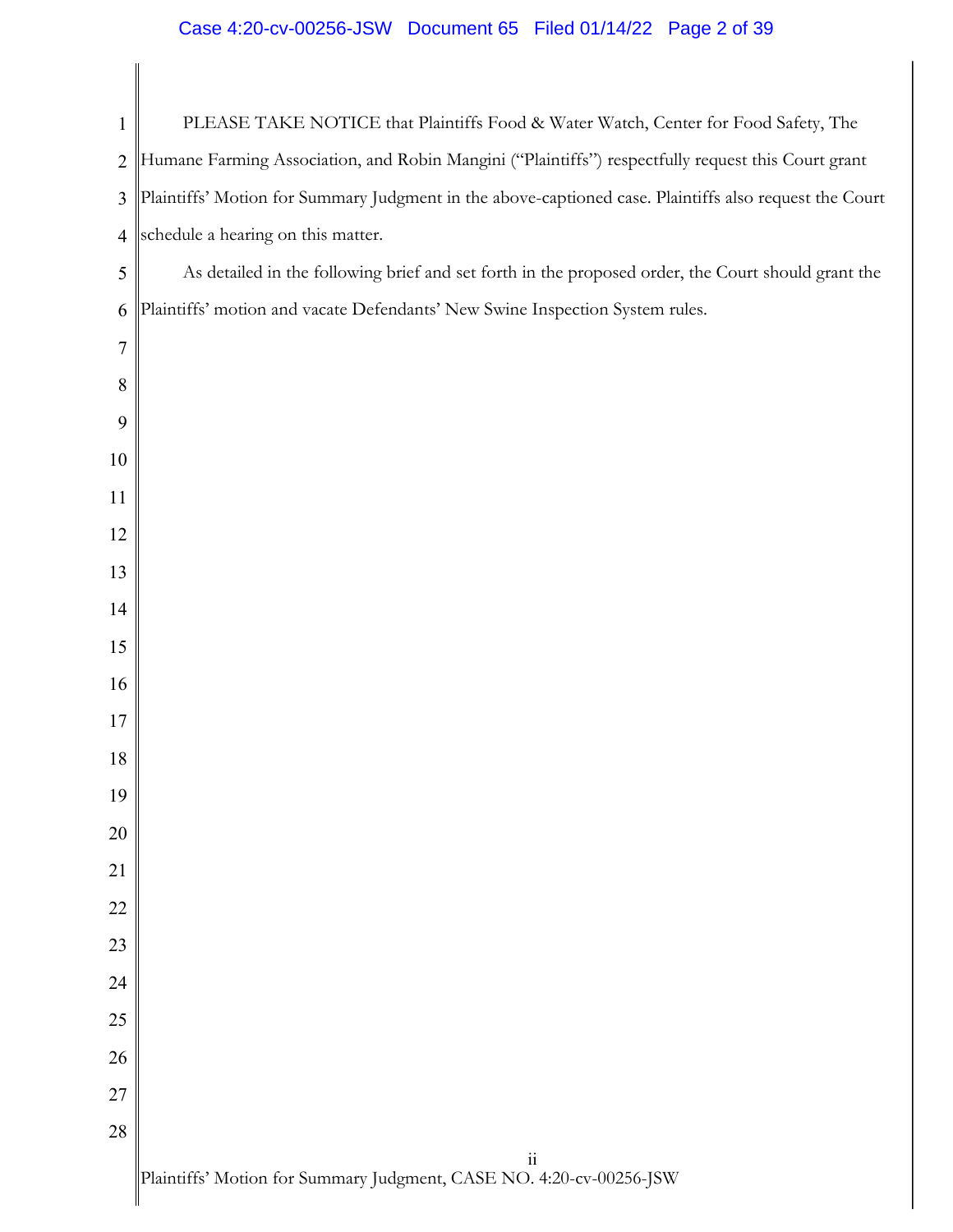1

2

 $\parallel$ 

# **BRIEF IN SUPPORT OF PLAINTIFFS' MOTION**

# **TABLE OF CONTENTS**

| 3              |                                                                                                |  |  |
|----------------|------------------------------------------------------------------------------------------------|--|--|
| $\overline{4}$ |                                                                                                |  |  |
| 5              |                                                                                                |  |  |
| 6              |                                                                                                |  |  |
| 7              | Ι.                                                                                             |  |  |
| 8              |                                                                                                |  |  |
| 9              |                                                                                                |  |  |
| 10             |                                                                                                |  |  |
| 11             |                                                                                                |  |  |
| 12             |                                                                                                |  |  |
| 13             |                                                                                                |  |  |
| 14             |                                                                                                |  |  |
| 15             | F.                                                                                             |  |  |
| 16             | 1.                                                                                             |  |  |
| 17             | Rollbacks that Prevent the Inspection and Separate Slaughter of Potentially Diseased and<br>2. |  |  |
| 18<br>19       | 3.                                                                                             |  |  |
| 20             | NSIS's Reduction of Online Inspectors and Lifting of Slaughter-Line-Speed Limits  10<br>4.     |  |  |
| 21             | 5.                                                                                             |  |  |
| 22             | G. No Opportunity to Comment on Revisions to the Final Risk Assessment 11                      |  |  |
| 23             | H. Damaging Pilot-Plant Data Released After the Close of the Comment Period 12                 |  |  |
| 24             | Federal Inspectors Did Not Perform More Offline Verifications of "Public Health<br>1.          |  |  |
| 25             | Federal Public Health Veterinarians Evaluated Fewer Animals, Carcasses, and Parts in<br>2.     |  |  |
| 26<br>27       | Pilot Plants Actually Had More Violations for Fecal Matter, Digestive Content, and Milk<br>3.  |  |  |
| 28             |                                                                                                |  |  |
|                | $\overline{\text{iii}}$<br>Plaintiffs' Motion for Summary Judgment, CASE NO. 4:20-cv-00256-JSW |  |  |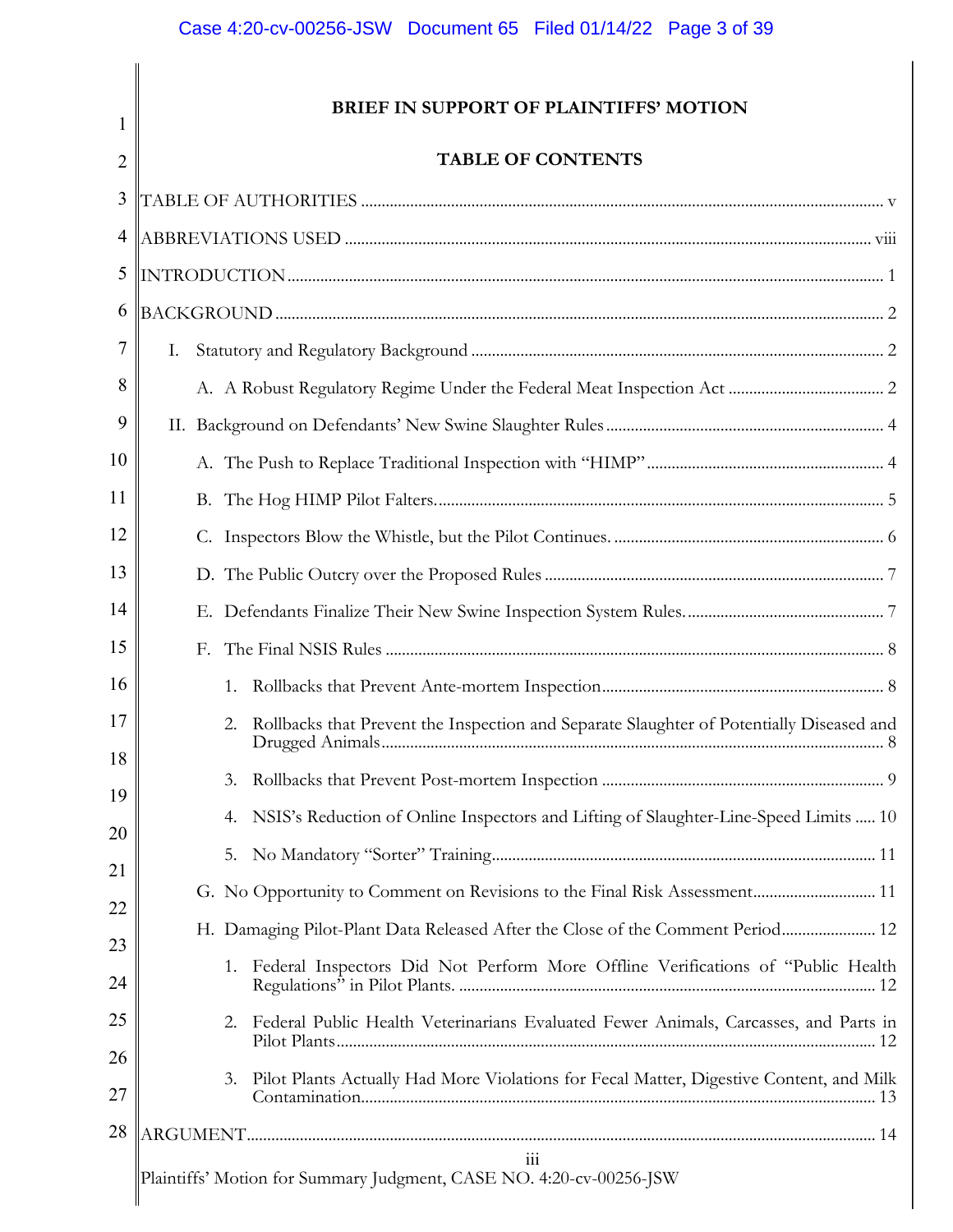# Case 4:20-cv-00256-JSW Document 65 Filed 01/14/22 Page 4 of 39

| 1        | Ι. |                                                                                                                                                                                 |
|----------|----|---------------------------------------------------------------------------------------------------------------------------------------------------------------------------------|
| 2        |    |                                                                                                                                                                                 |
| 3        |    | A. The NSIS Rules Violate 21 U.S.C. § 603(a) by Preventing the Ante-Mortem Inspection of                                                                                        |
| 4<br>5   |    | B. The NSIS Rules Violate 21 U.S.C. § 603(a) by Preventing the Inspection and Separate<br>Slaughter of Swine Showing Symptoms of Disease and Careful Examination and Inspection |
| 6<br>7   |    | C. The NSIS Rules Violate 21 U.S.C. § 604 by Preventing the Post-Mortem Inspection of Swine                                                                                     |
| 8        |    | III. Defendants' NSIS Rules Are Arbitrary and Capricious, an Abuse of Discretion, and Otherwise                                                                                 |
| 9        |    | A. The NSIS Rules Represent an Irrational Departure from Defendants' Prior Practices and                                                                                        |
| 10<br>11 |    | B. Defendants Entirely Failed to Consider Numerous, Significant Problematic Aspects                                                                                             |
| 12       |    | 1. Defendants Arbitrarily Evaluated Only a Few, Non-representative Pilot Plants 23                                                                                              |
| 13       |    |                                                                                                                                                                                 |
| 14       |    | Defendants Failed to Address Unfavorable Evidence About Pilot Plants' Offline Public-<br>3.                                                                                     |
| 15<br>16 |    | 4. Defendants Downplayed the Problem of Fecal Matter, Digestive Contents, and Milk                                                                                              |
| 17       |    | Defendants Ignored Evidence that Under- or Un-trained Plant Sorters Could Not<br>5.                                                                                             |
| 18       |    | 6. Defendants' Approach to Their Risk Assessment Was Fundamentally Flawed.  26                                                                                                  |
| 19<br>20 |    | C. The NSIS Rules Undermine the Food Safety Purposes of the FMIA and Are an Unlawful                                                                                            |
| 21       |    |                                                                                                                                                                                 |
| 22       |    |                                                                                                                                                                                 |
| 23       |    |                                                                                                                                                                                 |
| 24       |    |                                                                                                                                                                                 |
| 25       |    |                                                                                                                                                                                 |
| 26       |    |                                                                                                                                                                                 |
| 27       |    |                                                                                                                                                                                 |
| 28       |    |                                                                                                                                                                                 |
|          |    | iv                                                                                                                                                                              |

Plaintiffs' Motion for Summary Judgment, CASE NO. 4:20-cv-00256-JSW

 $\blacksquare$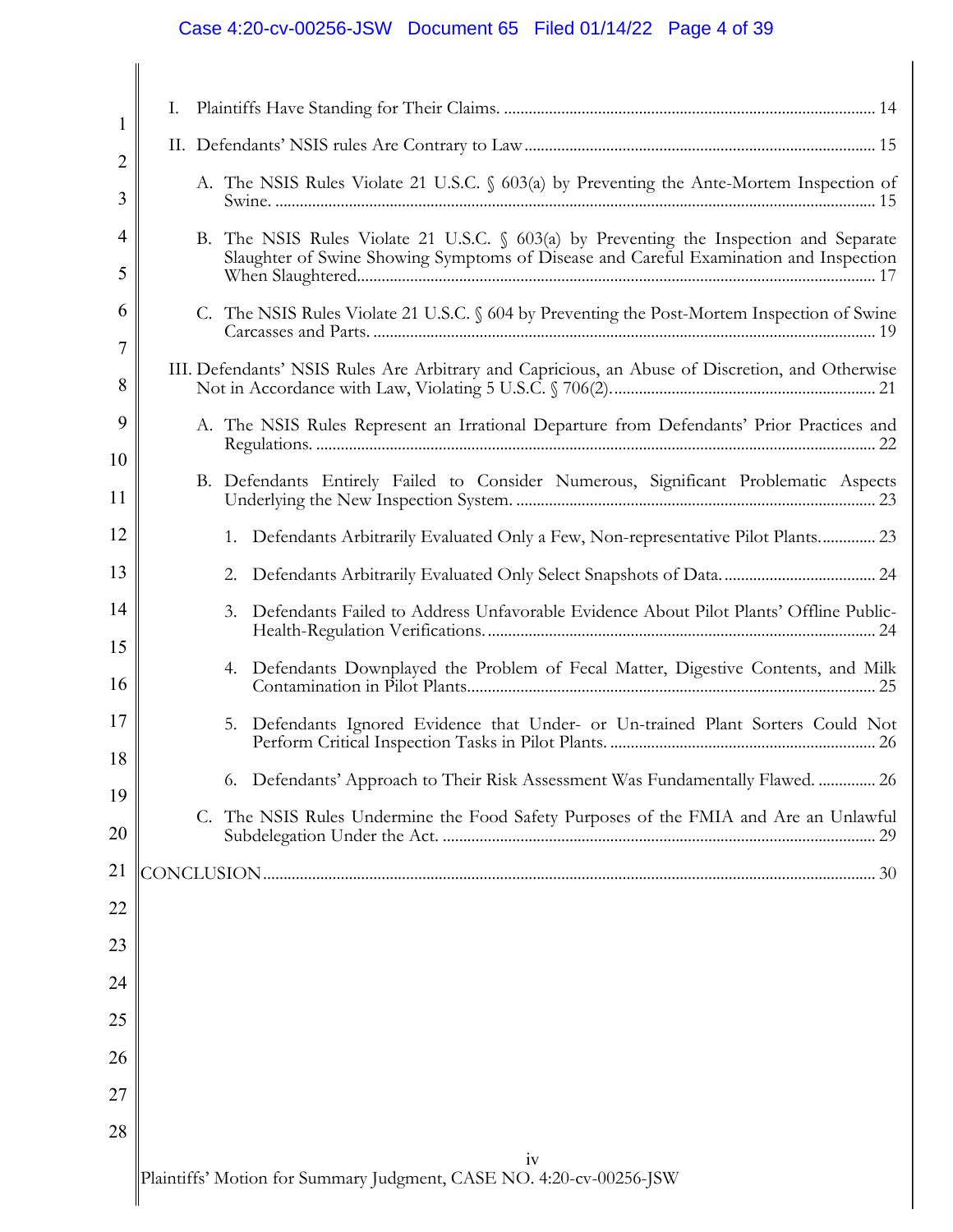| 1              |                                                                                                       |     |
|----------------|-------------------------------------------------------------------------------------------------------|-----|
| 2              | <b>TABLE OF AUTHORITIES</b>                                                                           |     |
| 3              | <b>CASES</b>                                                                                          |     |
| 4              |                                                                                                       |     |
| 5              |                                                                                                       |     |
| 6              |                                                                                                       |     |
| $\overline{7}$ |                                                                                                       |     |
| 8              |                                                                                                       |     |
| 9              |                                                                                                       |     |
| 10             |                                                                                                       |     |
| 11             |                                                                                                       |     |
| 12             |                                                                                                       |     |
| 13             |                                                                                                       |     |
|                |                                                                                                       |     |
| 14             |                                                                                                       |     |
| 15<br>16       | Friends of the Boundary Waters Wilderness v. Bosworth, No. 03-624 (JRT/FLN), 2004 U.S. Dist. LEXIS    | .24 |
| 17             |                                                                                                       |     |
| 18             |                                                                                                       |     |
| 19             |                                                                                                       |     |
| 20             |                                                                                                       |     |
| 21             |                                                                                                       |     |
| 22             | Lands Council v. Forester of Region One of the U.S. Forest Serv., 395 F.3d 1019 (9th Cir. 2004)  13   |     |
| 23             |                                                                                                       |     |
| 24             | Motor Vehicle Mfrs. Ass'n of the U.S., Inc. v. State Farm Mut. Auto. Ins. Co., 463 U.S. 29 (1983)  14 |     |
| 25             |                                                                                                       |     |
| 26             |                                                                                                       |     |
| 27             |                                                                                                       |     |
| 28             |                                                                                                       |     |
|                | Plaintiffs' Motion for Summary Judgment, CASE NO. 4:20-cv-00256-JSW                                   |     |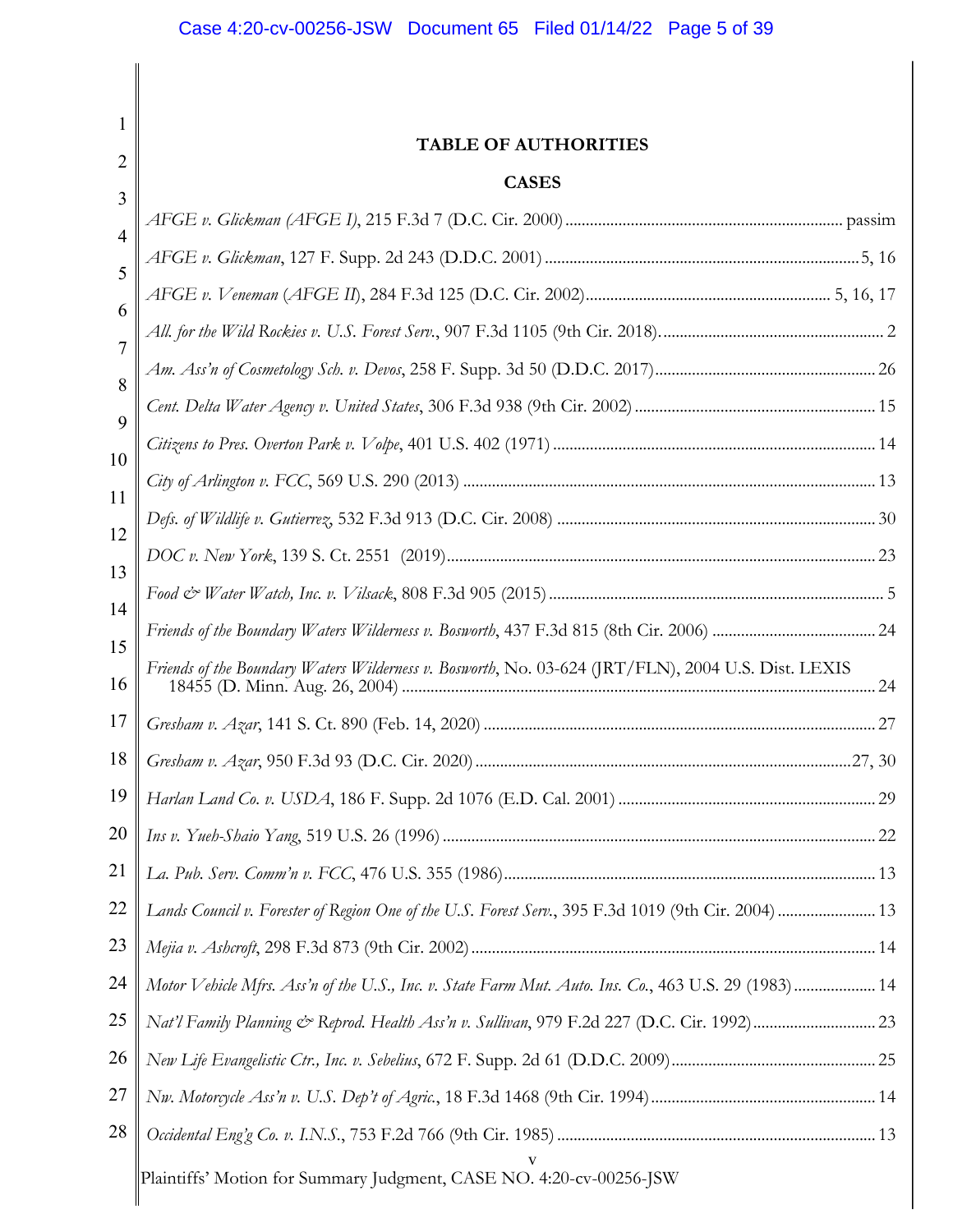# Case 4:20-cv-00256-JSW Document 65 Filed 01/14/22 Page 6 of 39

| 1              |                                                                                                                  |
|----------------|------------------------------------------------------------------------------------------------------------------|
| 2              |                                                                                                                  |
| 3              |                                                                                                                  |
| 4              |                                                                                                                  |
| 5              |                                                                                                                  |
| 6              | Stop B2H Coal. v. BLM, No. 2:19-cv-1822-SI, 2021 U.S. Dist. LEXIS 145939 (D. Or. Aug. 4, 2021)  13               |
| $\overline{7}$ |                                                                                                                  |
| 8              |                                                                                                                  |
| 9              |                                                                                                                  |
| 10             | United Food & Commer. Workers Union, Local No. 663 v. U.S. Dep't of Agric., 532 F. Supp. 3d 741 (D.              |
| 11<br>12       | United Food and Commercial Workers Union, et al., v. Quality Pork Processors, Inc., et al., appeal docketed, 21- |
| 13             |                                                                                                                  |
| 14             |                                                                                                                  |
|                |                                                                                                                  |
|                | <b>STATUTES</b>                                                                                                  |
| 15             |                                                                                                                  |
| 16             |                                                                                                                  |
| 17             |                                                                                                                  |
| 18             |                                                                                                                  |
| 19             |                                                                                                                  |
| 20             |                                                                                                                  |
| 21             | <b>REGULATIONS</b>                                                                                               |
| 22             |                                                                                                                  |
| 23             |                                                                                                                  |
| 24             |                                                                                                                  |
| 25             |                                                                                                                  |
| 26<br>27       |                                                                                                                  |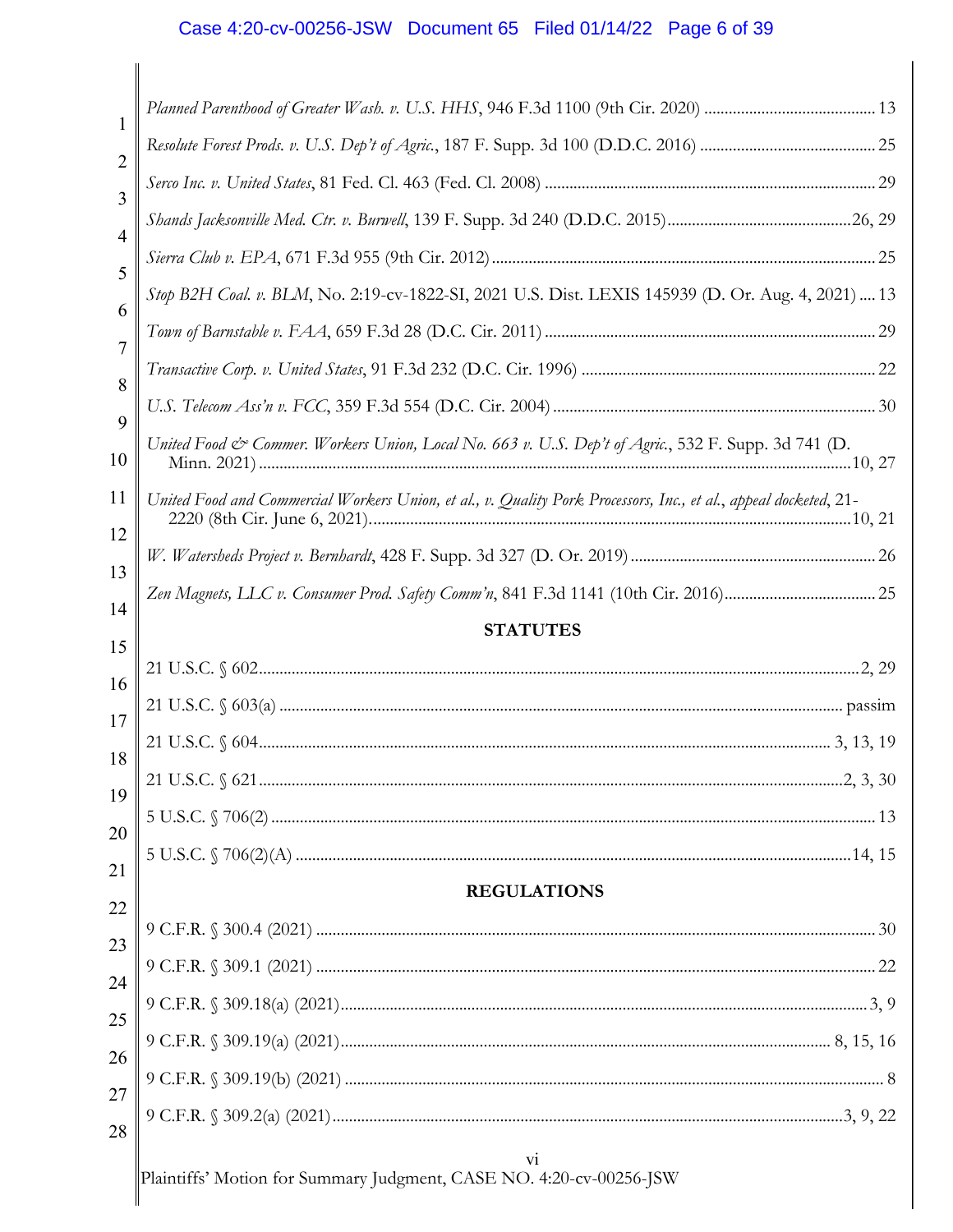# Case 4:20-cv-00256-JSW Document 65 Filed 01/14/22 Page 7 of 39

| 1              |                                 |        |
|----------------|---------------------------------|--------|
| $\overline{2}$ |                                 |        |
| 3              |                                 |        |
| $\overline{4}$ |                                 |        |
| 5              |                                 |        |
| 6              |                                 |        |
| $\overline{7}$ |                                 |        |
| 8              |                                 |        |
| 9              |                                 |        |
| 10             |                                 |        |
| 11             |                                 |        |
| 12             |                                 |        |
| 13             |                                 |        |
| 14             | <b>FEDERAL REGISTER NOTICES</b> |        |
| 15             |                                 |        |
| 16             |                                 |        |
| 17             |                                 |        |
| 18             |                                 |        |
| 19             |                                 | passim |
| 20             |                                 |        |
| 21             |                                 |        |
| 22             |                                 |        |
| 23             |                                 |        |
| 24             |                                 |        |
| 25             |                                 |        |
| 26             |                                 |        |
| 27             |                                 |        |
| 28             |                                 |        |
|                | vii                             |        |

Plaintiffs' Motion for Summary Judgment, CASE NO. 4:20-cv-00256-JSW

 $\blacksquare$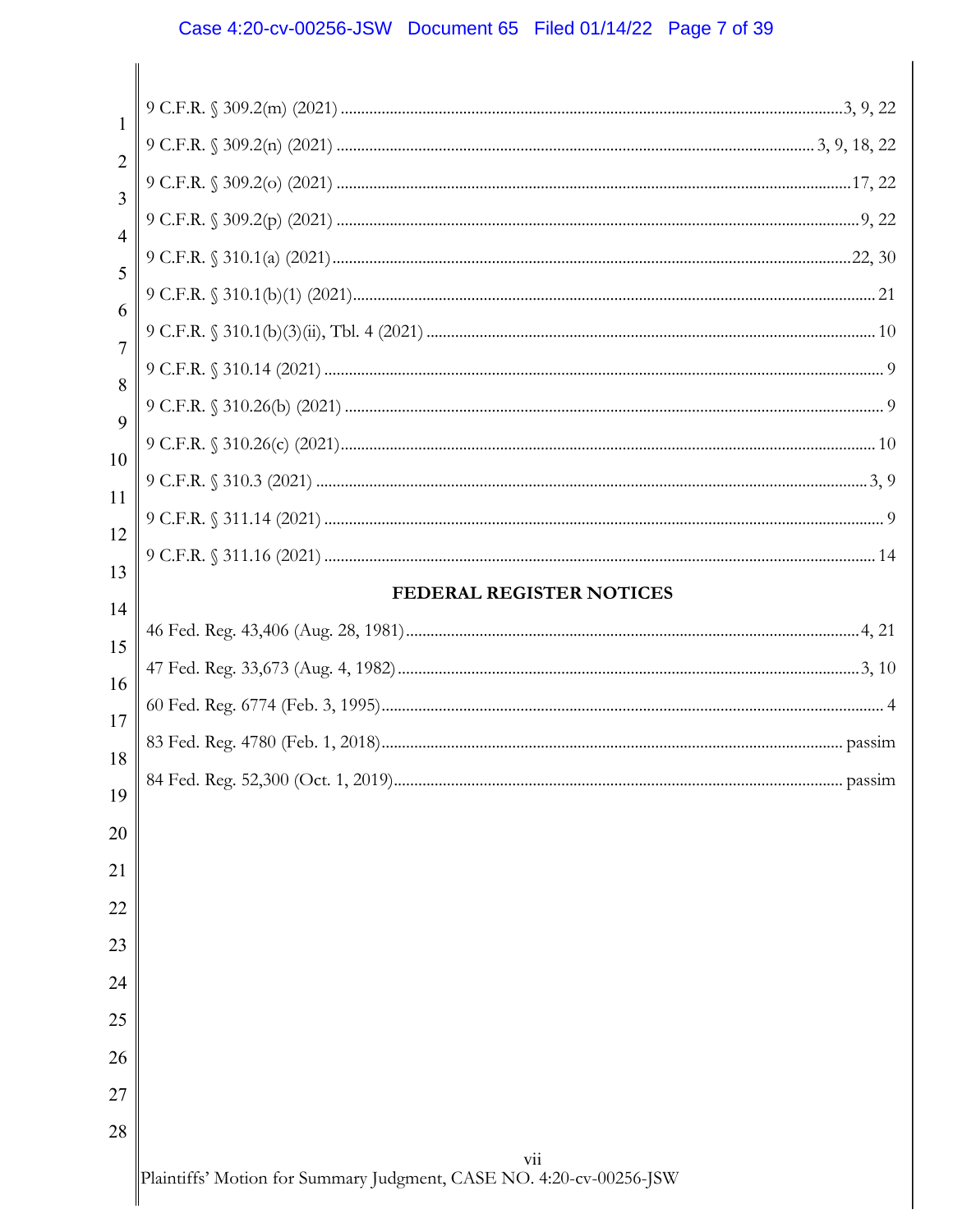| 1              |                                                    |
|----------------|----------------------------------------------------|
| $\overline{2}$ | <b>ABBREVIATIONS USED</b>                          |
| 3              | APA: Administrative Procedure Act                  |
| $\overline{4}$ | FMIA: Federal Meat Inspection Act                  |
| 5              |                                                    |
| 6              | FS-2: Food Safety Standard 2                       |
| $\overline{7}$ | FOIA: Freedom of Information Act                   |
| 8              | FWW: Food & Water Watch                            |
| 9              | GAO: U.S. Government Accountability Office         |
| 10             | HACCP: Hazard Analysis and Critical Control Points |
| 11             |                                                    |
| 12             | HIMP: HACCP-Based Inspection Model Project         |
| 13             | NSIS: New Swine Inspection System                  |
| 14             | OIG: USDA Office of Inspector General              |
| 15<br>16       | OMB: Office of Management and Budget               |
| 17             | PHV: Public Health Veterinarian                    |
| 18             |                                                    |
| 19             | USDA: U.S. Department of Agriculture               |
| $20\,$         |                                                    |
| 21             |                                                    |
| 22             |                                                    |
| 23             |                                                    |
| 24             |                                                    |
| $25\,$         |                                                    |
| 26             |                                                    |
| $27\,$         |                                                    |
| 28             |                                                    |
|                | viii                                               |

Plaintiffs' Motion for Summary Judgment, CASE NO. 4:20-cv-00256-JSW

 $\blacksquare$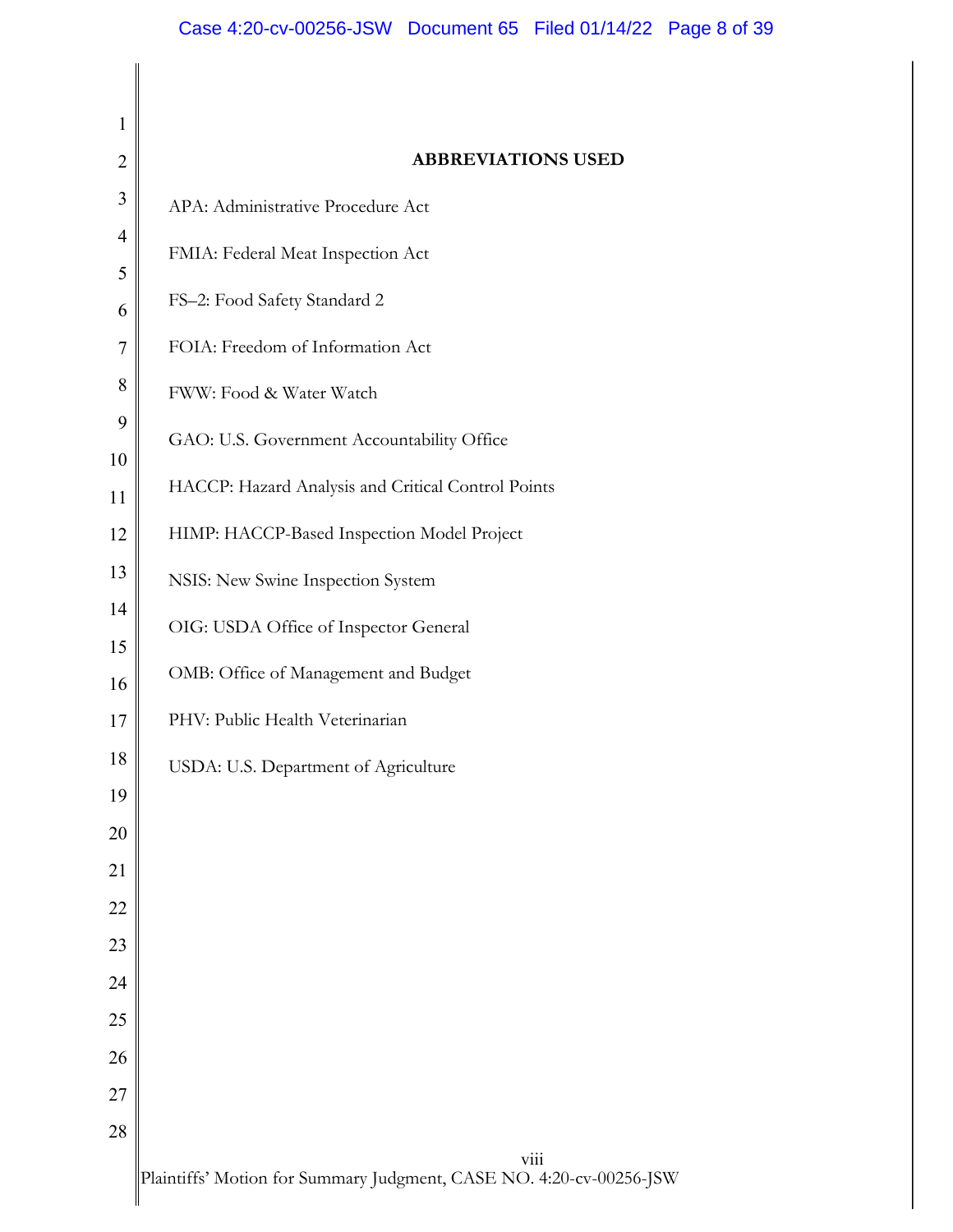1

### **INTRODUCTION**

2 3 4 5 6 7 Plaintiffs, who are three non-profit consumer organizations and one of their individual members, challenge Defendants' New Swine Inspection System ("NSIS") rules, which radically transform how the federal government inspects live animals, carcasses, and parts in swine slaughter plants under the morethan-a-century-old Federal Meat Inspection Act ("FMIA" or "the Act"). The NSIS inspection system cripples federal inspection under the FMIA, threatening to exacerbate the more than one million annual foodborne illnesses due to *salmonella* alone in the United States. Ex. A-0630. 1

8 9 10 11 12 13 14 15 16 17 18 19 20 21 22 23 The NSIS rules are contrary to the FMIA and thus violate the Administrative Procedure Act ("APA"). The FMIA mandates that federal government inspectors give an "examination and inspection" of (1) each and every animal prior to slaughter and (2) every carcass and body part after slaughter. It also requires that those animals showing symptoms of disease be set apart and slaughtered separately. The NSIS rules, however, transfer these crucial federal inspection duties to the slaughter plant employees called "sorters." This prevents federal inspection personnel from "paying close attention to" and giving the required "critical appraisal" of animals, carcasses, and parts, since they cannot perform tasks necessary for the "critical determination whether a product is adulterated or unadulterated." *AFGE v. Glickman (AFGE I)*, 215 F.3d 7, 10–11 (D.C. Cir. 2000). Federal inspectors (1) can inspect no more than 10% of plantemployee-passed animals while they are in motion; (2) are denied the information they need to evaluate symptomatic animals and set them aside for separate slaughter; (3) do not test employee-sorted animals to ensure residues do not taint the plants' animal supply; (4) cannot palpate and incise carcass lymph nodes; and (5) do not evaluate carcasses for more serious or generalized conditions or fecal-matter, digestive-contents, or milk contamination until it is too late to catch these problems. The NSIS rules also reduce the number of federal inspectors on the slaughter lines so that each only has half as much time to perform an inspection.

24 25 26 The NSIS rulemaking also violates the APA because it was arbitrary and capricious. The rules not only irrationally depart from Defendants' existing inspection regulations and practices, but they are also primarily based on a fundamentally flawed pilot project with a small, unrepresentative sample of five

27

<sup>28</sup> <sup>1</sup> To facilitate review, Plaintiffs have excerpted portions of the administrative record and placed them in Corrigan Ex. A. Hereinafter, they are all cited to as "A-\_\_\_\_."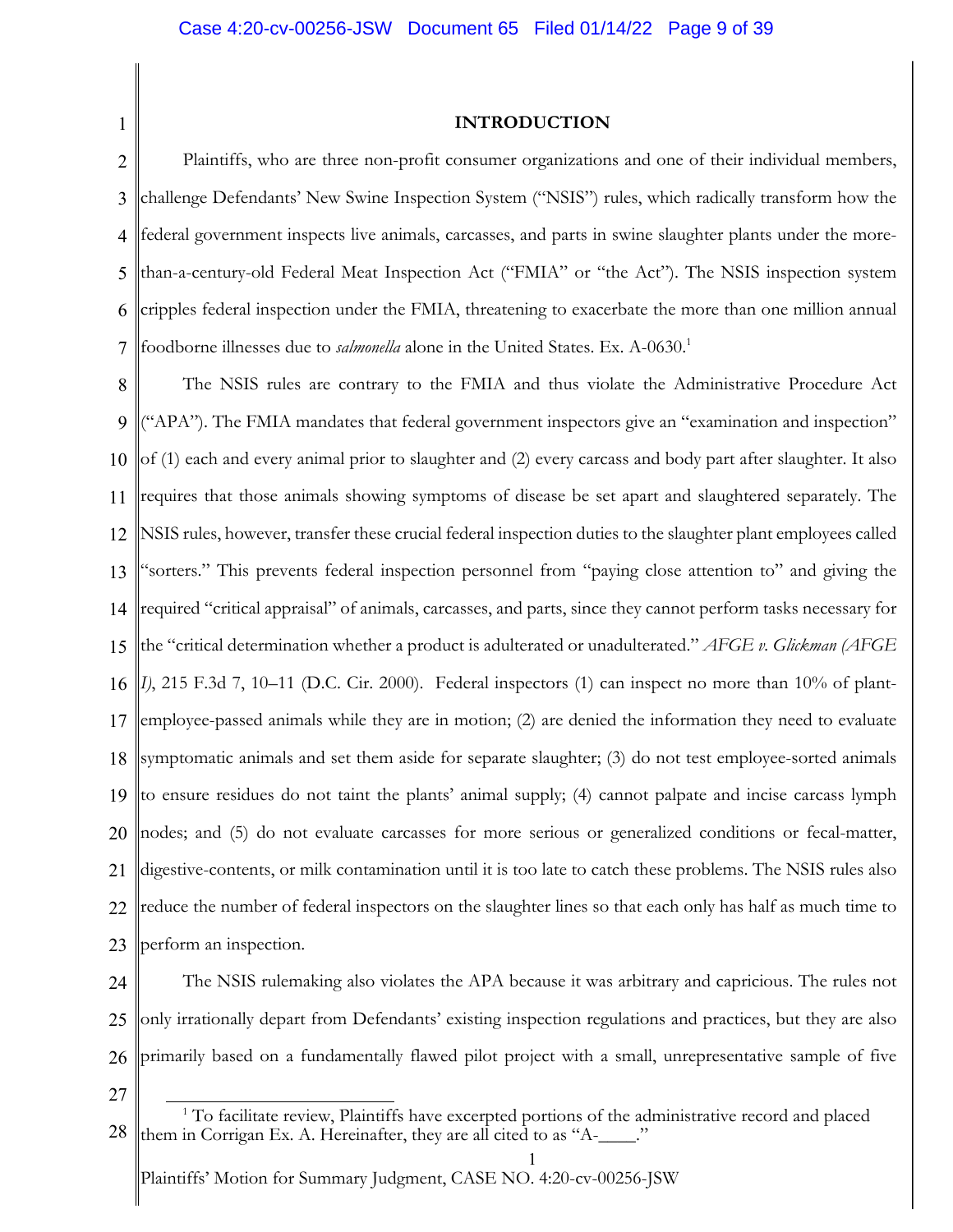# Case 4:20-cv-00256-JSW Document 65 Filed 01/14/22 Page 10 of 39

1 2 3 4 5 6 7 8 9 10 11 12 13 14 plants. Defendants' 2014 report on the 20-year pilot evaluated only select snapshots of data from a few years. The report also obscured that federal inspectors in NSIS pilot plants did not, in fact, conduct more specific, offline food-safety verifications and that the plants had higher violations for fecal matter, digestive contents, and milk contamination than plants operating under traditional inspection. Defendants also have overlooked persistent pilot-plant problems, including plant employees' repeated failures to perform their newly acquired inspection task of incising lymph nodes. The sole quantifiable public health benefit that Defendants cite for their rules are the reduced *salmonella* illnesses projected by their risk assessment. <sup>2</sup> But Defendants completely disregarded peer reviewers' contentions that the assessment was invalid; they then arbitrarily failed to provide an adequate opportunity to comment on the rules by making peer reviewers' comments publicly available only months *after* the rules' public comment period closed. This, despite that Defendants would ultimately have to walk back their public health claims on the rules in light of this review. Finally, the NSIS rules' transfer of inspection tasks to plant employees was an unlawful subdelegation of authority and contrary to the FMIA's explicit directives. The NSIS rules are thus arbitrary and capricious and otherwise unlawful under the APA and should be vacated.<sup>3</sup>

15

### **BACKGROUND**

#### 16 I. STATUTORY AND REGULATORY BACKGROUND

17

# **A. A Robust Regulatory Regime Under the Federal Meat Inspection Act**

18 19 20 21 22 23 This case is about whether Defendants' NSIS rules are contrary to and frustrate the purposes of FMIA, one of nation's cornerstone food safety laws. Congress passed the Act in 1906 in response to the unsanitary conditions in meatpacking plants detailed in Upton Sinclair's novel "The Jungle." A-0001. Congress declared that "[i]t is essential in the public interest that the health and welfare of consumers be protected by assuring that meat and meat food products distributed to them are wholesome, not adulterated, and properly marked, labeled, and packaged." 21 U.S.C. § 602 .

- 24 25 The Act authorizes Defendants to issue regulations to protect the health and welfare of consumers. *Id.* § 621. Centrally important, Congress required federal *government* employees to inspect meat and meat
- 26

<sup>27</sup> <sup>2</sup> "Assessment of the Potential Change in Human Risk of Salmonella Illnesses Associated with Modernizing Inspection of Market Hog Slaughter Establishments" (Sept. 2019).

<sup>28</sup> <sup>3</sup> Vacatur is the presumptive remedy under the APA. *All. for the Wild Rockies v. U.S. Forest Serv.*, 907 F.3d 1105, 1121-22 (9th Cir. 2018).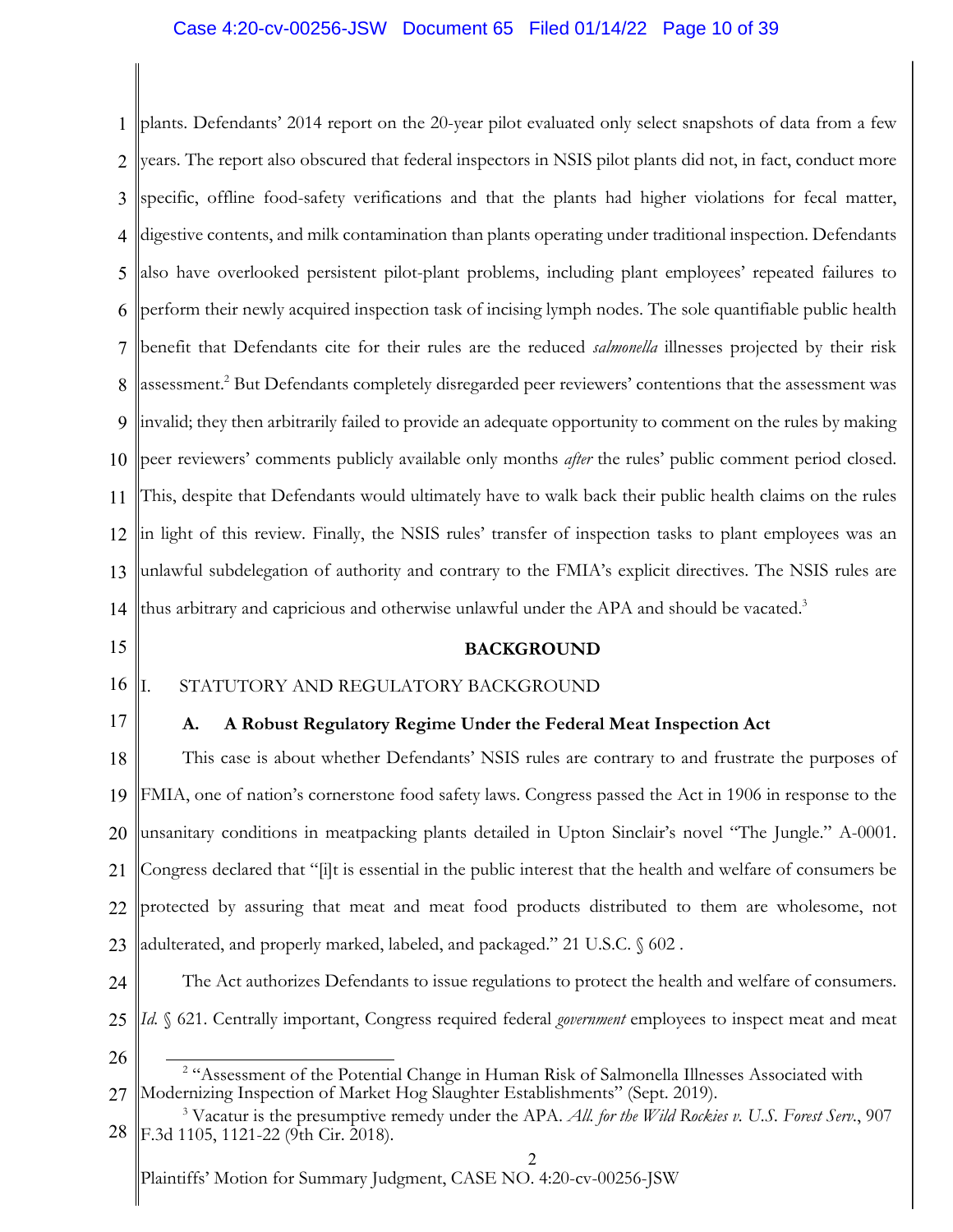# Case 4:20-cv-00256-JSW Document 65 Filed 01/14/22 Page 11 of 39

1 products, as opposed to meat-company employees. *Id*. §§ 603(a), 604, 621.

2 3 4 5 6 7 8 Federal government inspectors have four primary FMIA duties. First, they must inspect all animals before they are slaughtered—known as "ante-mortem" inspection. *Id.* § 603(a). Second, they must set apart all animals showing symptoms of disease from other animals so that they can be slaughtered separately and receive a "careful examination and inspection" when slaughtered. *Id.* Third, they must provide a "post-mortem" federal inspection of all carcasses and parts after slaughter. *Id.* § 604. Finally, they must condemn carcasses found to be adulterated and supervise the destruction of all condemned carcasses and parts. *Id.*

9 10 11 12 13 14 15 16 17 Pursuant to these general commands, over the more than 100 years since the FMIA was enacted Defendants have established and honed a robust regime—embodied in their regulations, directives, guidance documents, and training materials—aimed at preventing adulterated poultry, pork, and beef products from entering the nation's food supply. For swine, Defendants' directives governing traditional inspection have required trained federal inspectors to examine each and every animal prior to slaughter, both while it is in rest and in motion. A-0018. Federal inspectors were to ear-tag animals showing signs of disease as "U.S. Suspect" so that the hogs received further evaluation or "disposition" by a federal Public Health Veterinarian ("PHV")—both before and after they were slaughtered separately from other animals. 9 C.F.R. §§ 309.18(a), 309.2(a), (m), (n) (2021); A-0018.

18 19 20 21 22 23 24 25 26 27 After slaughter, federal inspectors were required to examine each and every carcass and part, including by "palpating," or feeling, and "incising," or slicing into, lymph nodes and determining whether there were any localized conditions, or else ear-tag them as "U.S. Retained" for further PHV evaluation. A-0051–52; 9 C.F.R. § 310.3 (2021). Federal inspectors were required to order plant employees to remove and trim the diseased parts of carcasses and those not complying with the Defendants' zero-tolerance standards for fecal matter, digestive contents, and milk. A-0052–55; A-0075–76. Inspectors performed these inspection duties while carcasses moved down the slaughter lines at a speed that Defendants' workplace studies determined was sufficiently slow to perform such tasks. 47 Fed. Reg. 33,673 (Aug. 4, 1982). In addition to these "online" inspections, federal inspectors performed various "offline" spotchecks or "verifications," away from the slaughter lines. A-0077–78.

28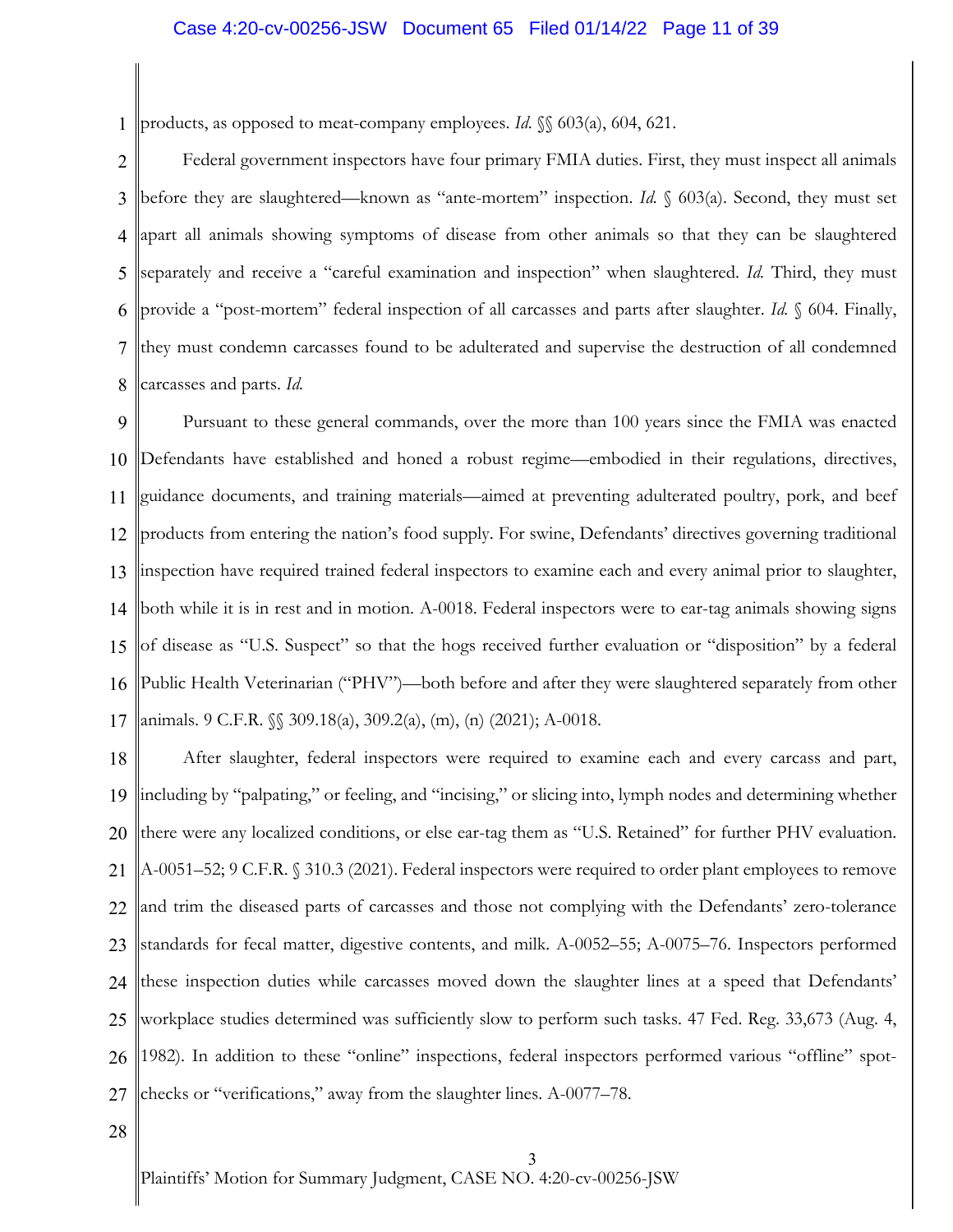1

# II. BACKGROUND ON DEFENDANTS' NEW SWINE SLAUGHTER RULES

2

# **A. The Push to Replace Traditional Inspection with "HIMP"**

3 4 5 6 7 8 9 10 11 12 13 14 Meat packing companies began their push to roll back this regime starting in the 1970s, as Defendants began inspecting more plants. "The driving force behind [Defendant Food Safety and Inspection Service's ("FSIS")] program changes from the 1970s on was the need to keep up with industry's expansion and its productivity gains . . . that increased the rate at which carcasses could move through the slaughter facility (typically referred to as 'line speed')." 60 Fed. Reg. 6774, 6776 (Feb. 3, 1995). In 1976, Defendants' consultants recommended that slaughter plants initially remove or "sort" sick animals, so that federal inspectors would examine only animals that plants deemed healthy. *Id.*; Corrigan Decl. at ¶ 4, Ex. D. But Defendants believed that such proposals were "not permitted by current law." Ex. D-04–05. Defendants also rejected ante-mortem sorting by non-federal employees because it might "materially increase the risk" of federal inspectors overlooking animals with less visible conditions. *Id.* at D-06. Instead, Defendants eliminated a few inspection tasks deemed unnecessary for public health. *Id.* at D-07; 46 Fed. Reg. 43,406 (Aug. 28, 1981).

15 16 17 18 19 20 21 By the 1990s, however, Defendants reversed course, pushing dramatic new changes with their "HACCP"-Based Inspection Model Project ("HIMP"), A-0065, even though there was little evidence that swine had become any healthier or pork any safer.<sup>4</sup> Under the HIMP pilot, a group of volunteer slaughterhouses were allowed to have their employees "distinguish acceptable from unacceptable carcasses and parts" based on regulatory requirements. A-0071. The purpose was to "change[] the way [Defendants] deploy[ed] . . . resources" because inspections were tied to plant production, and "[o]ccasionally, [inspector] staffing limitations negatively impact plant production rates." A-0067.

22 23 24 25 26 27 The D.C. Circuit would ultimately strike down the purest form of the pilot as contrary to the FMIA and Poultry Products Inspection Act. *AFGE I*, 215 F.3d at 10–11. The court held that neither observing establishment personnel removing unacceptable products, nor random sampling of carcasses, amounted to "inspection." *Id*. at 10. Instead, the ordinary, common meaning of this term requires "paying close attention to" and "critical appraisal," of each carcass and part, and "clearly contemplate[s] that . . . federal inspectors . . . make the critical determination whether a product is adulterated or unadulterated." *Id*. at

28 <sup>4</sup> 60 Fed. Reg. at 6800 (citing *salmonella* prevalence in carcasses).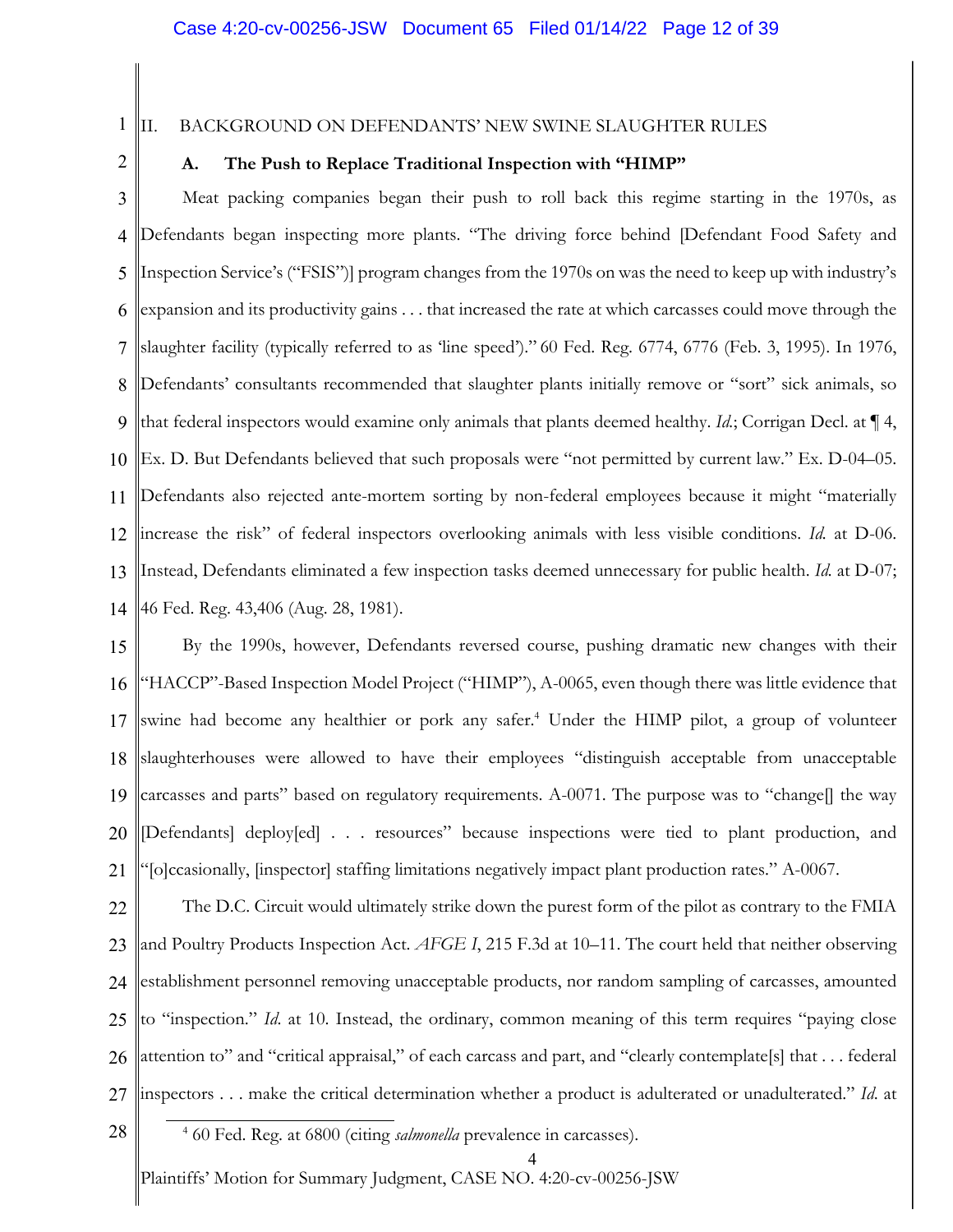1 10–11.

2 3 4 5 6 7 8 9 After remand, Defendants changed the HIMP protocols so that at least one federal inspector was on the slaughter line, and the district court found the program lawful. *AFGE v. Glickman*, 127 F. Supp. 2d 243, 244, 245 (D.D.C. 2001). But in affirming, the D.C. Circuit admonished: "This is a test program . . . intended as an experiment. If the USDA undertakes a rulemaking to adopt [it] as a permanent change, . . . experience with the program's operation and its effectiveness will doubtless play a significant role . . . . [O]ur opinion today may not necessarily foreshadow the outcome of judicial review of such future regulations." *AFGE v. Veneman* (*AFGE II*), 284 F.3d 125, 130 (D.C. Cir. 2002). As detailed below, this modified HIMP program would become the pilot project for Defendants' NSIS rules.

10

# **B. The Hog HIMP Pilot Falters.**

11 12 13 14 15 16 17 18 Defendants' market hog HIMP pilot languished for years after the *AFGE II* decision. <sup>5</sup> In May 2013, nearly 15 years after HIMP's inception, the USDA Office of Inspector General ("OIG") audited the project and concluded that it lacked oversight, with the five voluntarily enrolled plants plagued by persistent regulatory violations, belying the program's supposed food-safety benefits. A-0107. The U.S. Government Accountability Office ("GAO") issued a report the same year echoing these findings and concluding that Defendants' preliminary study had too few pilot plants. A-0147; A-0152–55. It recommended that Defendants collect more information and analyze plants' compliance over time with performance standards established in 2000. A-0147; A-0154–55.

19 20 21 22 23 24 25 26 Defendants responded by finalizing their Hog HIMP Report the next year. A-0189. The report evaluated only the same large pilot plants that had previously volunteered, and that the OIG had identified as having compliance problems. *See* Defs.' Answer ¶ 195. The report did not examine how well pilot-plant inspectors could evaluate animals, carcasses, and parts, or whether plant employees or inspectors could perform the tasks required to remove potentially adulterated pork from the production line. Diseased animals and carcasses and online inspection tasks were barely mentioned. *See* A-0189–232. Rather, the report sought to evaluate whether the new system performed comparably to traditional inspection based on several proxies, including the relative number of carcasses that pilot-plant employees and federal

27

<sup>28</sup> <sup>5</sup> In 2015, the D.C. Circuit dismissed a lawsuit challenging Defendants' rules for poultry plants without reaching the merits. *Food & Water Watch, Inc. v. Vilsack*, 808 F.3d 905 (D.C. Cir. 2015).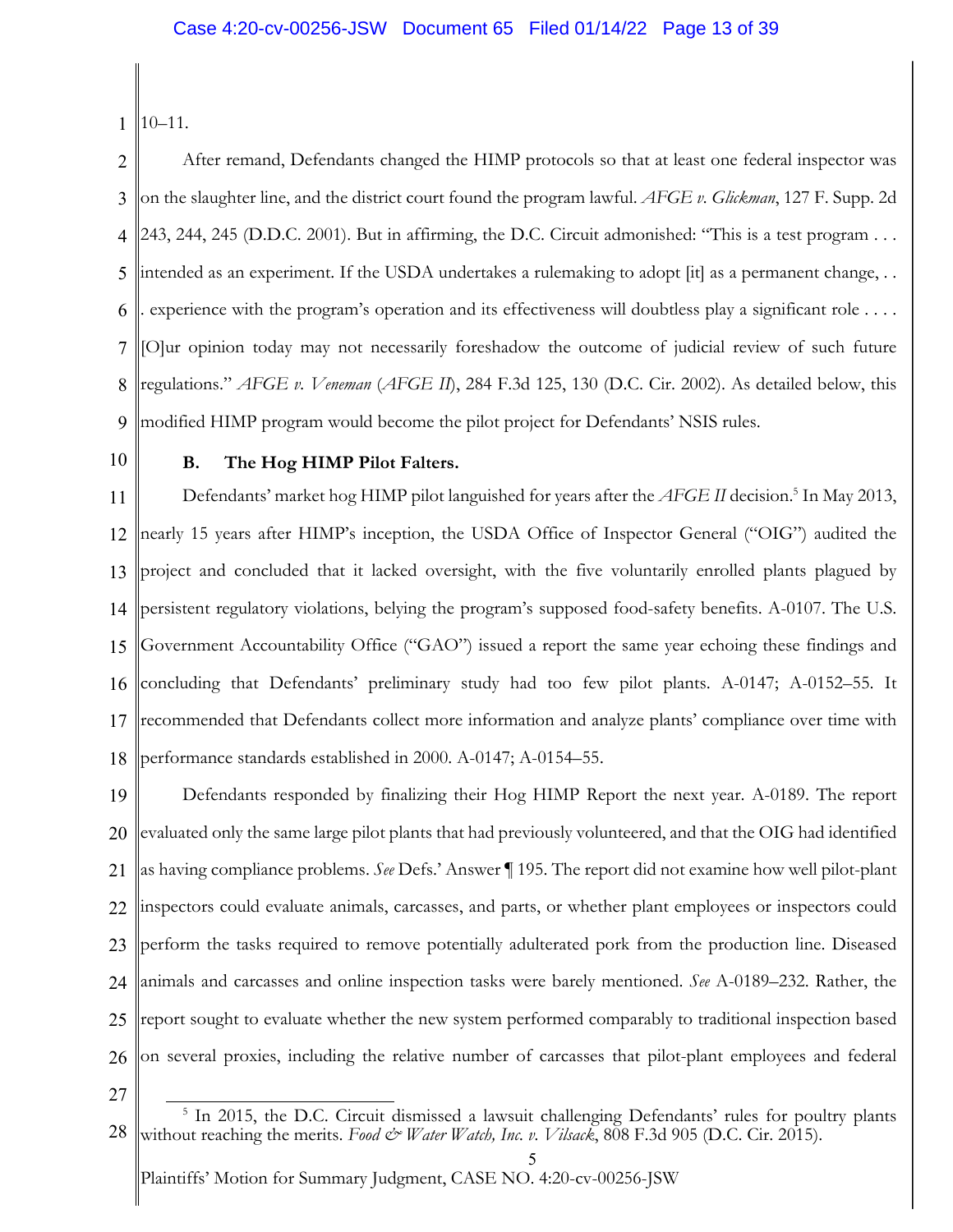## Case 4:20-cv-00256-JSW Document 65 Filed 01/14/22 Page 14 of 39

1 2 3 4 inspectors removed from the lines and the number of the federal inspectors' *offline* verifications. A-0189– 90. It only included data from seven years from the pilot, from 2006 to 2010 and 2012 to 2013, *id.*, omitting more years than it included. *See, e.g*., A-0212–13. The report did not evaluate trends in pilot plants' compliance with the performance standards as GAO had recommended. *Id.*

5

### **C. Inspectors Blow the Whistle, But the Pilot Continues.**

6 7 8 9 10 11 12 13 14 15 16 17 18 Defendants did not propose new swine inspection rules immediately after the Hog HIMP Report. The report's sole conclusion was that the program should continue. A-0192. This raised the prospect that Defendants would collect more data. But in early 2015, four inspectors from HIMP plants came forward urging the project's halt. Their anonymous affidavits strongly rebutted the Hog HIMP Report, challenging it as profoundly biased. *See, e.g.*, A-0272. They were additionally concerned that fecal matter contamination had increased (as well as plant employees' attempts to hide it), *id.*; that lines at the plants were moving too fast to allow for inspections; and that plant employees could not effectively remove contamination or incise lymph nodes, a task "critical [for] detecting different diseases that would make product unfit for human consumption, such as septicemia or tuberculosis." A-0260; A-0268. They asserted that due to a lack of training, plant-employee sorters made many errors when palpating and incising lymph nodes. A-0261, A-0280. At increased line speeds, inspectors could not effectively monitor employees, such as whether they could catch abscessed lymph nodes. A-0261–62. Finally, they contended that federal inspectors were too far removed from the lines to correct employee errors. A-0276.

6 19 20 21 22 23 24 25 26 27 28 Two years later, in September 2017, Defendants granted a new regulatory waiver to the Clemons Food Group plant in Coldwater, Michigan, so that it could operate similarly to a HIMP plant. A-0285– 86. Records of meetings between the company's management and Defendants shows that the plant had only one employee sorter on the lines—and that they were not palpating each carcass's viscera. A-0302. The plant's employees also had trouble incising jaw ("mandibular") lymph nodes. A-0304. Defendant FSIS Administrator Paul Kiecker and District Manager Paul Wolseley expressed concerns about the consistency and thoroughness of sorters' head evaluations. A-0303. Even a year after its waiver, the plant still exhibited the same problems. A-0311–13, A-0322–24. Other problems at this plant included digestive contaminants on carcasses and the lack of process control, *see, e.g.,* A-0310, as well repeated fecal contamination due to a lack of employee training; *see, e.g.,* A-0319–20; A-0309. In terms of ante-mortem inspection, inspectors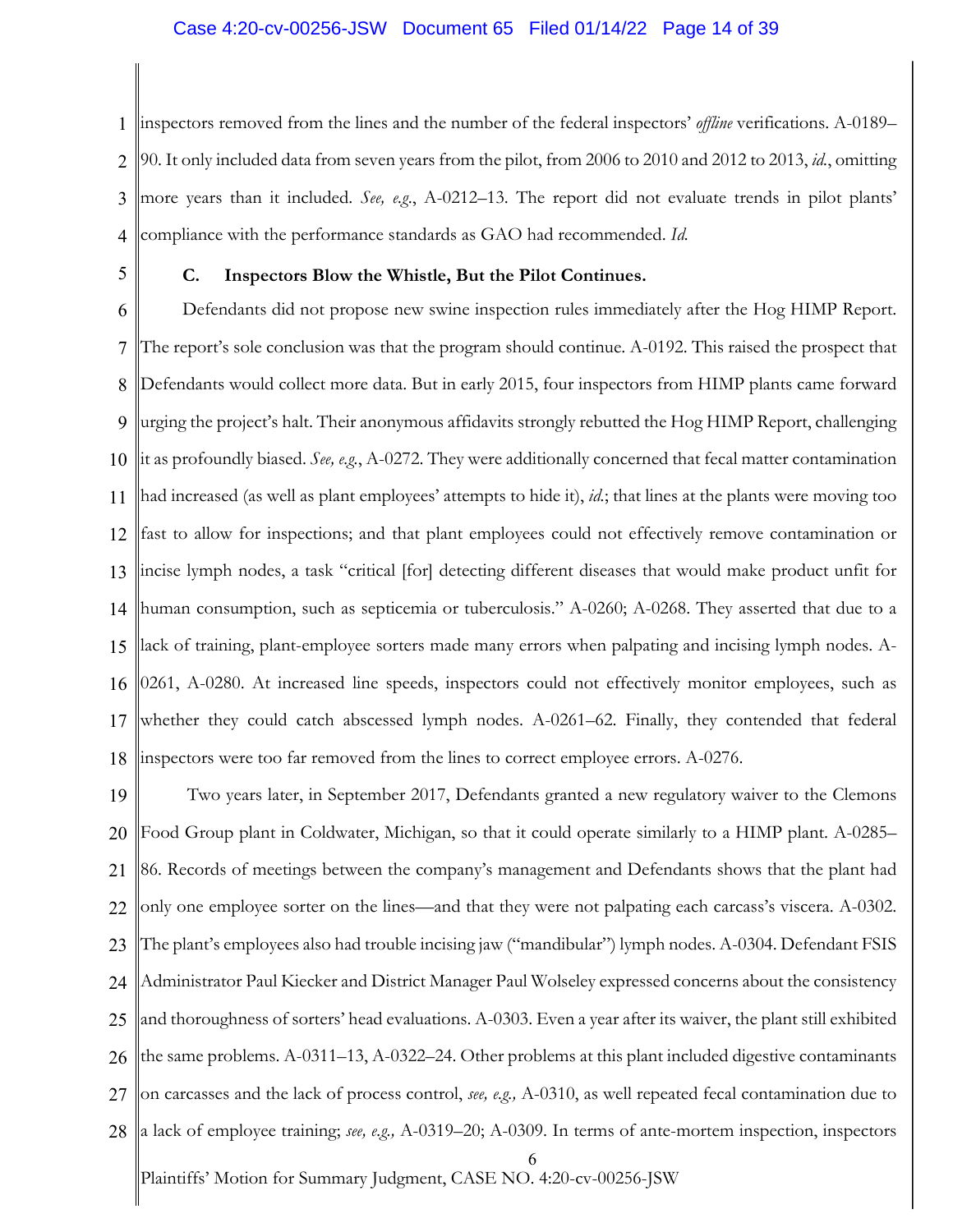1 wrote the plant up for having a deficient food-safety plan. A-0321.

2

# **D. The Public Outcry over the Proposed Rules**

3 4 5 6 7 8 Defendants did not let these issues dissuade them from moving forward. They proposed the NSIS rules in February 2018, along with a draft risk assessment and compliance guideline detailing how plant employees were to perform sorting. 83 Fed. Reg. 4780, 4793–94 (Feb. 1, 2018). <sup>6</sup> Defendants pointed to the Hog HIMP Report in support of the rulemaking. *Id.* at 4788. The proposal's preamble cited the draft risk assessment's predicted annual reduction of 2,533 *salmonella* illnesses, about a 3.63% reduction, as its sole public health benefit. *Id.* at 4811–12.

9 10 11 12 13 14 15 16 17 18 19 20 The vast majority of the 83,000 comments submitted on the proposed rules expressed opposition, including more than 60 members of Congress (A-0454–49), five U.S. Senators (A-0461), the European Union (A-0332–37), and numerous consumer, public health, animal-welfare, and worker-safety groups. Commenters challenged the new rules for preventing government inspectors from being able to critically appraise animals and carcasses and parts; A-0234–35; A-0247; A-0447–48; including because plantemployee sorters could remove indicia of disease prior to inspection, A-0325, and because symptomatic animals were no longer tagged for separate PHV inspection. A-0356–57. Commenters also objected to the rules' lifting of existing slaughter-line-speed limits and the lack of mandatory training for plant sorters. A-0343; A-0415. Commenters challenged the Hog HIMP Report's validity, including because it failed to address the GAO's (A-0421; A-0431) and OIG's criticisms (A-0341) and its selective use of stale data (A-0432–33). Commenters also questioned the risk assessment and called for a peer review pursuant to the Office of Management and Budget's ("OMB") and USDA's guidance. A-0346.

21

# **E. Defendants Finalize Their New Swine Inspection System Rules.**

22 23 24 25 Nevertheless, the Defendants finalized the rules and guideline for training establishment sorters<sup>7</sup> on October 1, 2019. <sup>8</sup> 84 Fed. Reg. 52,300, 52,313 (Oct. 1, 2019); A-0462. While voluntary, Defendants' costbenefit analysis for the rules projected that all of the nation's high-volume market hog plants (40 in total), accounting for 93% of the U.S. slaughtered-swine supply, would adopt the new inspection system in five

- 26 <sup>6</sup> For ease, this brief cites to the *Federal Register* notices for the proposed and final NSIS rules.
- 27 <sup>7</sup> "Guideline for Training Establishment Sorters under the New Swine Slaughter Inspection System."
- 7 28 <sup>8</sup> Defendants' issued four directives on NSIS on December 19, 2019. *See* ECF. No. 62-1 at 4–5.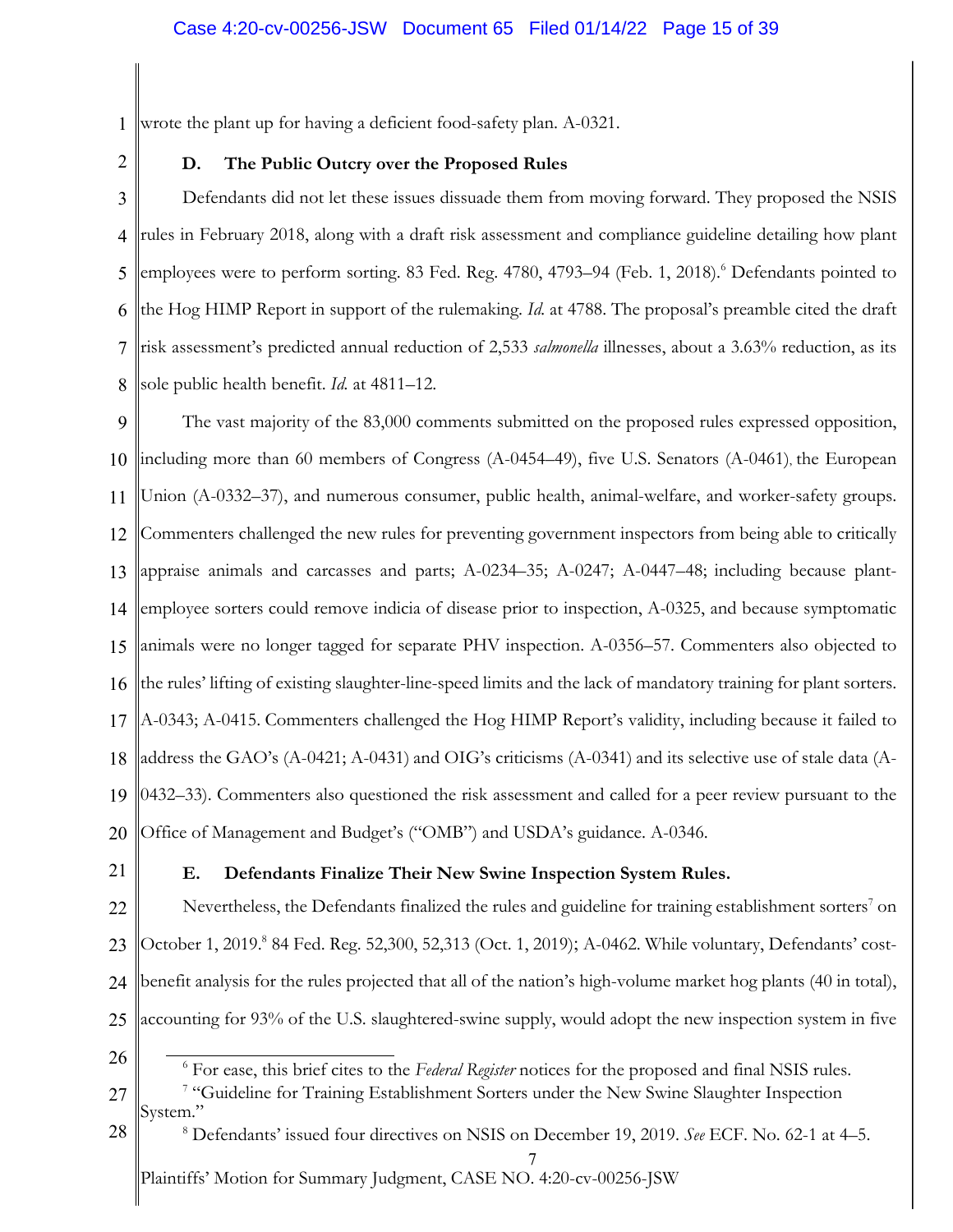# Case 4:20-cv-00256-JSW Document 65 Filed 01/14/22 Page 16 of 39

1 2 3 4 5 years. *Id.* at 52,322, Tbl. 4, 52,324, Tbl. 6. In response to the whistleblowers' claims that pilot-plant sorters could not adequately inspect carcasses, the preamble to the final rules pointed to the Hog HIMP Report and the very low rate of carcasses with fecal material, ingesta, and milk contamination. *Id.* at 52,310–12. It further contended that Defendants had addressed all issues raised by the OIG, and there was no reason to revise or update the Hog HIMP Report. *Id.* at 52,305–06, 52,307.

6

# **F. The Final NSIS Rules**

7 8 9 10 The new rules codify the HIMP inspection system. They hand over several critical federal inspection duties to under- or un-trained slaughter-plant employee sorters, reduce the number of inspectors on the lines, and lifted slaughter-line-speed limits. The scheme prevents federal inspectors from doing tasks that they otherwise must perform to detect and remove condemnable live animals, carcasses, and parts.

11

# *1. Rollbacks that Prevent Ante-mortem Inspection*

12 13 14 15 16 17 18 19 20 21 Under traditional inspection, federal inspectors evaluate the overall condition of *each and every* hog as soon as it arrives at the plant—examining each animal's head, legs, body, alertness, mobility, and breathing, and looking for unusual swellings or other abnormalities. A-0018. And, federal inspectors must evaluate each animal both in rest and in motion,<sup>9</sup> because "certain abnormal signs, such as labored breathing, are easier to detect while the animals are at rest, while other abnormalities, such as lameness, may not be detected until you observe the animals in motion." *Id.*; A-0003. Under the NSIS rules, on the other hand, plant employees initially examine the overall condition of animals and sort those that are diseased and dying according to a written plan. 9 C.F.R. § 309.19(a)–(b) (2021)); 83 Fed. Reg. at 4792; A– 0468–69. Of those deemed healthy, federal inspectors evaluate only *five to ten percent* while they are in motion. 84 Fed. Reg. at 52,312; 83 Fed. Reg. at 4788, 4792.

- 22
- 23

## *2. Rollbacks that Prevent the Inspection and Separate Slaughter of Potentially Diseased and Drugged Animals*

24 25 26 Federal inspectors and PHVs under traditional inspection must tag *all* animals with disease signs as "U.S. Suspect," and place them in "U.S. Suspect pens" so each is slaughtered separately and receives further federal PHV evaluation after slaughter for disease conditions and residue tests. 9 C.F.R §§

<sup>27</sup> 28 <sup>9</sup> A 2014 directive provided an exception that allowed a plant to voluntarily segregate animals showing signs of disease "to facilitate its scheduling of animals for slaughter." A-0018. Nothing in the record indicates the extent to which plants utilized this exception.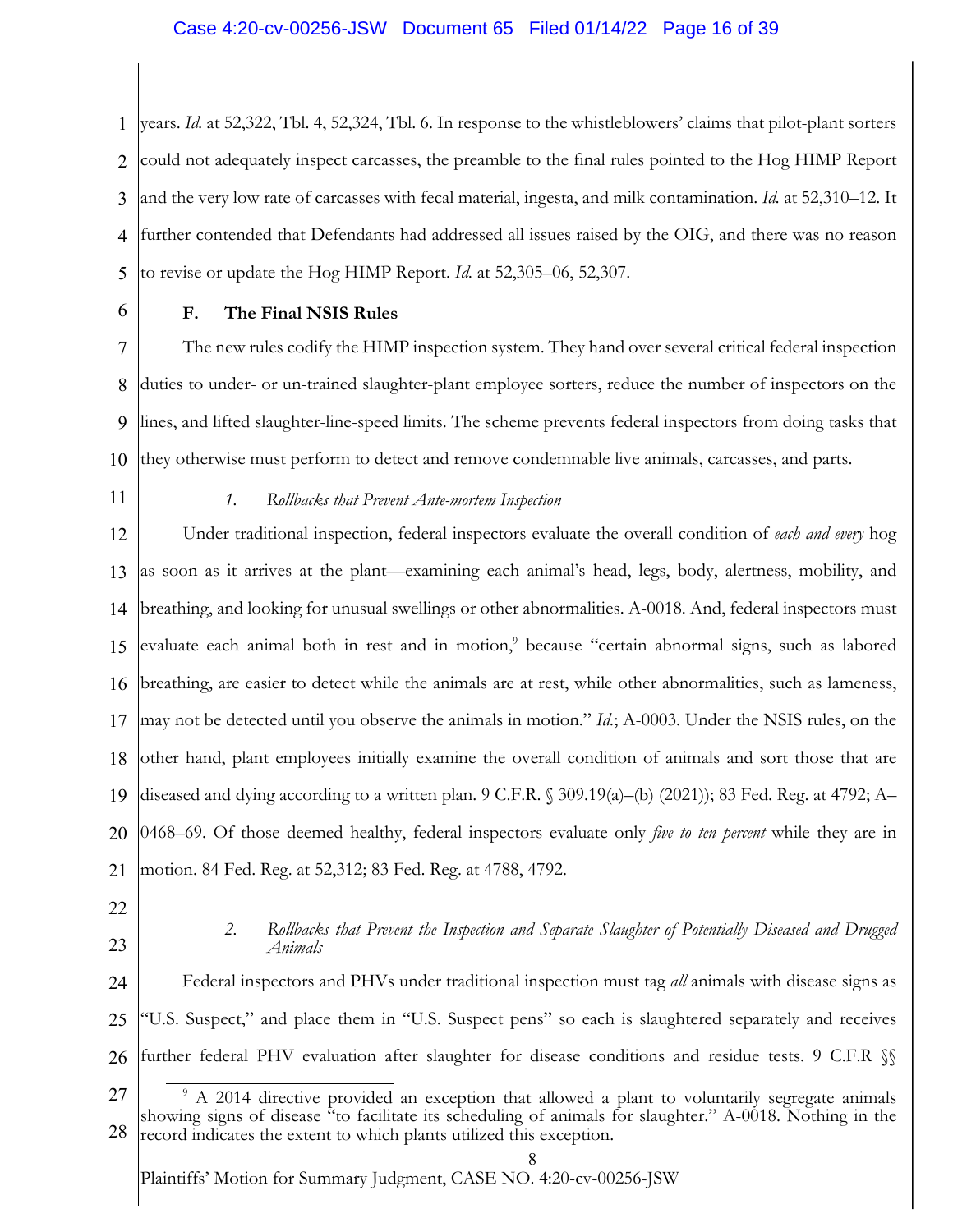### Case 4:20-cv-00256-JSW Document 65 Filed 01/14/22 Page 17 of 39

1 2 3 4 5 6 7 8 9 309.18(a), 309.2(a), (m), (n); A-0018, A-0021, A-0542. Under NSIS, plant employees can place animals showing signs of disease and other conditions in "Subject" pens, where they can be held "until they have had time to rest and recover." A-0521; A-0469–70; A-0535;A-0538; 83 Fed. Reg. at 4783; 84 Fed. Reg. at 52,312. These animals are not placed in U.S. Suspect pens, tagged as such, and they are not slaughtered separately from others or identified for any further PHV post-mortem evaluation like they would under traditional inspection. A-538 (showing that only animals coming from U.S. Suspect pens get slaughtered separately); 9 C.F.R. § 309.2(n). Nothing in USDA's directives or guideline for training sorters indicates that the animals that plant employees sort and remove from plants ever get tested for drug residues.10 *See*  A-0468–72, A-0521.

10

# *3. Rollbacks that Prevent Post-mortem Inspection*

11 12 13 14 15 16 Federal inspectors in traditionally inspected plants must evaluate each and every carcass and part for abnormal conditions that are localized; verify that plant employees properly trim such localized tissues for condemnation, A-0052–54; and attach a "U.S. Retained" tag to carcasses with generalized or more serious conditions (*e.g.*, tumors, bruises that show signs of infection, and recent injection sites that would require residue testing) for further PHV evaluation. A-0052–54; A-0584–86; A-0542–43; 9 C.F.R. §§ 310.3, 310.14, 311.14 (2021).

17 18 19 20 Under NSIS, plant employees are now charged with first "identify[ing], sort[ing], and mark[ing] for disposal market hog carcasses and all associated parts" for food safety issues prior to inspection by the single federal inspector at each slaughter-line station. A-0482 (citing 9 C.F.R. § 310.26); 9 C.F.R. § 310.26(b) (2021).

21 22 23 24 This changes inspections in two fundamental ways. First, plant employees, not federal inspectors, "must incise mandibular lymph nodes and palpate the viscera to detect the presence of animal diseases." § 310.26(b). Federal inspectors no longer do these tasks to detect abnormalities such as multiple enlarged lymph nodes—a sign of the serious food safety hazard *septicemia*. *See* A-0585; A-0051–52. This also

<sup>25</sup> 26 <sup>10</sup> Plant employees must also make the determination of whether animals have foreign animal diseases under NSIS. 84 Fed. Reg. at 52,300; A-0472; A-0521. Contrary to 9 C.F.R. § 309.2(p) (2021) for traditional plants, NSIS plants need not notify local, state, or federal animal health officials when such

animals are removed. A-0521. This will create a secondary market for possibly adulterated animals and

<sup>27</sup> allow disease outbreaks that could harm both consumers and non-consumers. A-1142–49. Under NSIS, inspectors do not even track the number of swine sent to other establishments. Defs.' Answer at ¶ 115.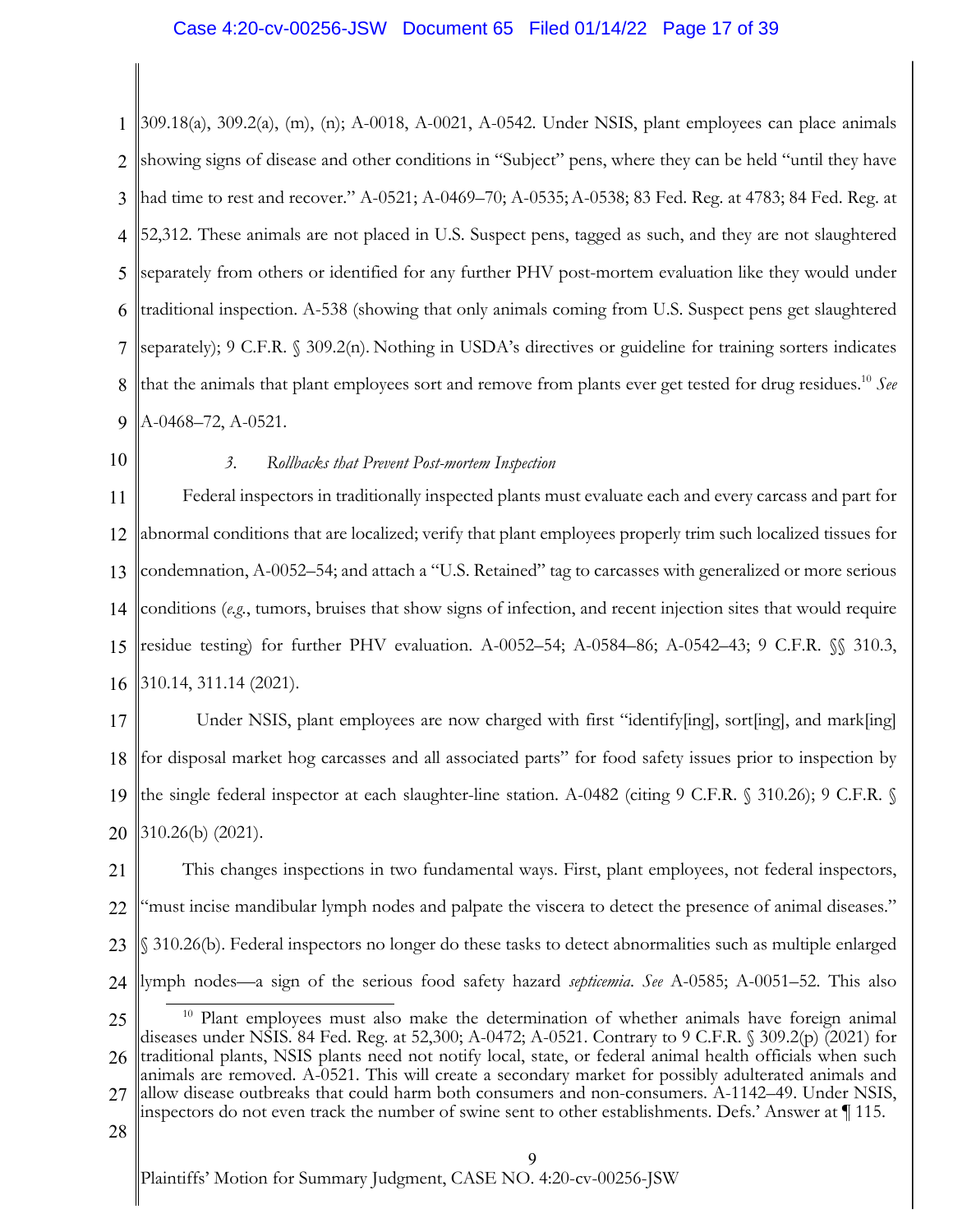# Case 4:20-cv-00256-JSW Document 65 Filed 01/14/22 Page 18 of 39

1 2 prevents federal inspectors from incising the mandibular lymph nodes so as to detect various conditions, including tuberculosis, as they do under traditional inspection. *See* A-0581.

- 3 4 5 6 7 8 9 10 11 Second, under NSIS, federal inspectors must rely on plant employees to determine which conditions such as bruises, injection sites, injuries, abscesses, and adhesions are localized, and thus trimmable, and which are generalized or serious, requiring the carcass's disposal. 83 Fed. Reg. at 4792–93; A-0522–23; A-0527; A-0505; *see* Defs.' Answer at ¶ 125. Inspectors do not tag carcasses and parts for generalized or serious conditions requiring PHV evaluation unless they catch these issues at the inspection stations. A-0522–24. Federal inspectors under NSIS must also primarily rely on plant sorters to find and then trim fecal matter, ingesta, and milk,which "are primary avenues for the spread of pathogens[.]" A-0075–76; A-0523–24. Unlike under traditional inspection, federal inspectors can only ensure these contaminants' removal if they spot them at their stations. A-0524; A-0076; A-0583.
- 12

# *4. NSIS's Reduction of Online Inspectors and Lifting of Slaughter-Line-Speed Limits*

13 14 15 16 17 18 19 20 21 Defendants' NSIS rules reduce the number of federal inspectors on the slaughter lines, from as many as seven in the largest traditional plants to a total of only three, with one fixed at each inspection station. *Compare* 9 C.F.R. § 310.1(b)(3)(ii), Tbl. 4 (2021), *with* 84 Fed. Reg. at 52,300. The rules also eliminated the 1,106 heads-per-hour line-speed limits,<sup>11</sup> 9 C.F.R. § 310.26(c), which were based on workmeasurement studies assessing the speed and effectiveness of inspectors in performing the various required tasks. 47 Fed. Reg. at 33,673. Those limits were removed for NSIS because federal inspectors perform far fewer "time-intensive ante-mortem and post-mortem sorting activities." 83 Fed. Reg. at 4784. The NSIS-pilot plants increased their average line speeds compared to traditional plants, and Defendants anticipate the same under NSIS. A-0196; 84 Fed. Reg. at 52,314, 52,335.

- 22
- 23

<sup>24</sup>  $11$  On March 31, 2021, a district court granted summary judgment to the union plaintiffs challenging the NSIS rules' lifting of line speed limits and remanded this provision. *United Food &* 

<sup>25</sup> 26 *Commer. Workers Union, Local No. 663 v. U.S. Dep't of Agric.*, 532 F. Supp. 3d 741, 773 (D. Minn. 2021). Several companies have subsequently appealed their denied intervention in order to appeal on the

merits. United Food and Commercial Workers Union, et al., v. Quality Pork Processors, Inc., et al., appeal docketed,<br>No. 21-2220 (8th Cir. June 6, 2021). Recently, Defendants have announced a "time-limited trial" that

<sup>27</sup> would evaluate whether they would again lift line-speed limits. https://www.fsis.usda.gov/newsevents/news-press-releases/constituent-update-november-12-2021.

<sup>28</sup>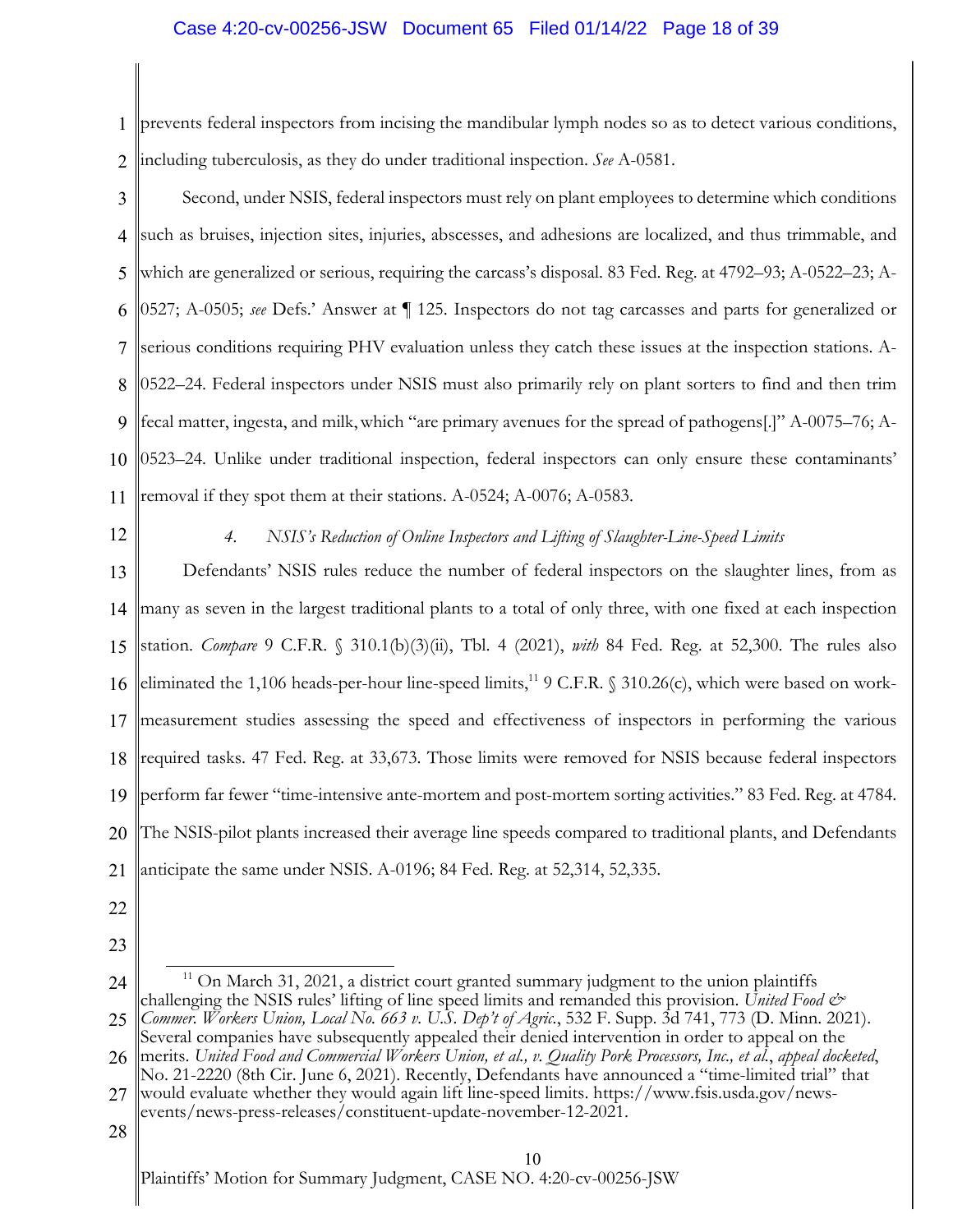1 2

# *5. No Mandatory "Sorter" Training*

3 4 5 6 7 8 The NSIS rules do not require training for plant-employee sorters. *Id.* at 52,313. Plants are to instead rely on the guideline for training sorters that USDA issued with the rules, which is based on trainings provided to federal inspection personnel. *Id.*; Defs.' Answer at ¶ 80. Defendants' cost-benefit analysis projects that plants will only provide *four hours per plant-sorter* training. 84 Fed. Reg. at 52,324 (referencing A-0589). In contrast, Defendants dedicate weeks to training federal inspectors, even credentialed PHVs. Defs.' Answer at ¶ 78.

9

## **G. No Opportunity to Comment on Revisions to the Final Risk Assessment**

10 11 12 13 Defendants also finalized a risk assessment supporting their NSIS rules. A-0590–774. Defendants had always planned for it to be peer reviewed in April 2018, long after the rules' comment period was initially to close. A-0775. They indicated an earlier review was unnecessary because of their confidence that the risk assessment would not change after the review. A-0287.

14 15 16 17 18 19 20 21 22 On August 8, 2018, more than two months after the close of the extended public comment period on the rules, Defendants posted a summary of peer-reviewer feedback and an updated draft risk assessment on their website. Defs.' Answer at ¶ 280. Defendants made 4,900 changes from the prior draft version, of which approximately 60% were substantive. A-0783. Yet Defendants refused to re-open the comment period on the proposed rules. According to Defendants, "neither the peer review comments nor the revisions to the risk assessment made in response . . . , produced changes to the assessment's conclusions that would require modifications to the proposed rule." A-0784. Instead, Defendants announced a 30-day comment period on the updated risk assessment, which was not published in the *Federal Register* and received just five comments. *Id.*; *see* Defs.' Answer at ¶ 285.

23 24 25 26 27 Defendants would change their risk assessment once more, long after this comment period had closed, with the final rules. A-0651. As the preamble would relay, the final assessment modeled a greatly increased range of projected benefits, with the low end actually resulting in an *increase* of 1,719 illnesses, and a 20% chance of *increased* illness. *See* 84 Fed. Reg. at 52,332–34; A-0651. The public obviously could not comment on the rules at this point since they were finalized.

28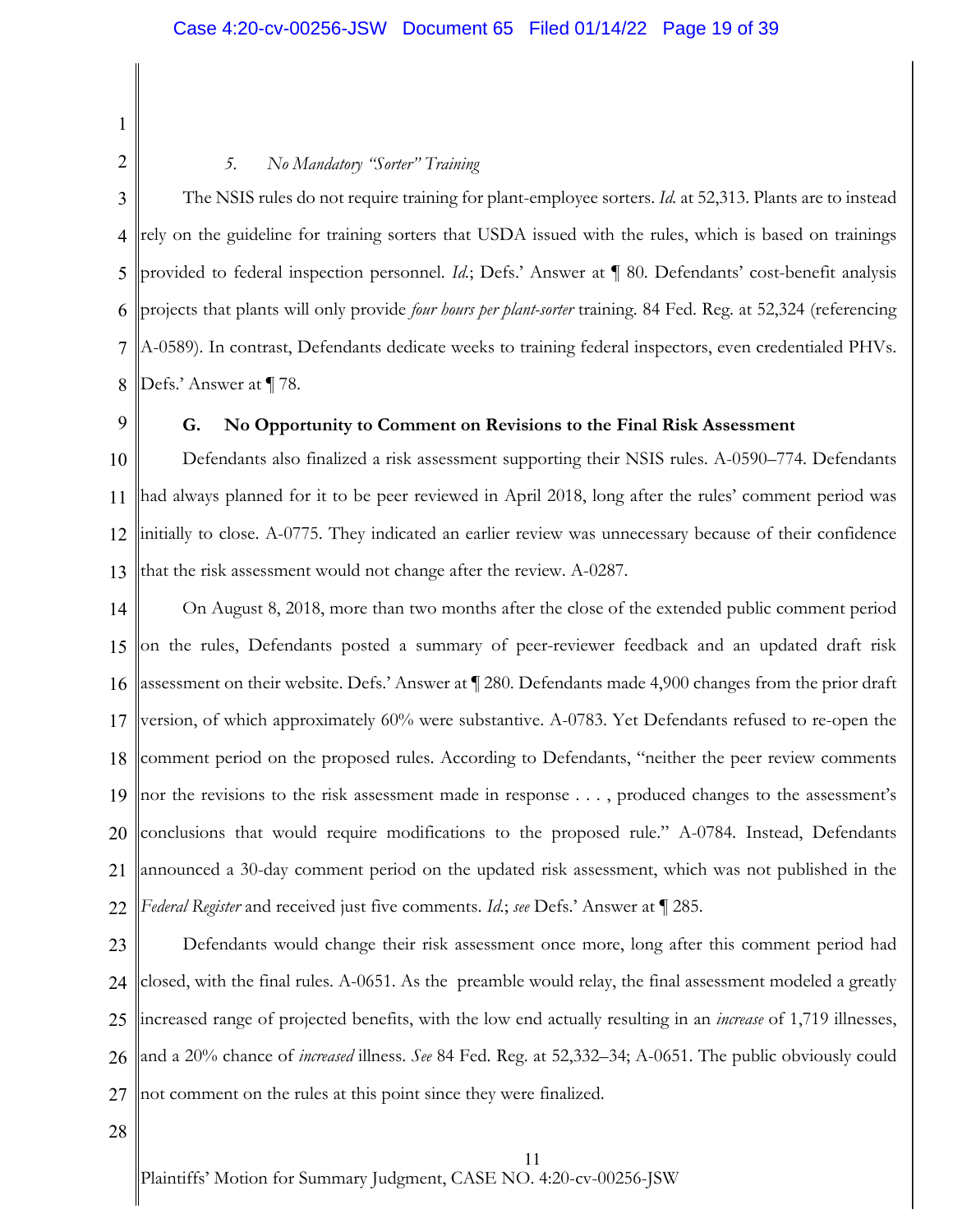1

# **H. Damaging Pilot-Plant Data Released After the Close of the Comment Period**

2 3 Although Defendants completed the Hog HIMP Report in 2014, previously undisclosed data would subsequently surface that called into question the validity of the new inspection system.

- 4
- 5

# *1. Federal Inspectors Did Not Perform More Offline Verifications of "Public Health Regulations" in Pilot Plants.*

6 7 8 9 10 11 12 13 14 15 Defendants have claimed that a primary benefit of the new inspection system would be an increase in federal inspectors' *offline* verifications, and specifically offline checks of plants' compliance with "Public Health Regulations." 84 Fed. Reg. at 52,307–08. Plants' violations of these specific FSIS regulations are statistically linked to pathogenic contamination, and so they are an "important indicator of subsequent food safety issues and loss of process control." *Id.* at 52,308. But Plaintiff Food & Water Watch ("FWW") obtained Defendants' data through a Freedom of Information Act ("FOIA") request that revealed that offline inspectors in the pilot plants were actually *not* able to perform statistically significantly more offline verifications of these important regulations from 2014 to 2017. A-0823. FWW submitted its analysis of this data in May 2019 and requested that Defendants re-open the NSIS comment period. A-0785–87. Defendants never responded.<sup>12</sup>

16 17 18 19 20 21 22 23 24 25 26 *2. Federal Public Health Veterinarians Evaluated Fewer Animals, Carcasses, and Parts in Pilot Plants* FWW's May 2019 analysis also pointed out that that federal PHVs were able to evaluate far fewer animals tagged as U.S Suspect in pilot plants compared to traditional plants, thus revealing that these inspectors were not critically appraising animals with signs of disease. A-0854. Defendants' initial data turned out to be incorrect, but after months of delay and separate litigation, Corrigan Decl. ¶ 3(a), Defendants released corrected data on February 28, 2020 showing that PHVs did not in fact evaluate as many U.S. Suspect-tagged animals in the pilot plants compared to traditional plants from 2012 through 2015. Indeed, for plants tracking U.S. Suspect-tagged animals, pilot plant inspectors tagged an annual average of *thirty-nine percent fewer* animals for PHV evaluation per plant. *Id.* at ¶ 3(f). On average, federal inspectors in pilot plants tagged *a quarter* of the carcasses as U.S. Retained for PHV evaluation as in traditional plants. *Id.* In total, PHVs in the pilot plants evaluated approximately 3-fold fewer tagged animals

12 animals from pilot plants as federal inspectors in traditional plants in the years 2011 to 2019. A-0872.

<sup>27</sup> 28 <sup>12</sup> They did submit a "rebuttal" to the New York Times's inquiries about this analysis, however. A-<br>0869. This revealed that that pilot-plant employees and inspectors were actually *not* as effective at removing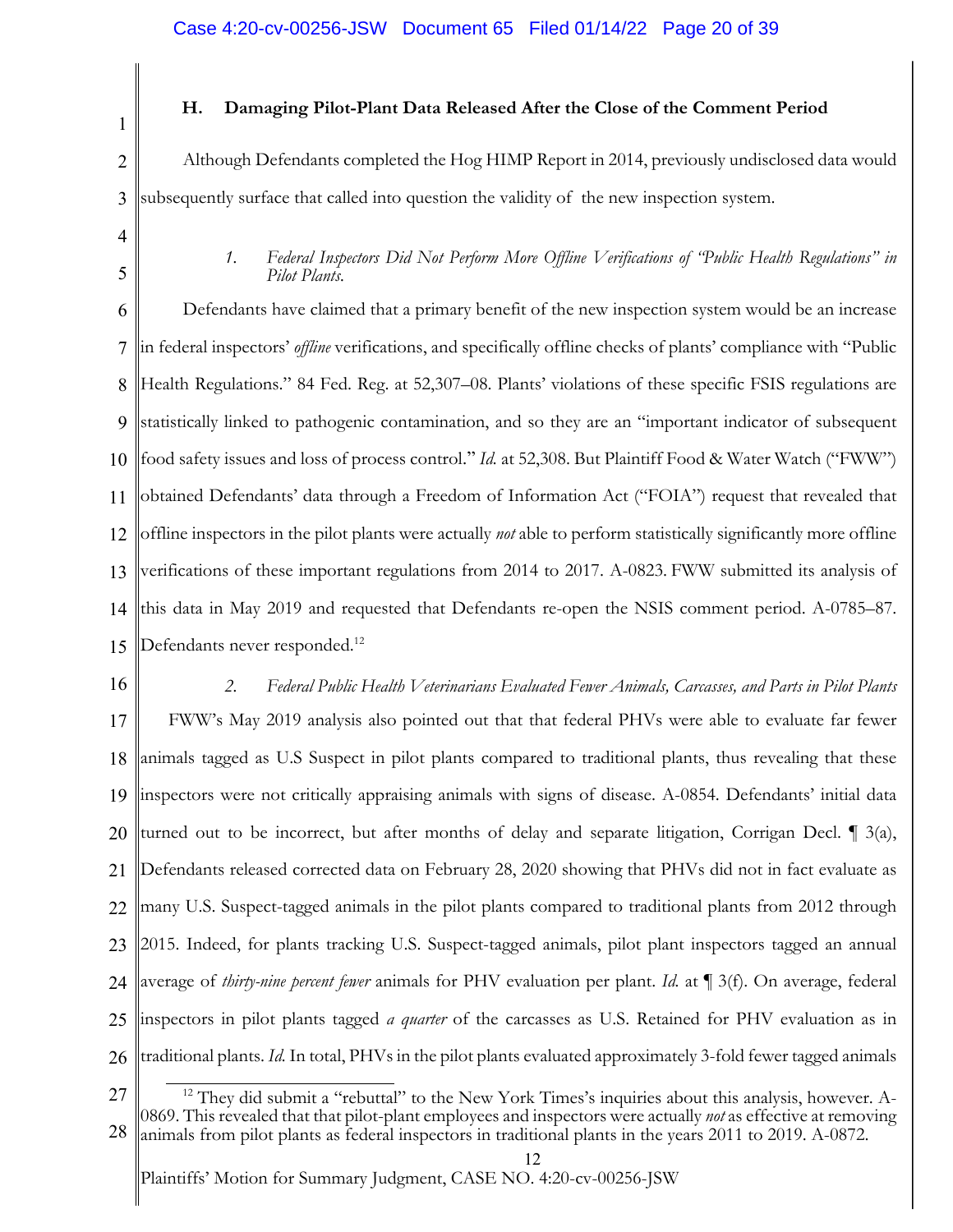1 and their resulting carcasses than in traditional plants. *Id.* at  $\P$  3(g).<sup>13</sup>

2

3

*3. Pilot Plants Actually Had More Violations for Fecal Matter, Digestive Content, and Milk Contamination*

4 5 6 7 8 Finally, in August 2020, again as the result of a FOIA request, Defendants released data showing that pilot plants had nearly double the regulatory violation rate of traditional plants for fecal matter, digestive content, and milk contamination for calendar years 2014 to 2017. *See* A-0881–82. This undercuts the Hog HIMP Report's finding of a lower pilot-plant violation rate for these contaminants in 2012 and 2013. A-0211–13.

9 III. THE PLAINTIFFS' PRESENT CHALLENGE

10 11 12 13 14 On January 13, 2020, Plaintiffs filed this suit against Defendants, and Plaintiffs filed their Second Amended Complaint on February 18, 2021, alleging that the NSIS rules violate the FMIA's ante-mortem inspection-related requirements under § 603 and the statute's post-mortem inspection, condemnation, and disposal-supervision requirements under § 604. Plaintiffs also contend that the NSIS rules are an unlawful subdelegation of this authority and otherwise arbitrary and capricious, an abuse of discretion, and not in

15 accordance with law, violating the APA, 5 U.S.C.  $\frac{6}{3}$  706(2).<sup>14</sup>

#### 16 IV. STANDARD OF REVIEW

17 18 19 20 21 22 This case involves the review of a final agency action under the APA, so "summary judgment is an appropriate mechanism for deciding the legal question of whether the agency could reasonably have found the facts as it did." *Occidental Eng'g Co. v. I.N.S.*, 753 F.2d 766, 770 (9th Cir. 1985). "Agencies cannot exceed the scope of their authority as circumscribed by Congress." *Planned Parenthood of Greater Wash. v. U.S. HHS*, 946 F.3d 1100, 1112 (9th Cir. 2020) (citing *City of Arlington v. FCC*, 569 U.S. 290, 297–98 (2013) and *La. Pub. Serv. Comm'n v. FCC*, 476 U.S. 355, 359 (1986)). And they "do[] not have the discretion to misapply

<sup>23</sup>

<sup>24</sup>  $13$  These calculations are derived from 12 pages of raw data in the administrative record. They are proffered as "calculation[s] to prove the content of voluminous writings, recordings, or photographs that cannot be conveniently examined in court[,]" under Fed. R. Evidence 1006. Alternatively, they are

<sup>25</sup> supplementary information that can be considered under the exception in *Lands Council v. Forester of Region One of the U.S. Forest Serv.*, 395 F.3d 1019, 1030 (9th Cir. 2004), including because they "take

<sup>26</sup> technical and complex information from the record and provide it in a more understandable format to the Court." *See Stop B2H Coal. v. BLM*, No. 2:19-cv-1822-SI, 2021 U.S. Dist. LEXIS 145939, at \*22 (D.

<sup>27</sup>

<sup>28</sup> Or. Aug. 4, 2021). 14 Plaintiffs are no longer pursuing their 4th and 5th claims and will separately move for an order or seek a joint stipulation to voluntarily dismiss these claims.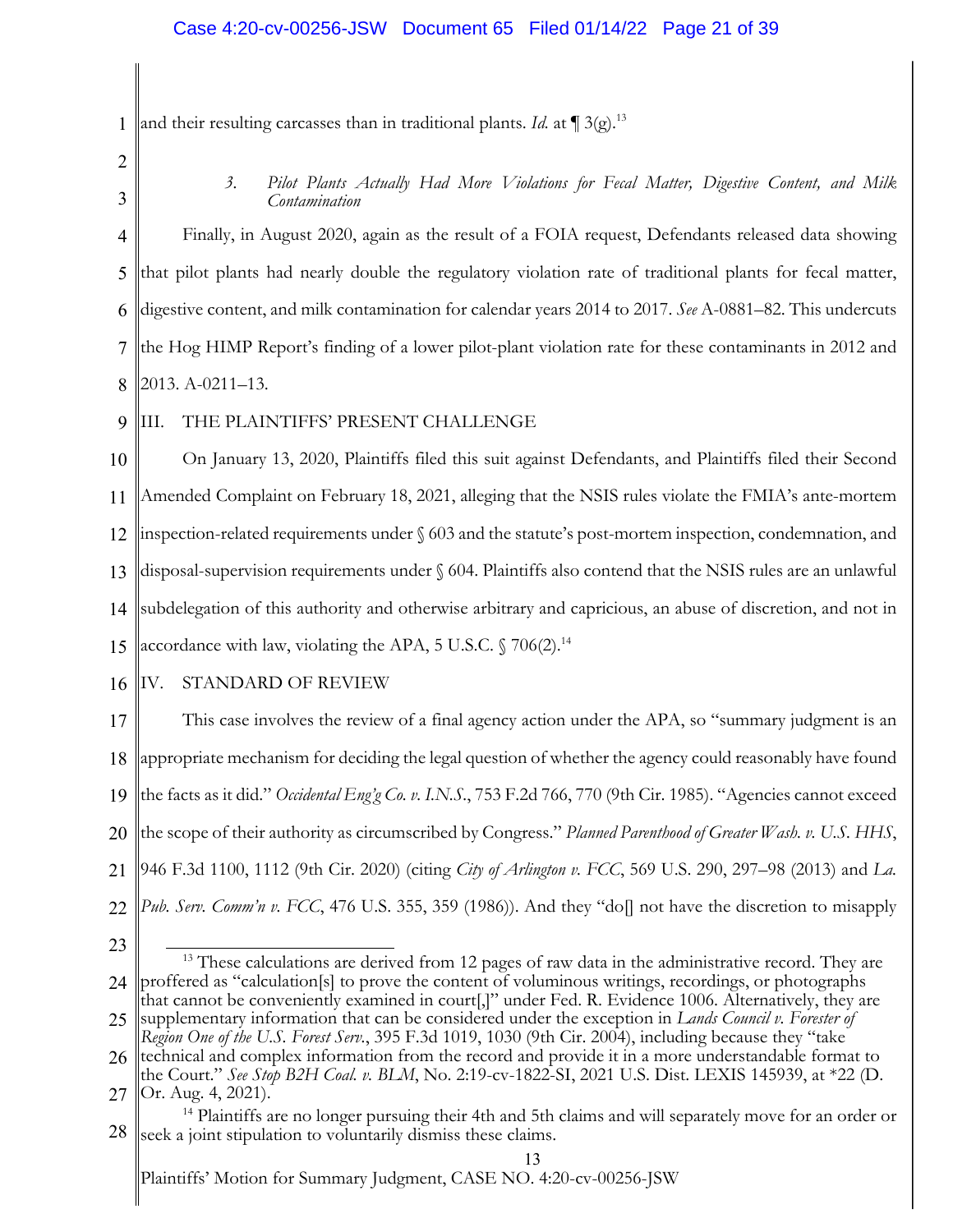1 the law." *Mejia v. Ashcroft*, 298 F.3d 873, 878 (9th Cir. 2002).

2 3 4 5 6 7 8 9 10 11 12 13 The APA additionally provides that a court must reverse an agency decision if it is "arbitrary, capricious, an abuse of discretion, or otherwise not in accordance with law." 5 U.S.C. § 706(2)(A). An agency's decision is arbitrary and capricious if it "relie[s] on factors which Congress has not intended it to consider, entirely fail[s] to consider an important aspect of the problem, offer[s] an explanation for its decision that runs counter to the evidence before the agency, or is so implausible that it could not be ascribed to a difference in view or the product of agency expertise." *Motor Vehicle Mfrs. Ass'n of the U.S., Inc. v. State Farm Mut. Auto. Ins. Co.*, 463 U.S. 29, 43 (1983). The Court must determine "whether the decision was based on a consideration of the relevant factors and whether there has been a clear error of judgment." *Citizens to Pres. Overton Park v. Volpe*, 401 U.S. 402, 416 (1971). Despite the review's narrow scope, a "court must conduct a searching and careful inquiry into the facts." *Nw. Motorcycle Ass'n v. U.S. Dep't of Agric.*, 18 F.3d 1468, 1471 (9th Cir. 1994). To uphold an agency decision, "a court must find that evidence before the agency provided a rational and ample basis for its decision." *Id.*

14

### **ARGUMENT**

#### 15 I. PLAINTIFFS HAVE STANDING FOR THEIR CLAIMS.

16 17 18 19 20 21 22 Plaintiffs have brought forth sufficient evidence demonstrating their standing. The record evidence links the NSIS rules' violations of the FMIA to the credible threat of foodborne illness affecting Plaintiffs' members, as well as the public at large. It shows that Defendants' current regulations and directives defining federal inspectors' responsibilities are aimed at preventing food-safety problems, including *toxemia and septicemia,* and fecal matter, ingesta, or milk contamination. *See* 9 C.F.R. § 311.16 (2021); A-0018; A-0583; A-0585; A-0884–87; A-0051–52; A-0075–76; A-0523–24. These problem are all linked to serious foodborne illnesses. 83 Fed. Reg. at 4793; A-0885; A-0887; A-0889; A-0893.

Plaintiffs' Motion for Summary Judgment, CASE NO. 4:20-cv-00256-JSW 14 23 24 25 26 27 28 As described below, the NSIS rules transfer these critical inspection duties from federal inspectors to plant employees. This transfer, along with the reduced numbers of inspectors on the lines, will prevent federal inspection of animals and carcasses and parts and result in fewer federal PHV evaluations of animals and carcasses showing signs of food-safety problems, along with more food-safety violations. Plaintiffs' experts, two former USDA PHVs—one who was the Defendants' Chief PHV with 35 years of experience under multiple administrations—confirm these links. Basu Decl. at ¶¶ 2, 9–20; Martin Decl. at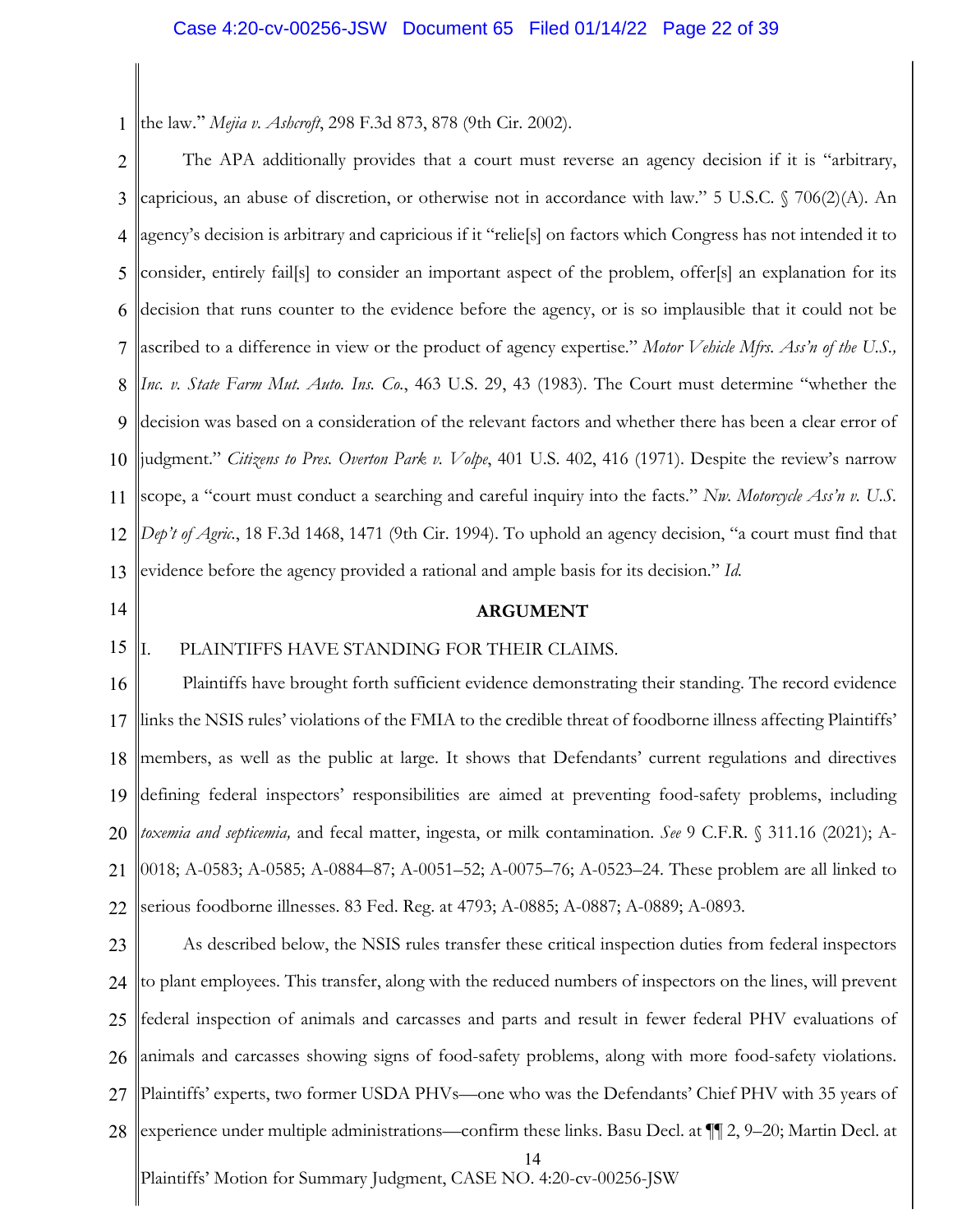## Case 4:20-cv-00256-JSW Document 65 Filed 01/14/22 Page 23 of 39

1 2 3 4 5 6 7 8 9 10 11 ¶¶ 6–21. Defendants project NSIS-sourced pork to become ubiquitous, accounting for 93% of all domestically slaughtered swine. 84 Fed. Reg. at 52,322, Tbl. 4. Plaintiff Robin Mangini and the other organizations' declarant members, who all have regularly consumed pork, will suffer injury because they will be exposed to the NSIS products should they continue to consume pork, or they will have to spend time and resources to limit their exposure to higher-risk product. Mangini Decl. at ¶¶ 9–14; Samuels Decl. at ¶¶ 6–9; Sperling Decl. at ¶¶ 4–5, 9–17; Rubio Decl. at ¶¶ 3–10; Lapp Decl. at ¶¶ 5–12; Levenbach Decl. at ¶¶ 5–10. All of this establishes the "credible threat of injury" for standing at summary judgment. *See Cent. Delta Water Agency v. United States*, 306 F.3d 938, 950 (9th Cir. 2002). Further, the organizations will suffer injury, including because they must spend more resources to educate their members about the dangers of NSIS product. Jones Decl. at ¶¶ 6–10; Hanson Decl. at ¶¶ 6-8, Eisnitz Decl. at ¶¶ 28-29. These concrete injuries are directly caused by the NSIS rules and would be redressed by vacating them.

- 12
- 13
- 14

# II. DEFENDANTS' NSIS RULES ARE CONTRARY TO LAW.

# **A. The NSIS Rules Violate 21 U.S.C. § 603(a) by Preventing the Ante-Mortem Inspection of Swine.**

15 16 17 The NSIS rules are contrary §603(a), as they prevent federal inspectors from performing their required duty to critically appraise all hogs before slaughter. As such, they also violate the APA. 5 U.S.C.  $$706(2)(A).$ 

18 19 20 21 22 The mandate of the FMIA is clear: "the Secretary shall cause to be made, by inspectors appointed for that purpose, an examination and inspection of all amenable species before they shall be allowed to enter into any slaughtering . . . establishment . . . ." § 603(a). Employing the common, ordinary meaning of "inspection," as the D.C. Circuit did in *AFGE I,* this means that federal inspectors must "pay[] close attention to" and "critical[ly] apprais[e]" each animal prior to slaughter. 215 F.3d at 11.

Plaintiffs' Motion for Summary Judgment, CASE NO. 4:20-cv-00256-JSW 15 23 24 25 26 27 28 The NSIS rules violate this simple edict. Under NSIS, federal inspectors do not pay close attention to all animals prior to slaughter because it is the slaughter–plant employees, not federal inspectors, who are now tasked with "conduct[ing] market hog sorting activities . . . [, including for those] exhibiting signs of moribundity, central nervous system disorders, or pyrexia." 9 C.F.R. § 309.19(a). Under- or un-trained plant employees essentially perform the same duties that highly trained inspectors would do in traditionally inspected plants, observing animals in motion and at rest and evaluating animals' alertness, locomotion,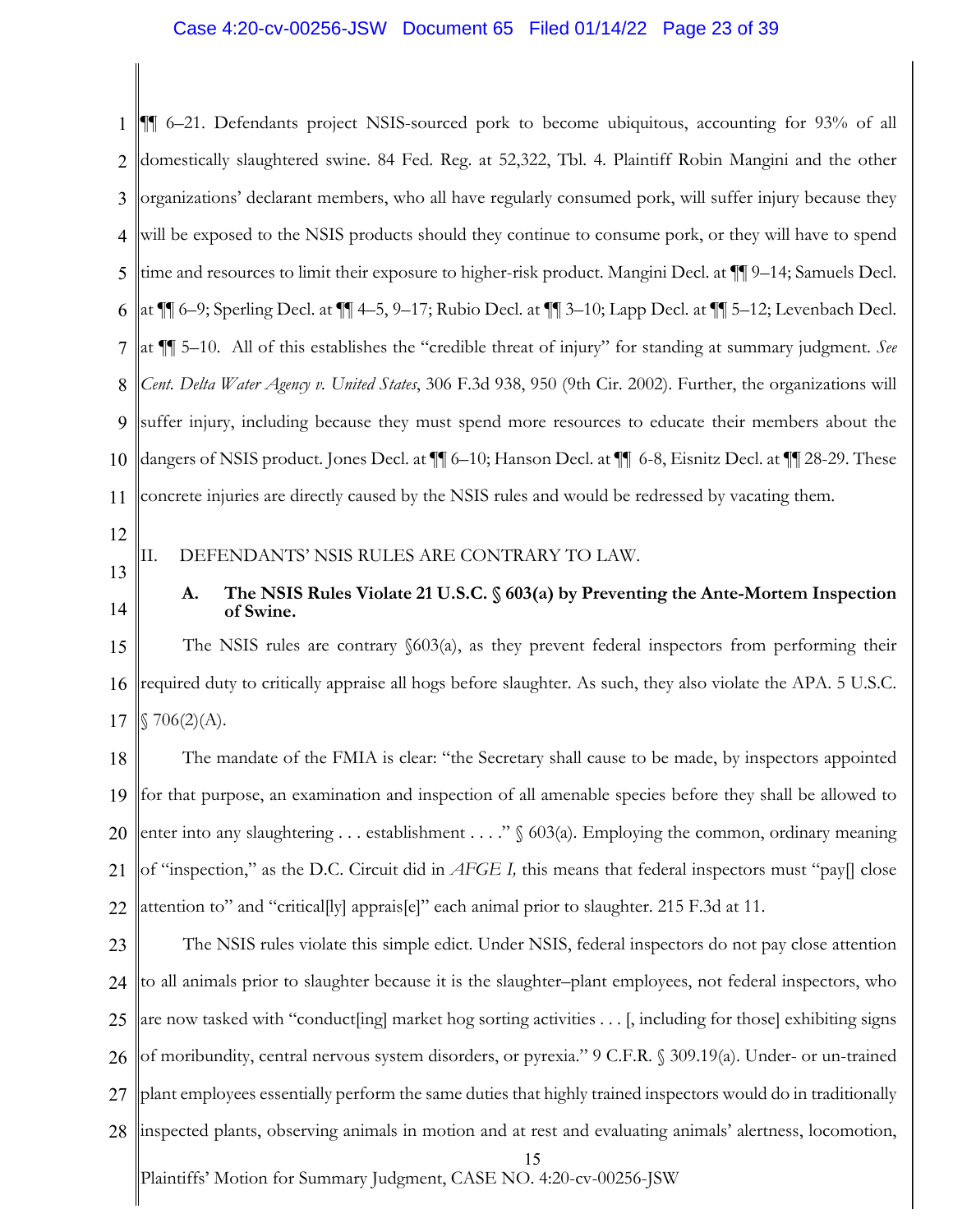# Case 4:20-cv-00256-JSW Document 65 Filed 01/14/22 Page 24 of 39

1 2 3 4 5 6 7 bodily conditions, bodily functions, and skin color. *Compare* A-0468–69 (the guideline for plant-employee sorters), *with*A-0007–11 (PHV training). And, because plant employees do this sorting "before the animals are presented for ante-mortem inspection" federal inspectors at this point generally do not and cannot inspect the livestock for condemnable conditions. 9 C.F.R. § 309.19(a); 83 Fed. Reg. at 4792. Instead, they only observe plant employees' sorting activities "as scheduled."15 A-0520.Then,when plant employees do finally present animals that they have deemed normal for inspection, federal inspectors are only allowed inspect 5 to 10% of them while in motion. 83 Fed. Reg. at 4783.

8 9 10 11 12 13 14 15 16 17 18 19 20 Observing company *sorters* is certainly not inspection of "all animals." Nor can federal inspectors give the FMIA's required "critical appraisal" to the 90 to 95% of animals observed only at rest but not in motion. Federal inspectors cannot examine these animals—as Defendants' training materials instruct for condemnable conditions or diseases "associated with abnormal body movement," including stiffness, limpness, lameness, restlessness, staggering, circling, abnormal gait, dizziness, loss of balance, and disorientation or running into things, which are all signs the animals are dying, feverish, or have central nervous system conditions. A-0007–08; A-0469–72. Federal inspectors also cannot inspect these animals to see if they have "[c]hanges in locomotion," a textbook symptom of *septicemia*. A-0888. And they cannot effectively evaluate these animals for "[c]ertain poisons and toxic residues that the animal has been exposed to [that] may cause abnormal movement and action, such as staggering or circling." A-0007. NSIS thus precludes federal inspectors from critically appraising 90 to 95% of the plant-employee-evaluated hogs before slaughter, as they cannot observe these animals in motion and make the "critical determination whether a product is adulterated or unadulterated." *AFGE I*, 215 F.3d at 11.

21 22 23 24 25 26 Defendants cannot claim that it is enough that federal inspectors still evaluate all animals while they are at rest or that Defendants are owed deference in determining what constitutes a "critical appraisal." This is just an excuse to avoid this FMIA requirement. In *AFGE II,* the D.C. Circuit did not abjectly defer to Defendants as the district court had. *Compare AFGE II*, 284 F.3d at 128–29, *with* 127 F. Supp. 2d at 248. Instead, in evaluating whether the modified HIMP pilot still allowed federal inspectors to perform their duties on the lines, the court assessed whether the federal inspectors actually could adequately identify

27

<sup>28</sup> <sup>15</sup> The proposed NSIS rules indicate that this would occur as rarely as twice per shift. 83 Fed. Reg. at 4792. The final rules and final directive do not even require that.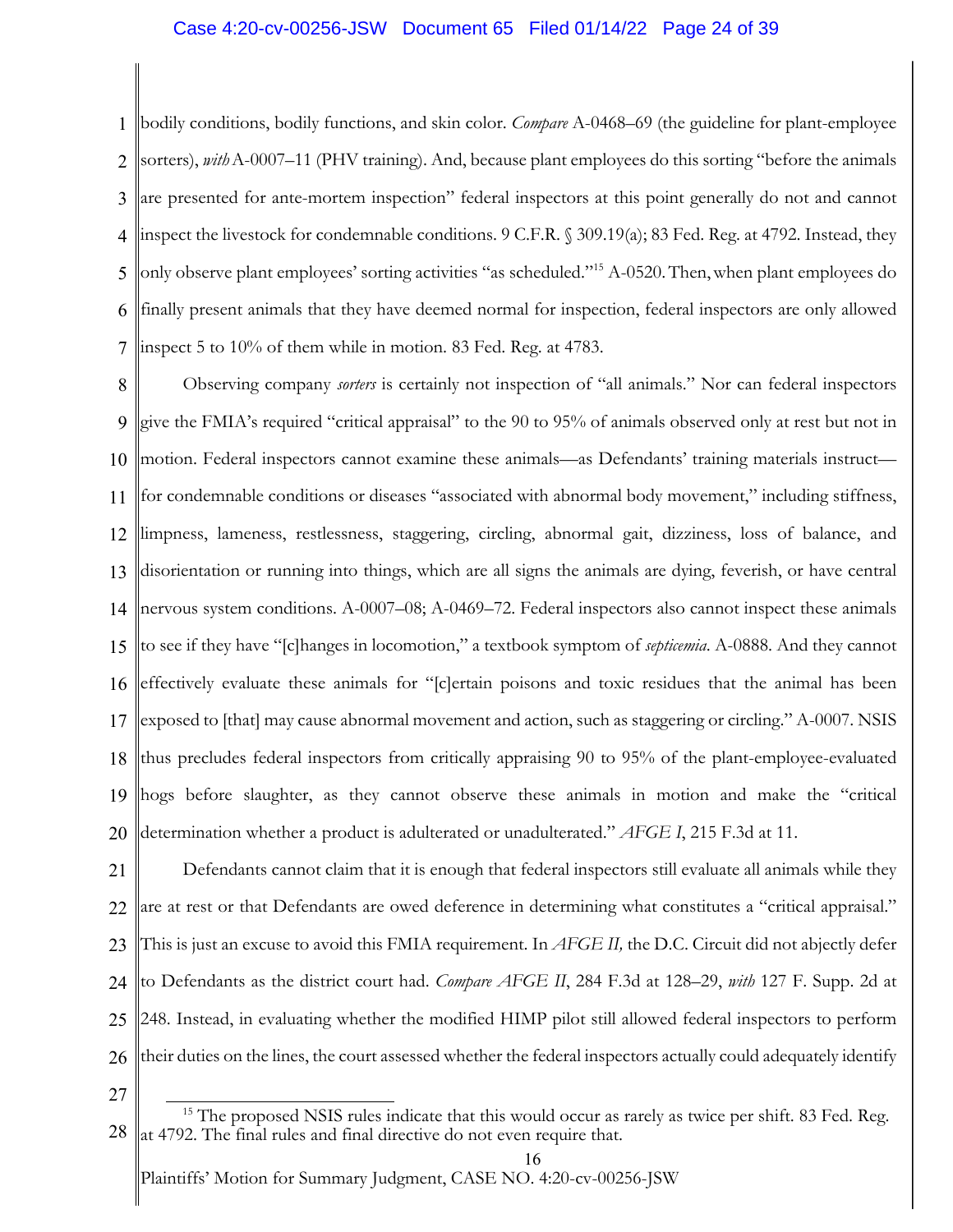# Case 4:20-cv-00256-JSW Document 65 Filed 01/14/22 Page 25 of 39

1 2 diseases, *i.e.*, *critically* appraise carcasses and parts, and found they could in chicken carcasses without inspecting all parts.16 *AFGE II*, 284 F.3d at 130.

3 4 5 6 In the present case, on the other hand, nothing in the administrative record shows that federal inspectors can still identify problems associated with hogs' abnormal movement while only evaluating 10% or fewer in motion.<sup>17</sup> The Defendants' training materials show precisely the opposite. The Defendants are simply misapplying the statute's requirements.

7

8

# **B. The NSIS Rules Violate 21 U.S.C. § 603(a) by Preventing the Inspection and Separate Slaughter of Swine Showing Symptoms of Disease and Careful Examination and Inspection When Slaughtered.**

9 10 11 12 13 14 Under NSIS, federal inspectors are unable to set aside and ensure that those animals showing symptoms of disease are slaughtered separately as required by FMIA § 603(a) ("*all* amenable species found on such inspection to show symptoms of disease shall be set apart and slaughtered separately from all other [amenable species], and. . . shall be subject to a careful examination and inspection" (emphasis added). NSIS-plant employees instead place symptomatic animals in "Subject pens" to rest and recover before a PHV's evaluation. 84 Fed. Reg. at 52,312; 83 Fed. Reg. at 4783; A-0469–70; A-0521; A-0535.

15 16 17 18 19 20 21 22 23 24 This contravenes  $\&$  603(a) twice over. First, federal inspectors cannot examine and set aside animals showing symptoms of disease since plant employees are the ones that initially evaluate animals for symptoms and then place them in the Subject pens. Then, federal PHVs also cannot critically appraise the animals since the animals do not have the U.S. Suspect tags and accompanying paperwork detailing the symptoms that landed these animals in the Subject pens and the conditions for which they should be inspected. *Contra* 9 C.F.R. § 309.2(o) (2021) (requiring in traditional plants that each animal identified as U.S. Suspect on ante-mortem inspection, to have a MP 402-2 form (replaced by the 6150-1 form) that "provides a brief description of the animal and of the disease or condition for which the animal was classed as a suspect'); A-0004 (providing that when plant employees ask for an animal to be held for separate treatment, the PHV will have the 6150-1 form to perform the disposition); *see also* A-0006; A-

25

27 28 employees is unlawful, notwithstanding that under NSIS some inspectors remain on the slaughter lines.<br><sup>17</sup> It matters little that prior to NSIS some plants adopted voluntary segregation programs in which inspectors inspected fewer than 100% of animals in motion. Without a justification for inspecting less than 100% of animals in motion, these voluntary programs also would be unlawful.

<sup>26</sup> <sup>16</sup> The court applied *Skidmore* deference. *AFGE II*, 284 F.3d at 129. This Court is of course not bound to follow *AFGE II* and could simply find that transferring inspection responsibilities to plant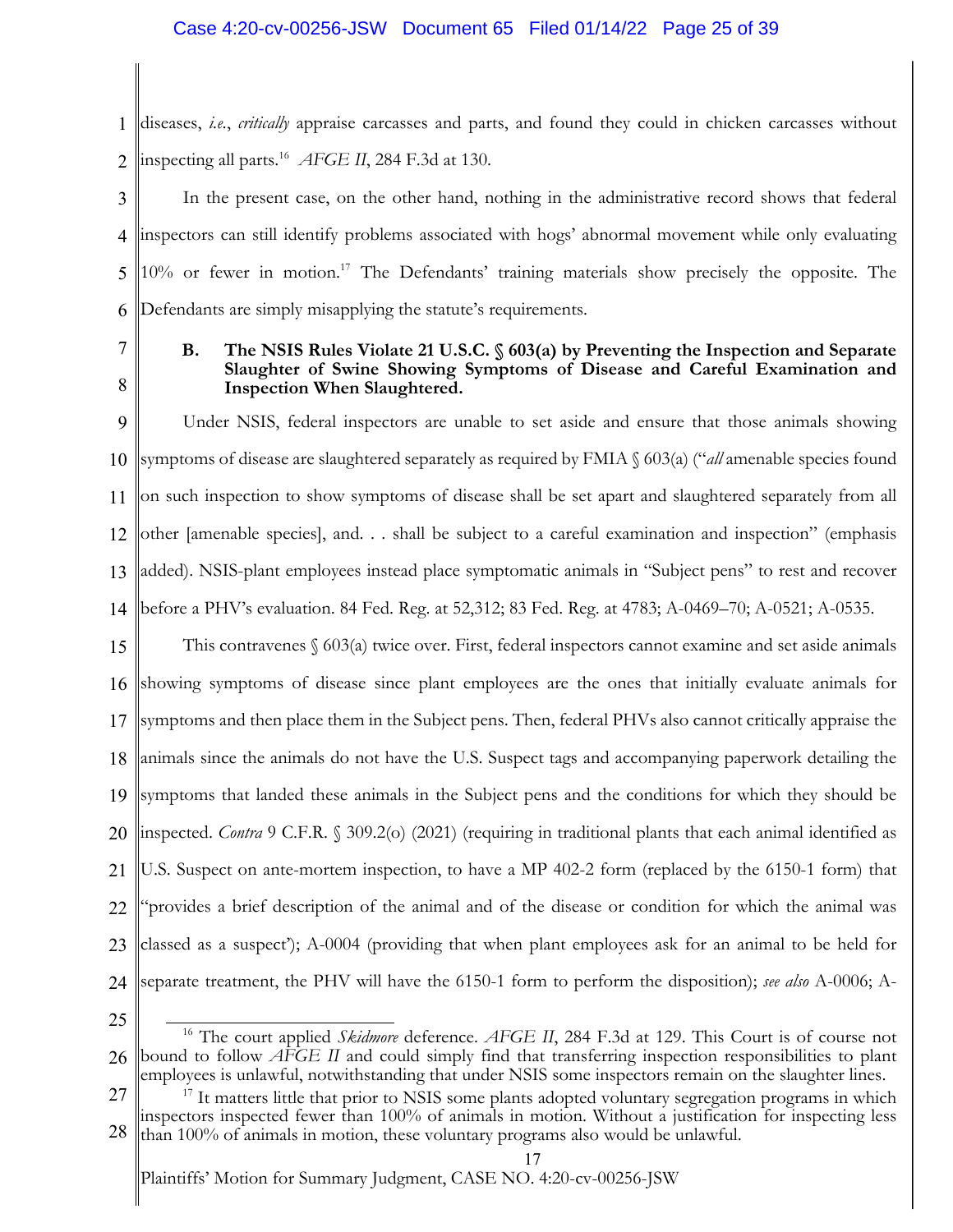## Case 4:20-cv-00256-JSW Document 65 Filed 01/14/22 Page 26 of 39

1 2 3 4 5 6 0012 (sample of 6150-1 form). The PHVs are thus denied critical information that they need to evaluate animals showing signs of disease. A-0018; A-0021–22. The record demonstrates that this information is vitally important for conditions such as *septicemia* and *toxemia*, whose symptoms include highly variable body temperatures. A-0885. PHVs are thus flying blind, precluded from being able to discern which animals in the Subject pens have truly "recovered" and unable to evaluate animals showing signs of disease. A-0018; A-0021–22.

7 8 9 10 11 12 13 14 That NSIS plant employees can also sort those un-inspected and potentially symptomatic animals placed in Subject pens and remove them from the plant further hamstrings federal inspections. Inspectors cannot test the carcasses of such animals for residues, even if the hogs were set aside because they showed signs of illegal drug or antibiotic use. Without such testing, federal inspectors cannot ensure that the plant's swine supply does not have violative levels of chemicals and antimicrobials, regardless of whether an individual animal or carcass is condemned. *See* Defs.' Answer at ¶ 44. Nothing in the record provides a justification for not doing these tests in NSIS plants, while requiring them when animals are tagged U.S. Suspect in traditional plants. A-0542; A-0544.

15 16 17 18 19 20 21 22 23 Second, the NSIS rules violates  $\S$  603(a) because animals set aside in Subject pens are simply not slaughtered separately from other animals, nor are their carcasses identified for further post-mortem PHV evaluation, as they would be if tagged as U.S. Suspect in a traditional plant. A-0538 (showing that only animals coming from U.S. Suspect pens get slaughtered separately in NSIS pilot plants); *contra* 9 C.F.R. § 309.2(n). And, while PHVs evaluating animals in Subject pens can always transfer them to U.S. Suspect pens, Defendants' data demonstrates that they were effectively precluded from doing so in the pilot plants. For those pilot plants tracking U.S. Suspect-tagged animals, inspectors were able to tag 39% fewer animals for PHV evaluation from 2014 to 2017 than in comparably sized traditional plants. Corrigan Decl. at ¶ 3(f); *see also, e.g.*, A-0299 (non-ambulatory animals not tagged as U.S. Suspect for veterinary evaluation).

24 25 26 27 28 In short, federal inspectors under NSIS cannot carefully examine and do not have the information they need to critically appraise swine showing symptoms of disease, do not residue test carcasses of animals that plant sorters remove from the plant, and do not tag Subject animals and set them apart for separate slaughter and a careful post-mortem inspection. These deficiencies thus render the NSIS rules contrary to  $\sqrt{603(a)}$ .

18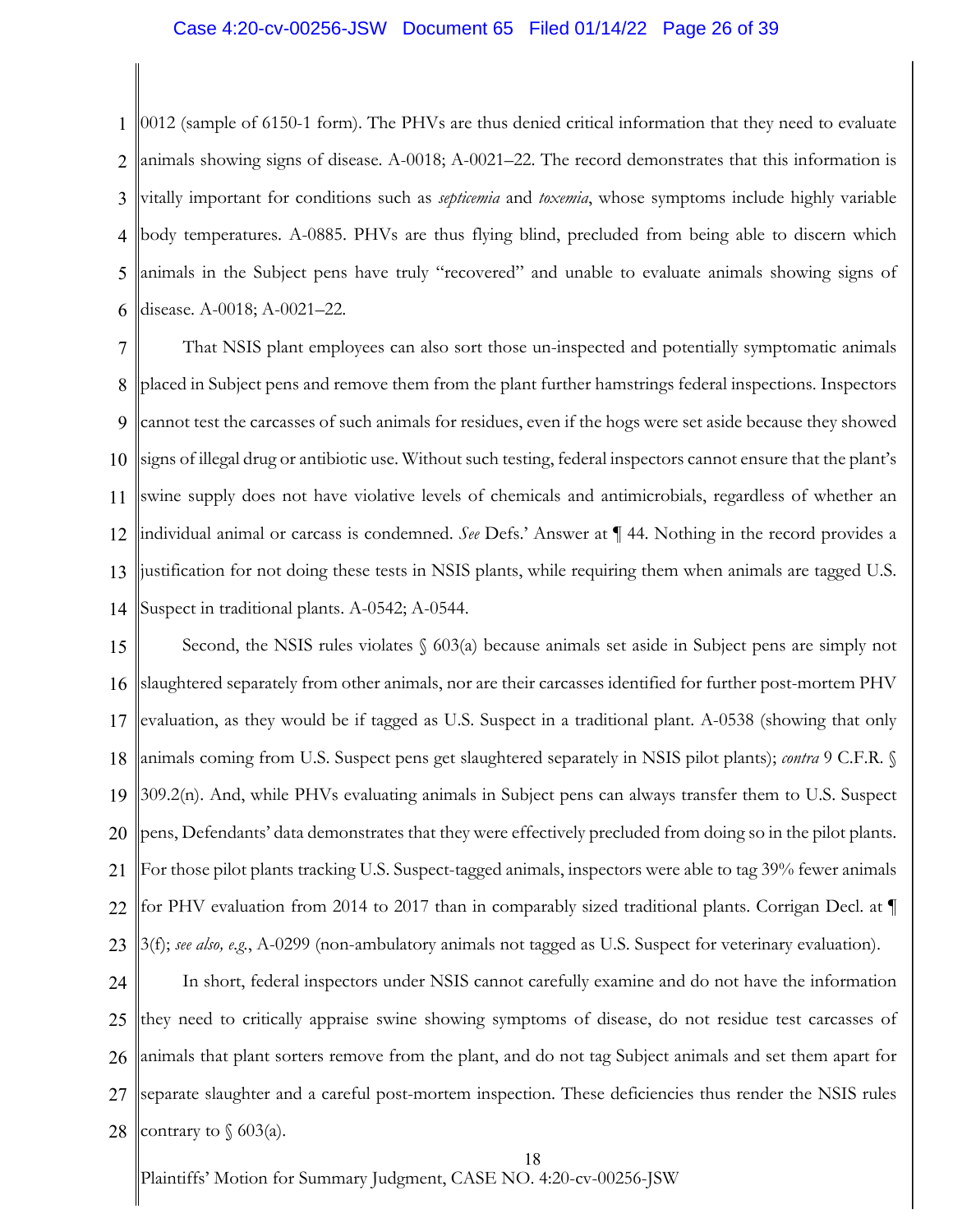1

# **C. The NSIS Rules Violate 21 U.S.C. § 604 by Preventing the Post-Mortem Inspection of Swine Carcasses and Parts.**

2 3 4 5 6 7 The NSIS rules also prevent inspectors from critical appraising carcasses and parts after slaughter. FMIA § 604 is clear: "the Secretary shall cause to be made by inspectors appointed for that purpose a postmortem examination and inspection of the carcasses and parts thereof of all amenable species to be prepared at any slaughtering[] . . . establishment . . . ." When swine are slaughtered and their carcasses and parts are to be prepared, they must all be examined and inspected, *i.e.*, receive a critical appraisal from a federal inspector. *See AFGE I*, 215 F.3d at 11.

8 9 10 11 12 13 14 15 16 17 The NSIS rules violate this statutory mandate in at least three ways. First, the NSIS rules prevent inspectors' critical appraisal of all carcasses and parts by mandating that only plant employees palpate and incise lymph nodes. Defendants' training materials discuss how critical it is that lymph nodes be *correctly incised* to detect "lesions of certain important diseases" and to permit the evaluation of "both sides of the slice." A-0582; *see also* A-0280. These tasks are essential to detecting serious conditions in swine. *See* A-0581 ("Of *primary importance* in organoleptic detection of disease is the lymphatic system." (emphasis added)). Indeed, numerous conditions are detected through these procedures, including *mycobacterium tuberculosis* and *septicemia,* which is detected by palpating lymph nodes to see if any are enlarged. Defs.' Answer at ¶ 64; A-0888 (indicating a sign of *septicemia* is "[g]eneralized, acute lymphadenitis"); A-0483 (guideline for training sorters stating same).

18 19 20 21 22 23 24 25 26 27 28 Defendants might argue that inspectors are still presented lymph nodes for inspection, but a critical appraisal requires more than merely *observing* carcasses and parts. *See AFGE I*, 215 F.3d at 11; 127 F. Supp. 2d 243, 247. And, this says absolutely nothing about *palpating* lymph nodes, since federal online inspectors under NSIS do not, in fact, perform this task. A-0895–96 (indicating that inspectors only visually inspect lymph nodes). Moreover, several whistleblowers attested that inspectors could not catch employee errors while on the lines. A-0261 ("It's almost impossible to recognize problems with both carcasses and plant employees' activities at the high speed of a HIMP line.") *See also* A-0276. The intractable persistence of Coldwater-plant employees' failures to properly incise lymph nodes, moreover, shows federal inspectors could not effectively resolve the plant's failures to properly incise lymph nodes, even when they could catch this problem on the line. A-0301–02; A-0306–07; A-0322. The issue was not limited to this plant, as others had a similar problem. *See, e.g.*, A-0300–01; A-0314.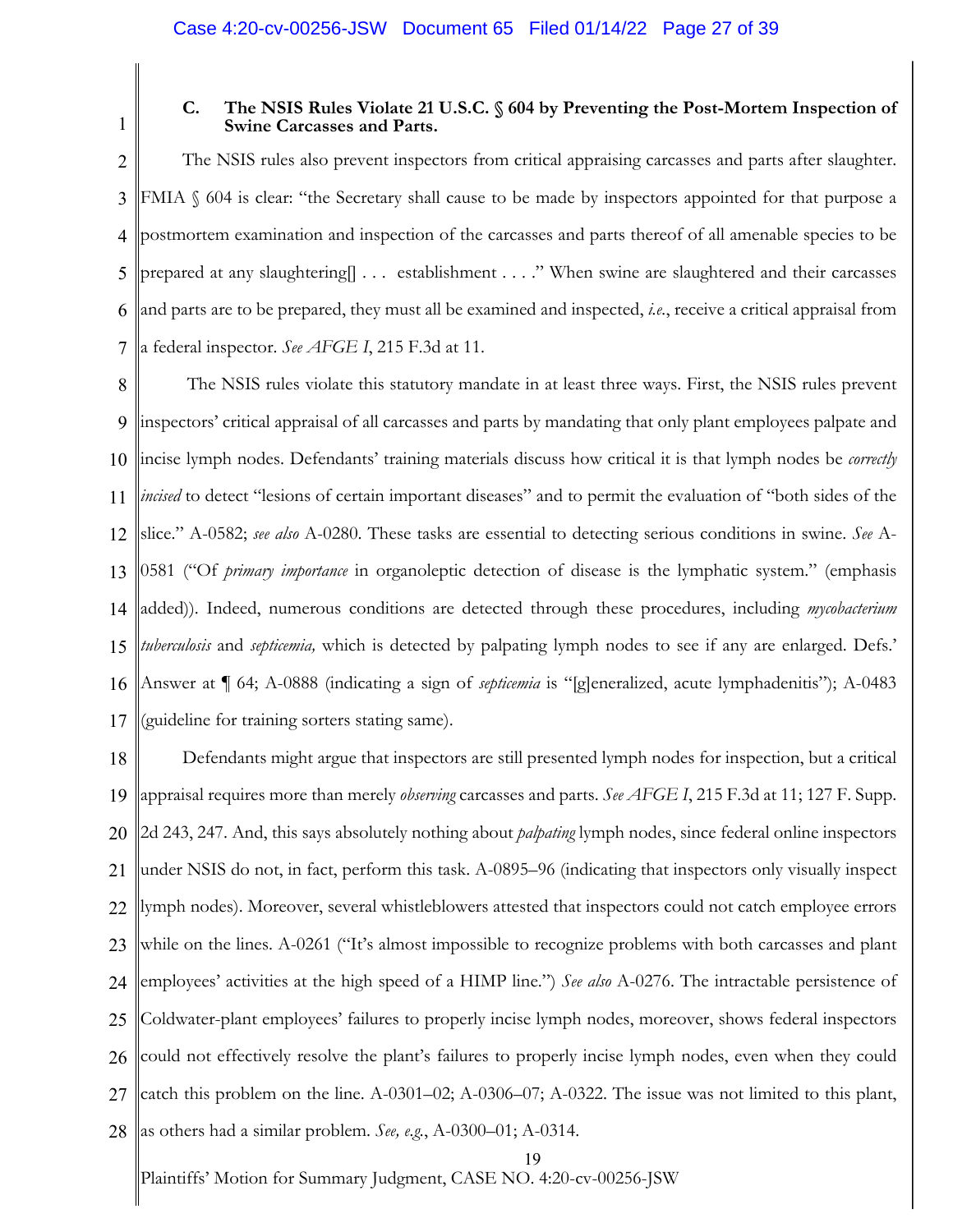# Case 4:20-cv-00256-JSW Document 65 Filed 01/14/22 Page 28 of 39

1 2 3 4 5 6 7 8 9 10 11 12 Second, the NSIS rules violate the FMIA's post-mortem-inspection mandates by preventing federal inspectors from evaluating carcasses and parts for serious or generalized conditions necessitating a federal PHV disposition, as well as fecal matter, digestive contents, and milk contamination. *See* A-0527. Defendants' own guideline for training sorters indicates that determining whether carcasses must be sorted (not simply trimmed) requires expert judgment, as employees must determine if bruises are "extensive," "generalized" or "septic[,]" A-0505, or if "multiple abscesses affect[] the entire carcass." A-0488. Both the whistleblowers and the plants' inspection records indicate that under- or un-trained employees—either in their haste due to fast line speeds or their lack of training—improperly trimmed indicia of more systemic problems or regularly missed problems such as abscesses. *See, e.g.*, A-0275; A-0277; A-0261; A-0315; A-0317–20; Thus, by the time carcasses and parts get to the inspectors, it is simply too late; either the indicia of systematic conditions have been improperly removed, or as discussed further below, the inspectors must catch those problems that plant employees missed—only in half the time.

13 14 15 16 17 18 19 20 21 22 23 24 25 26 27 Defendants may point to their Hog HIMP Report to argue that pilot-plant employees and inspectors removed as many carcasses and parts as inspectors did in traditional plants from 2006 through 2010 and 2012 to 2013. But this merely reflects Defendants' cherry-picking of data for their Hog HIMP Report, as Defendants have admitted that, from 2011 to 2019, pilot plant employees and inspectors actually removed fewer carcasses and parts. A-0872. Moreover, the mere removal of a comparable *number* of carcasses and parts by plant employees, who likely have had as little as four hours of training, is not the same as the critical evaluation of carcasses and parts by credentialled and highly trained PHVs for conditions like *septicemia.* Defendants' own training materials indicate that the retention of carcasses for PHV disposition is critically important, as "[m]ost dispositions require a PHV's professional judgment of the character and distribution of a disease process." A-1141. For example, "[t]he problem of differentiation between septicemia and a localized inflammatory process is often very difficult." A-0885 (italics added). But for those plants that tracked carcasses tagged as U.S. Retained, only a quarter of the carcasses were tagged in pilot plants for PHV evaluation compared to similarly sized traditional plants. Corrigan Decl. at ¶ 3(f). The FMIA demands federal inspectors critically appraise *each and every* carcass *and part*, not a system that *might* be equivalent based solely on the number of carcasses and parts that plant employees remove.

Plaintiffs' Motion for Summary Judgment, CASE NO. 4:20-cv-00256-JSW 20 28 For fecal matter, digestive contents, and milk contaminants, which can be difficult to identify, *see* A-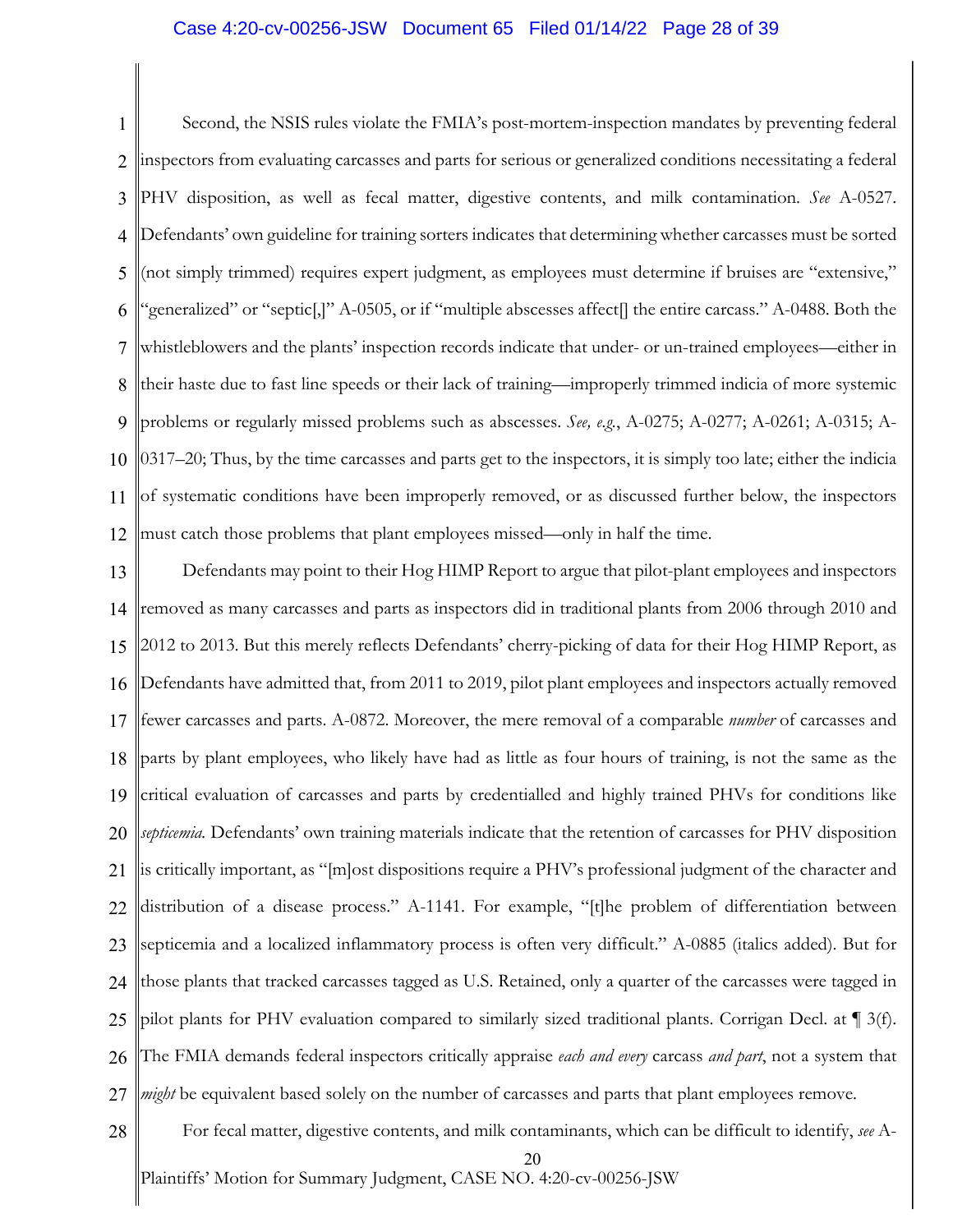# Case 4:20-cv-00256-JSW Document 65 Filed 01/14/22 Page 29 of 39

1 2 3 4 5 0082, Defendants regulations and directives require carcasses and parts to be completely free of these contaminants prior to final inspection. A-0076; A-0078. Defendants' data show that the pilot-plant employees and inspectors at the end of the pilot-plants' lines *simply could not catch this contamination*. *See, e.g.*, A-0274; A-0309–10. Specifically, the pilot plants had nearly twice the violation rate as did comparably sized plants under traditional inspection.<sup>18</sup> A-0882; Corrigan Decl. at  $\P$  5(a).<sup>19</sup>

6 7 8 9 10 11 12 13 14 15 16 Third, the NSIS rules prevent federal inspectors from critically appraising every carcass and part by significantly diminishing the time for federal inspectors to perform their examination. The NSIS rules lifted the plants' line-speed limits and cut online inspection staffing by more than half, eliminating the line-speed and staffing standards that were based on inspectors' abilities to perform "standardized inspection procedures . . . designed to provide assurance that only wholesome and otherwise not adultered [*sic*] carcasses and parts are passed for human food." 46 Fed. Reg. at 43,406. With fewer total federal inspectors on the lines under NSIS, those left at their stations are forced to inspect carcasses and parts at more than double their prior pace, from 2.7 to *6.1 heads per minute*. <sup>20</sup> A-0236. Nothing in the record indicates that inspectors can still perform the tasks required for a critical appraisal of carcasses and parts at this pace. Defendants admit they have never performed such studies, Defs.' Answer at ¶ 146, and, as demonstrated above, the record shows quite the opposite.

17 18 III. DEFENDANTS' NSIS RULES ARE ARBITRARY AND CAPRICIOUS, AN ABUSE OF DISCRETION, AND OTHERWISE NOT IN ACCORDANCE WITH LAW, VIOLATING 5 U.S.C. § 706(2).

19 20 21 At its core, Defendants' NSIS rulemaking was about giving the meat industry the gift it has sought since the 1970s: dismantling the inspection system and handing federal inspectors' responsibilities to slaughter plants. To do so, Defendants engaged in quintessential arbitrary and capricious rulemaking.

- 22
- 23

<sup>24</sup> 25 <sup>18</sup> Such contamination occurs at pilot plants despite inspection personnel's authority to slow lines. *See* 9 C.F.R. § 310.1(b)(1) (2021); *see also, e.g.*, A-0316 (noting increased fecal findings "[e]ven with slower speed").

<sup>26</sup>  $19$  All calculations are derived from the raw data that Defendants included in the administrative record and can be considered by the Court for the reasons detailed in n.13

<sup>27</sup> <sup>20</sup> Even if the line-speed limits remain in place after *United Food and Commercial Workers Union*, *see* n. 11, *supra*, federal inspectors under NSIS will still have only half the time to inspect heads, carcasses, and

<sup>28</sup> viscera (5.4 heads per minute) because of the dramatic reduction in online inspectors. Corrigan Decl. ¶ 6.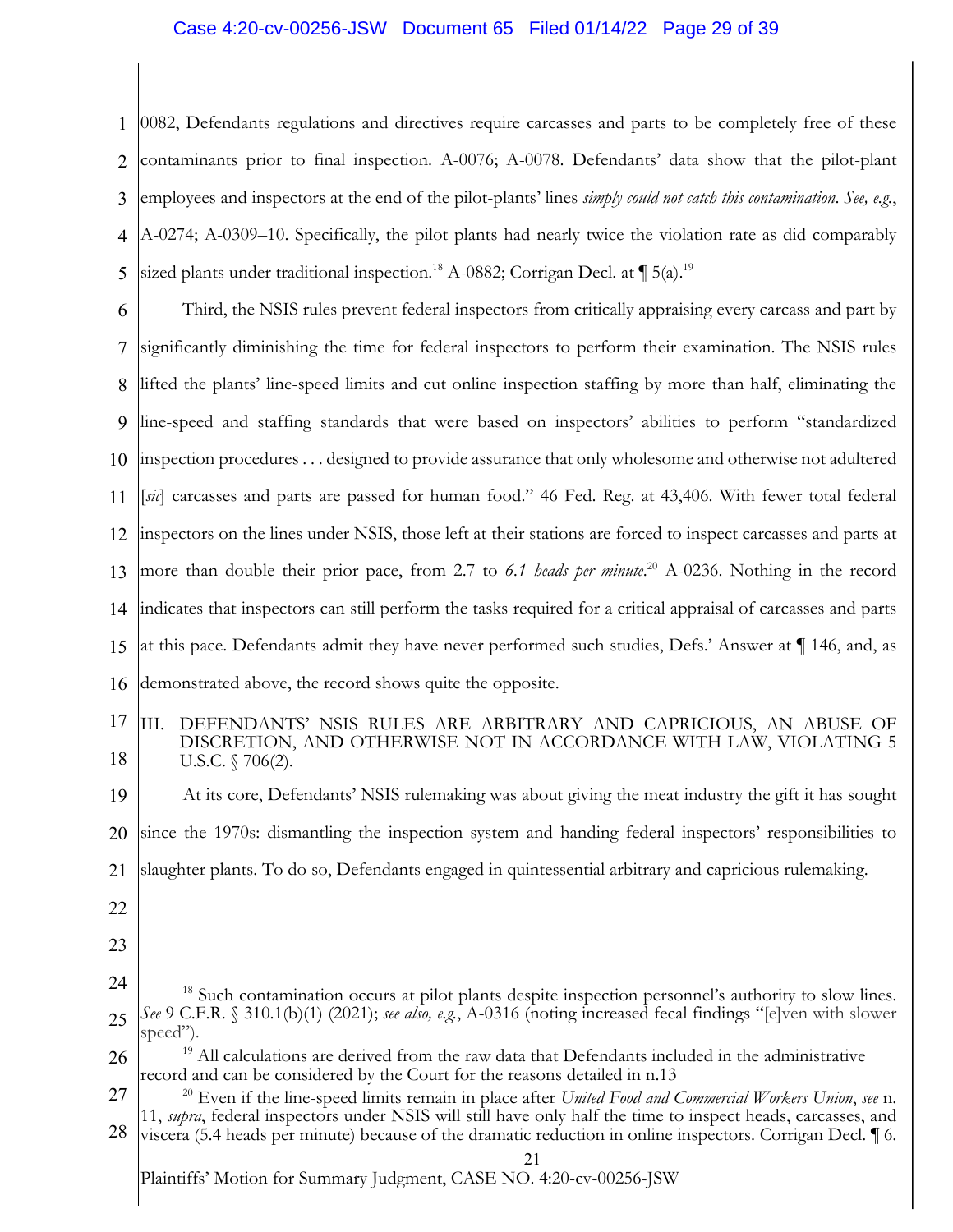1

# **A. The NSIS Rules Represent an Irrational Departure from Defendants' Prior Practices and Regulations.**

2 3 4 5 6 7 8 9 10 Defendants' NSIS rules are a stark and irrational departure from their existing regulations, directives, and training materials, all of which detail how federal inspectors are to perform the required "critical appraisal" under the FMIA. For NSIS plants, the new rules render nugatory Defendants' rules requiring the ante-mortem inspection of all animals before slaughter, 9 C.F.R. § 309.1 (2021), pertaining to inspectors' duties for the inspection, segregation, and release of animals with disease symptoms, *id.* § 309.2 (a),  $(m)$ ,  $(n)$ ,  $(o)$ , and  $(p)$ , and requiring the careful post-mortem inspection of all carcasses and parts, *id.*  $\sqrt{}$ 310.1(a) (2021). This is contrary to the APA's dictates that an agency must "display awareness that it *is* changing position" and may not "depart from a prior policy *sub silentio* or simply disregard rules that are still on the books." *FCC v. Fox TV Stations, Inc.*, 556 U.S. 502, 515 (2009).

11 12 13 14 15 It matters little that Defendants have not expressly exempted NSIS plants from some of these regulations, directives, and training materials. "[A]n irrational departure from a policy (as opposed to an avowed alteration of it)" can equally violate the APA. *Ins v. Yueh-Shaio Yang*, 519 U.S. 26, 32 (1996). And the purpose of the NSIS rules is clearly to ensure that no official "inspection" occurs until after plantemployee sorting, at which point it becomes impossible for inspectors to actually perform their duties.

16 17 18 19 20 21 Defendants have offered no reasoned explanation for why their existing inspection regimen should not be applicable in NSIS plants—instead assuming without support that under-and un-trained plant employees in these plants can somehow perform sorting as well as extensively trained and credentialed federal inspectors and PHVs. This is counter to the rule "that an agency action is arbitrary when the agency *offer[s] insufficient reasons* for treating similar situations differently." *Transactive Corp. v. United States*, 91 F.3d 232, 237 (D.C. Cir. 1996) (emphasis added) (citing cases).

Plaintiffs' Motion for Summary Judgment, CASE NO. 4:20-cv-00256-JSW 22 22 23 24 25 26 27 28 Defendants have argued that the NSIS rules merely add employee requirements, rather than arbitrarily deviate from federal-inspection requirements, because plant employee "sorting" is different from and additional to federal "inspection." *See, e.g.*, 84 Fed. Reg. at 52,311 ("FSIS is not privatizing swine slaughter inspection . . . . NSIS simply requires establishments to take additional steps *before* FSIS inspection . . . ."); *id.*, at 52,312; A-0316–17; A-0898–99 (saying that "plant employees will not conduct inspections" because "only federal inspectors do meat inspections"). But this obscures that employee sorting substantially impairs federal inspections. "When an agency gets out the Dictionary of Newspeak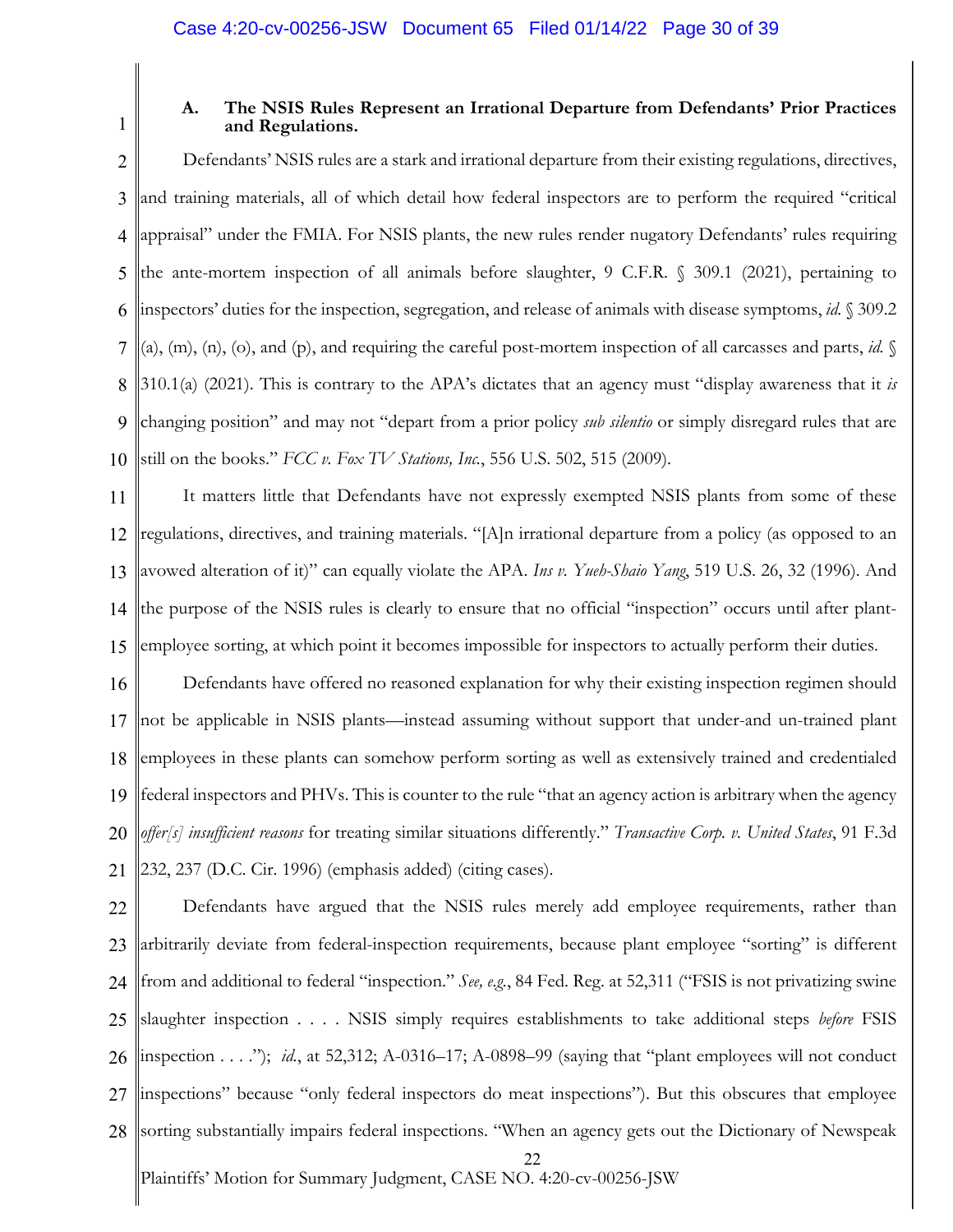# Case 4:20-cv-00256-JSW Document 65 Filed 01/14/22 Page 31 of 39

1 2 3 4 5 6 7 and pronounces that for purposes of its regulation war is peace"—here, that "sorting" is not different from inspection—"it has made a substantive change for which the APA may require procedures." *See Nat'l Family Planning & Reprod. Health Ass'n v. Sullivan*, 979 F.2d 227, 235 (D.C. Cir. 1992). Defendants have failed to adequately explain why they have abandoned their long-standing approach to inspections through plant "sorting," and their rules should thus be vacated and remanded so Defendants can properly do so. *Cf. DOC v. New York*, 139 S. Ct. 2551, 2575–76 (2019) (rejecting an agency's contrived reasons as not meeting "reasoned explanation requirements").

- 8
- 9

# **B. Defendants Entirely Failed to Consider Numerous, Significant Problematic Aspects Underlying the New Inspection System.**

10 11 12 13 14 Defendants also overlooked significant problems with their new inspection system, including that it was based on a small, unrepresentative pilot and their Hog HIMP Report evaluated far too little data. Defendants ignored their own data reflecting poorly on the new system. They also disregarded peerreviewers' comments challenging the validity of their risk assessment, while they overestimated the likelihood of reducing *salmonella* illnesses, at the expense of the public's ability to comment.

15

# *1. Defendants Arbitrarily Evaluated Only a Few, Non-representative Pilot Plants.*

16 17 18 19 Notwithstanding that the pilot project lasted more than 20 years, Defendants rejected repeated calls, including from the GAO and their own peer reviewers and inspectors, to collect and evaluate more of the data that the pilot produced to ensure that the NSIS rules would not harm public health. Instead, Defendants pointed solely to their Hog HIMP Report for the rules' justification.

Plaintiffs' Motion for Summary Judgment, CASE NO. 4:20-cv-00256-JSW 23 20 21 22 23 24 25 26 27 28 But this report only underscored the problems recognized by the OIG and GAO, namely that there was insufficient information to demonstrate both that the new system resulted in measurable improvements and that such improvements would be broadly applicable to other plants opting into the system. Case in point, the GAO criticized the pilot for only having five plants and urged it to collect and analyze more pilot plant data to address this shortcoming. A-0153–55. Defendants responded by comparing these plants' performance to 21 comparably sized traditional plants in their Hog HIMP Report. *See id*. But as early as 2015, Defendants knew many more plants—as many as 40, including much smaller plants—would likely opt into the new inspection system. A-0905. Yet Defendants continued to defend their pilot as representative of the broader industry, 84 Fed. Reg. at 52,306—even after the expert peer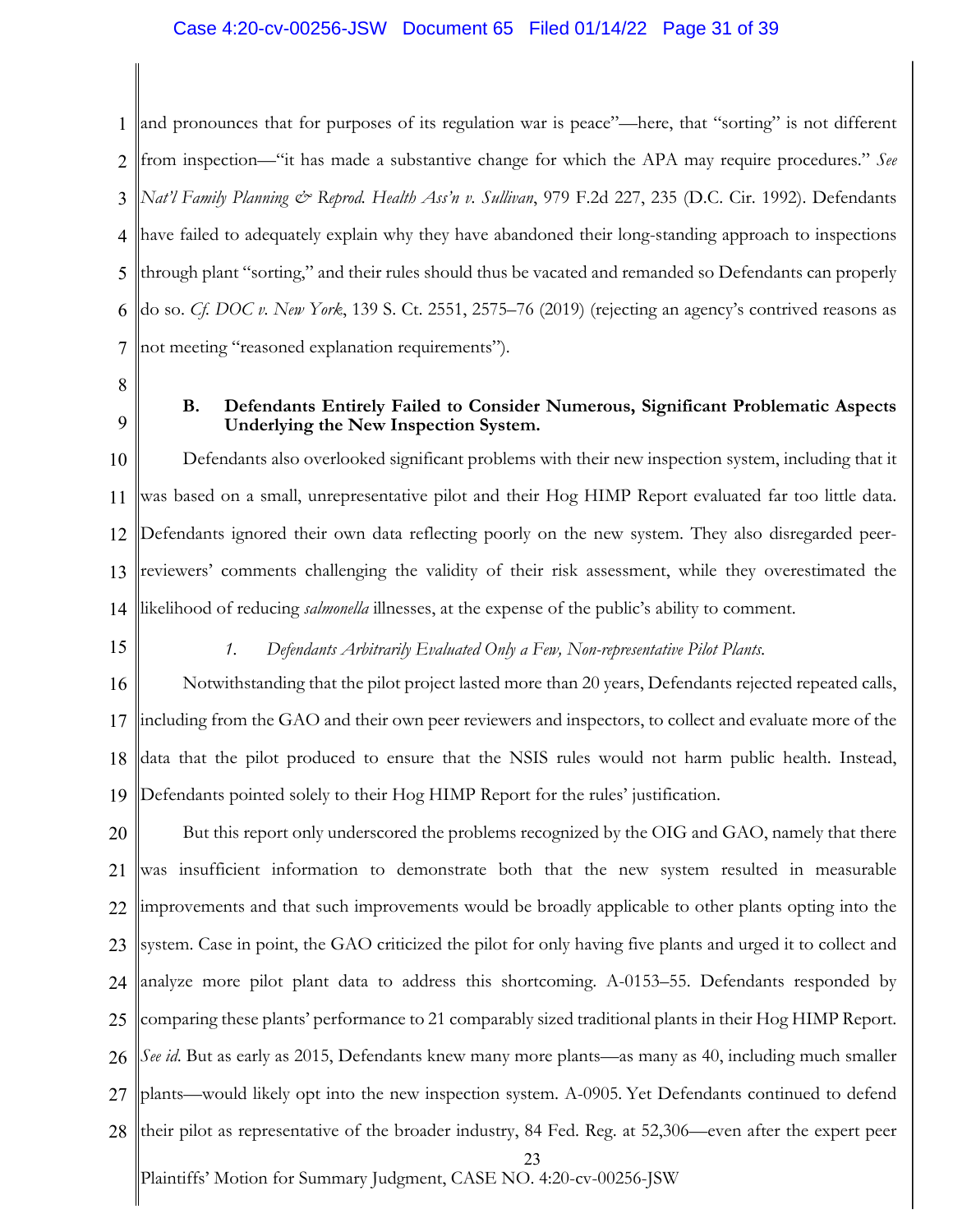# Case 4:20-cv-00256-JSW Document 65 Filed 01/14/22 Page 32 of 39

1 2 3 4 reviewers of Defendants' risk assessment voiced serious doubts. A-0907; A-0925; A-0927. Defendants even admit that "the five market . . . HIMP establishments represent a small sample size of establishments." 84 Fed. Reg. at 52,306. And the record is completely devoid of any semblance of support that these plants are "typical," as Defendants have baldly asserted. *See id.*

5

### *2. Defendants Arbitrarily Evaluated Only Select Snapshots of Data.*

6 7 8 9 10 11 12 13 14 15 16 17 18 19 20 21 22 23 A "primary component" of HIMP was to establish baseline performance standards, A-0071, and evaluate the pilot plants against these standards. A-0963. But the Hog HIMP Report analyzed only seven choice years of pilot-plant data from the 20-year-program and inexplicably failed to include *any* data from the program's early years so as to evaluate the effects from the change in inspection systems. Their limited use of selective snapshots of data ignored GAO's exact criticism about the Defendants' poultry pilot, A-0150, as well as peer reviewers' skepticism that changes in the pilot plants' performance were not actually linked to the inspection system. A-0943. Defendants' use of performance-standards data collected at least six years after the baseline data ignored even the Defendants' own contractors who criticized the poultry pilot for using data collected only two years after the baseline. A-0966. This made it impossible to determine whether the swine pilot plants performed better as a result of the new inspection system. *See id.* The Defendants' patently indefensible methodology is thus arbitrary and capricious, as it relied on hand-picked data from far too few plants—contrary to the recommendations of the GAO, their own contractors, and peer reviewers. *Cf. Friends of the Boundary Waters Wilderness v. Bosworth*, No. 03-624 (JRT/FLN), 2004 U.S. Dist. LEXIS 18455, at \*32–34 (D. Minn. Aug. 26, 2004) (finding a rulemaking arbitrary and capricious for relying on a survey with an underrepresented sample, since "[o]ne does not need to be a statistician to apprehend" that a sample of five interested respondents is "so flawed that reliance on the survey is unreasonable"), *aff'd in parts and rev'd in part on other grounds*, 437 F.3d 815, 826–27 (8th Cir. 2006) (citations omitted).

- 24
- 25

*3. Defendants Failed to Address Unfavorable Evidence About Pilot Plants' Offline Public-Health- Regulation Verifications.*

Plaintiffs' Motion for Summary Judgment, CASE NO. 4:20-cv-00256-JSW 24 26 27 28 Defendants chose to simply ignore their own data, as analyzed by FWW in May 2019, that showed that federal inspectors performed a statistically significantly *greater* number of offline verifications for *more Public Health Regulations in traditionally inspected* plants than pilot plants in fiscal years 2014 through 2017. A-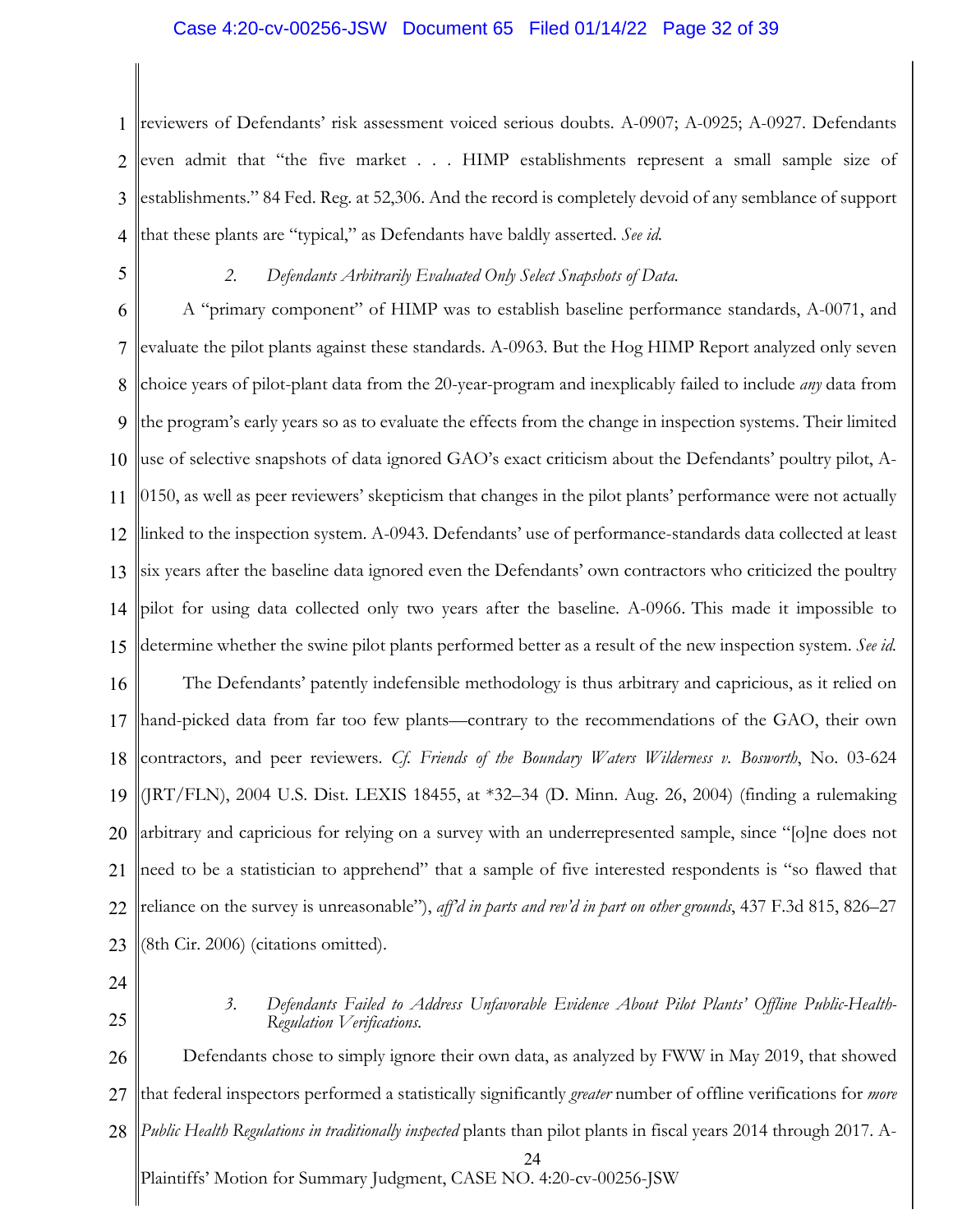## Case 4:20-cv-00256-JSW Document 65 Filed 01/14/22 Page 33 of 39

1 2 3 4 5 6 0856–57. The data also showed that the Hog HIMP Report's evaluation of pooled verification data for 2012 and 2013 likely masked the differences between the pilot and traditional plants. A-0857–058. This flatly contradicted Defendants' central conclusion that any reduction in online inspection staffing in NSIS plants would be justified because of the greater o*ffline* verifications for Public Health Regulations. *See* 84 Fed. Reg. at 52,308 (saying that comparing the number of Public Health Regulations verifications in HIMP and traditional establishments is "an important indicator of subsequent food safety issues").

7 8 9 10 11 12 13 Defendants' failure to either take this information into account in the rulemaking or explain why it was inapposite was thus arbitrary and capricious*. Sierra Club v. EPA*, 671 F.3d 955, 965–66 (9th Cir. 2012) (overturning an agency action where it failed to consider newer "data [that] told a different story than . . . earlier data"); *cf. Zen Magnets, LLC v. Consumer Prod. Safety Comm'n*, 841 F.3d 1141, 1149 (10th Cir. 2016) (stating that "where there is a known and significant change or trend in the data underlying an agency decision, the agency must either take that . . . into account, or explain why it relied solely on data predating that change or trend"); *New Life Evangelistic Ctr., Inc. v. Sebelius*, 672 F. Supp. 2d 61, 74 (D.D.C. 2009).

14

15

# *4. Defendants Downplayed the Problem of Fecal Matter, Digestive Contents, and Milk Contamination in Pilot Plants.*

16 17 18 19 20 Another central justification for NSIS was the Hog HIMP Report's finding that pilot plants had lower violation rates for fecal matter, digestive contents, and milk in 2012 and 2013 than did traditional plants. 84 Fed. Reg. at 52,311; A-0211. This is known as the Food Safety Standard 2 ("FS–2") rate and was "computed as the number of noncompliances citing 9 CFR 310.18 divided by . . . 9 CFR 310.18 verifications performed." *Id.*

21 22 23 24 25 26 27 But the record demonstrate that this conclusion was incorrect. Applying this formula to Defendants' raw data reveals that pilot plants actually had far *higher* violation rates, in fact *2 times higher*, than comparably sized traditional plants in 2012 to 2013. Corrigan Decl. at ¶ 5(a). Reliance on such an incorrect interpretation of data is arbitrary and capricious, even if simply an honest mistake. *See Resolute Forest Prods. v. U.S. Dep't of Agric.*, 187 F. Supp. 3d 100, 123 (D.D.C. 2016) (finding a decision arbitrary and capricious "where an agency has . . . not made a reasonable effort to ensure that appropriate data was relied upon") (emphasis omitted).

Plaintiffs' Motion for Summary Judgment, CASE NO. 4:20-cv-00256-JSW 25 28 And, here, the mistake was more obfuscation than innocent miscalculation. The Hog HIMP Report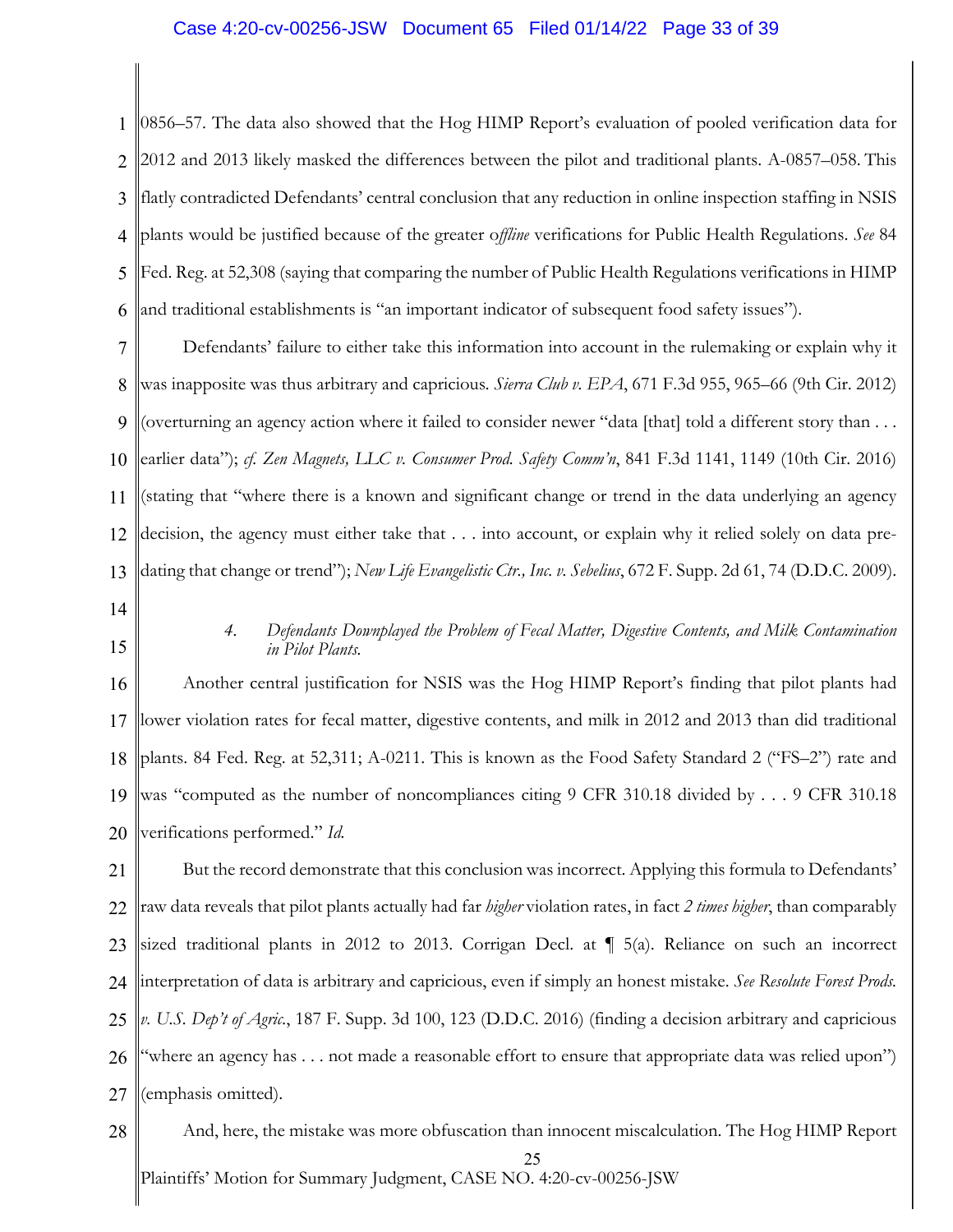# Case 4:20-cv-00256-JSW Document 65 Filed 01/14/22 Page 34 of 39

1 2 3 4 5 6 7 8 9 10 11 had adjusted the FS–2 rate downwards by more than twofold, factoring in the greater number of swine carcasses that inspectors verify in the pilot plants, but without indicating as much. Corrigan Decl. at ¶ 7, Ex. F. But there is absolutely no valid basis for this "adjustment,"<sup>21</sup> since Defendants' Hog HIMP Report was purporting to use the FS-2 violation rates to compare the two inspection systems as implemented.<sup>22</sup> In short, Defendants unjustifiably discounted pilot plants' FS–2 rates to falsely make them appear smaller than traditional plants' rates, while failing to disclose their assumption for doing so. *See Am. Ass'n of Cosmetology Sch. v. Devos*, 258 F. Supp. 3d 50, 72 (D.D.C. 2017) ("When an agency's reasoning involves a non-obvious, essential factual assumption, the agency must justify [it,] . . . as part of its affirmative duty to engage in rational decisionmaking.") (internal quotation marks and citation omitted)); *Shands Jacksonville Med. Ctr. v. Burwell*, 139 F. Supp. 3d 240, 263 (D.D.C. 2015) (finding arbitrary and capricious an agency's failure to disclose critical assumptions).

- 12
- 13

# *5. Defendants Ignored Evidence that Under- or Un-trained Plant Sorters Could Not Perform Critical Inspection Tasks in Pilot Plants.*

14 15 16 17 18 19 20 21 22 23 Defendants' claim that they addressed the OIG audit's findings of poor pilot-plant performance. 84 Fed. Reg. 52,305–06; A-0109. But Defendants have ignored the plethora of evidence showing that pilotplant employees could or would not actually perform the inspection tasks that they would be required to do under NSIS, such as incising and palpating lymph nodes. The record shows that problems persisted even during the rulemaking and that Defendants' top officials were aware of them. A-0109. Months and even years after switching to the new system, the pilot plants were not even complying with the cornerstone of the new system, which is to design and maintain a plan for sorting. A-0296; A-0308; A-0321. Defendants acted arbitrarily by disregarding this evidence, as they "may not simply disregard without explanation the facts in the record that do not support [their] chosen outcome." *W. Watersheds Project v. Bernhardt*, 428 F. Supp. 3d 327, 352 (D. Or. 2019).

24

### *6. Defendants' Approach to Their Risk Assessment Was Fundamentally Flawed.*

25

Defendants' reliance on their risk assessment was arbitrary and capricious for two reasons. First,

26 <sup>21</sup> After all, inspectors typically issue a single violation per verification when they find contaminants, regardless of the total number of carcasses they evaluate. S*ee, e.g.*, A-0292–95.

27 28  $22$  Since employee sorters are claimed to be as effective or better at removing contaminants from carcasses, the fact that offline inspectors verify more carcasses in pilot plants should not result in a

higher FS–2 violations rate unless there were, in fact, more problems in pilot plants.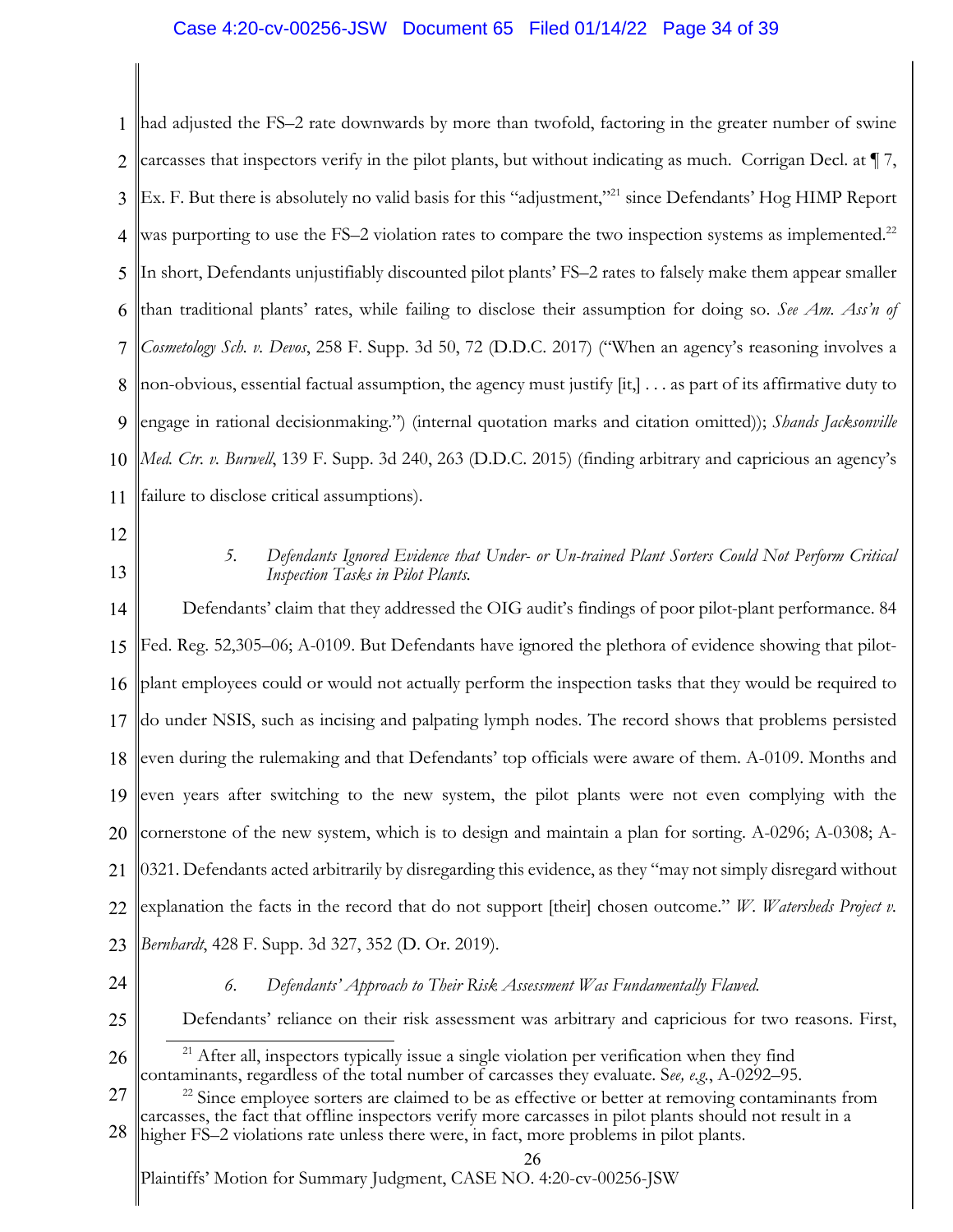# Case 4:20-cv-00256-JSW Document 65 Filed 01/14/22 Page 35 of 39

1 2 3 4 5 6 7 8 9 10 11 Defendants gave short shrift to peer reviewers' comments that questioned whether the assessment's projected *salmonella* reductions were related to the pilot, as opposed to other variables. A-0907; A-0912; A-0943; A-1009. One expert called the risk analysis "invalid," questioning whether there was a causal relationship between *salmonella* reductions and the pilot's inspection system since a pilot plant had low salmonella prevalence both before and after plant-employee sorting.<sup>23</sup> A-0921-22; A-0987-88; A-0912; A-0914; *see also* A-0778. This was an issue related to the pilot's very design and was not addressed in the assessment as Defendants claimed. *See* A-0780; A-0976; A-0988. Indeed, Defendants' failure to address comments is precisely why a federal court found their lifting of their line-speed limits unlawful. *Cf. United Food & Commer. Workers Union, Local No. 663.*, 532 F. Supp. 3d at 773; *see also Gresham v. Azar*, 950 F.3d 93, 103 (D.C. Cir. 2020) ("Nodding to concerns . . . only to dismiss them in a conclusory manner is not a hallmark of reasoned decision-making."), *cert. granted,* 141 S. Ct. 890 (2020).

12 13 14 15 16 17 18 19 20 21 Second, Defendants publicly discounted the tremendous uncertainty over whether NSIS would result in *salmonella*-related-illness reductions and downplayed the likelihood of actually increasing illnesses under the new system, only to later recant after it was too late for public comment. The risk assessment used a complex model that at step one derived a statistical value reflecting the historical relationship between inspectors' performance of offline inspection activities and the prevalence of *salmonella* on carcasses. A-0604. At step two, it then used this value to predict the number of human illnesses that might result from a HIMP-like inspection system that increased the offline inspection tasks at more plants. *Id*. The preamble to the proposed NSIS rules' predicted 2,533 annual avoided illnesses from 35 plants opting into the system, chiefly relying on a model using "simulated data" that assumed inspection tasks would occur on more days in step two than in step one. 83 Fed. Reg. at 4810; A-1034–35.

22 23 24 25 26 This use of simulated data was highly problematic. Indeed, the USDA's Office of Risk Assessment and Cost Benefit Analysis strongly opposed the approach, A-1036–39, the results of which were "not included in the FSIS risk assessment at the departmental clearance stage" and just "appeared with the publication of the proposed rule in 2018." A-1039. One of its staffers even filed a report with a Scientific Integrity Officer over his concerns that a staffer had been pressured to shift the results of modeling. A-

27

<sup>28</sup> <sup>23</sup> In fact, traditional plants had a greater *reduction* in *salmonella* at the "post-chill" stage than pilot plants did after sorting. A-0614.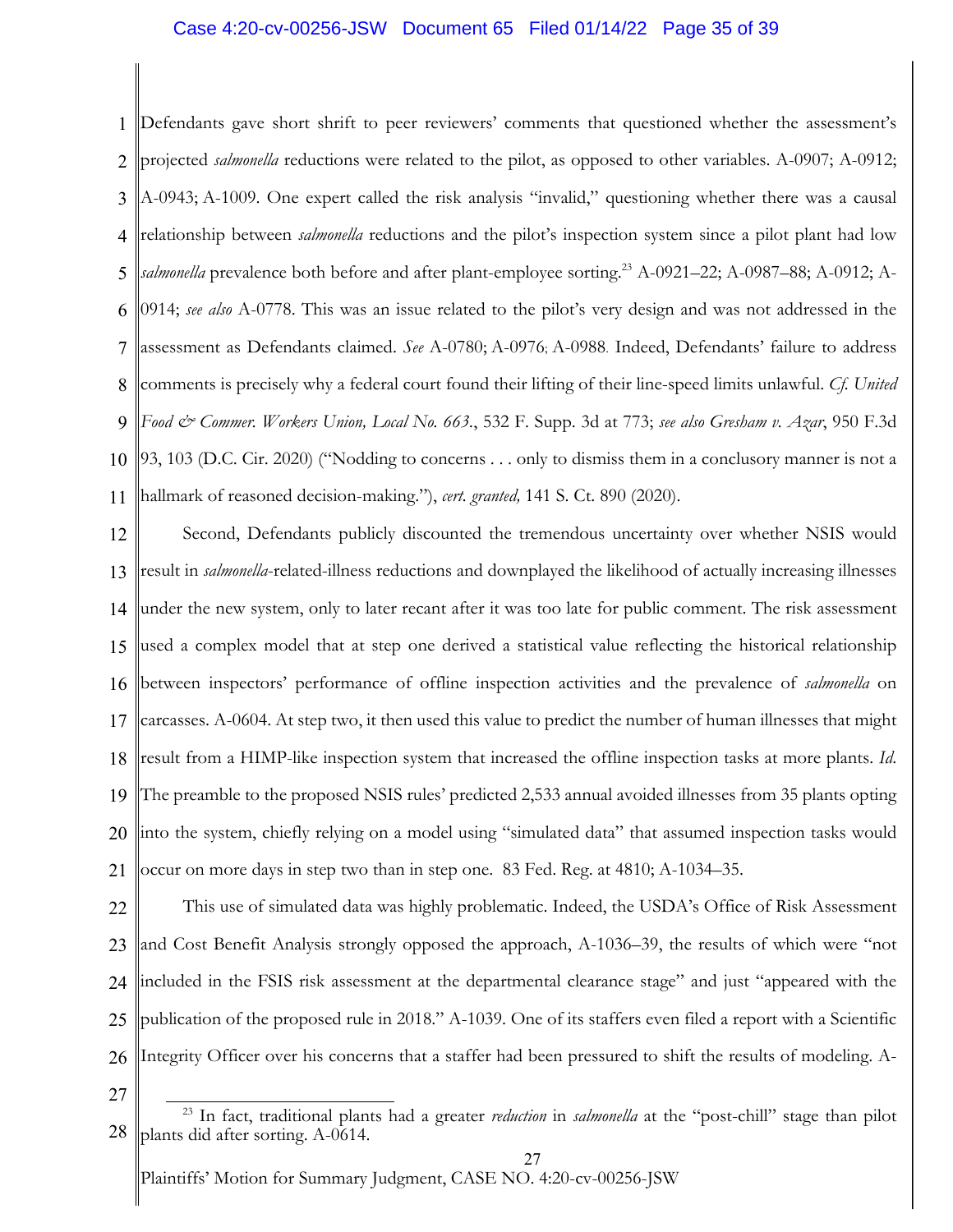# Case 4:20-cv-00256-JSW Document 65 Filed 01/14/22 Page 36 of 39

1 2 3 4 5 6 1036–38. While no formal allegations were lodged, the records related to these allegations reveal that Defendants' use of simulated data was, in fact, outcome-oriented, as Defendants sought to reduce the uncertainty about their projections of avoided illnesses after anticipating far fewer plants would adopt NSIS. <sup>24</sup> A-1037, A-1040. Indeed, Defendants would ultimately *concede* that this approach was improper with their final risk assessment, which did not rely on simulated data. A-0650 (saying the approach "understates the uncertainty").

7 8 9 10 11 12 13 The public was not privy to this controversy until the peer reviewers' comments were released many months after the close of the comment period. One peer reviewer condemned the use of simulated data: The impact of this step is that the authors have created an unrealistically precise estimate of the risk.... Put bluntly, the authors are stuck with the level of uncertainty inherent in the original data set. No amount of math or statistics is going to make that go away." A-0955–56; A-0959. Yet, in response to the peer reviewer, Defendants failed to discuss the controversy and doubled down, steadfastly defending this approach in the revised risk assessment's new appendix. A-1017; A-1045.

14 15 16 17 18 19 20 21 It was only after their assessment was outside public spotlight and the public could not comment that Defendants finally relinquished this outcome-oriented approach after the NSIS rules were finalized. As a result, the final risk assessment asserted a far larger range of potential benefits, estimating that illnesses could decrease by as many as  $6,685$  (95<sup>th</sup> percentile) *or increase by as many as 1,719* (5<sup>th</sup> percentile). 84 Fed. Reg. at 52,333; A-0651. There was also a five-fold greater chance of an increase in illness (20%, compared to the proposed rules' 4% projection), and Defendants' preamble admits that the final rules' benefits were merely "potential," and not "expected," as the proposed rules' preamble had stated. *See* 84 Fed. Reg. at 52,334, n.84; 83 Fed. Reg. at 4791.

22 23 24 25 Defendants' hide-the-ball approach, offering the unrepentant defense of simulated data that they knew to be controversial inside and outside of the agency while taking public comment, only to jettison it after finalizing the rules, came at great expense to the public's ability to evaluate and comment on the rules' benefits. Defendants were required to at least announce these revisions and then re-open the public

- 26 27 <sup>24</sup> Documents would also suggest that Defendants had used simulated data because "the  $5<sup>th</sup>$ percentile is above zero," A-1090—in other words, so that range of avoided illnesses would show an *increase* in illnesses. Defendants' economists heralded this as "great news." *Id*.
- 28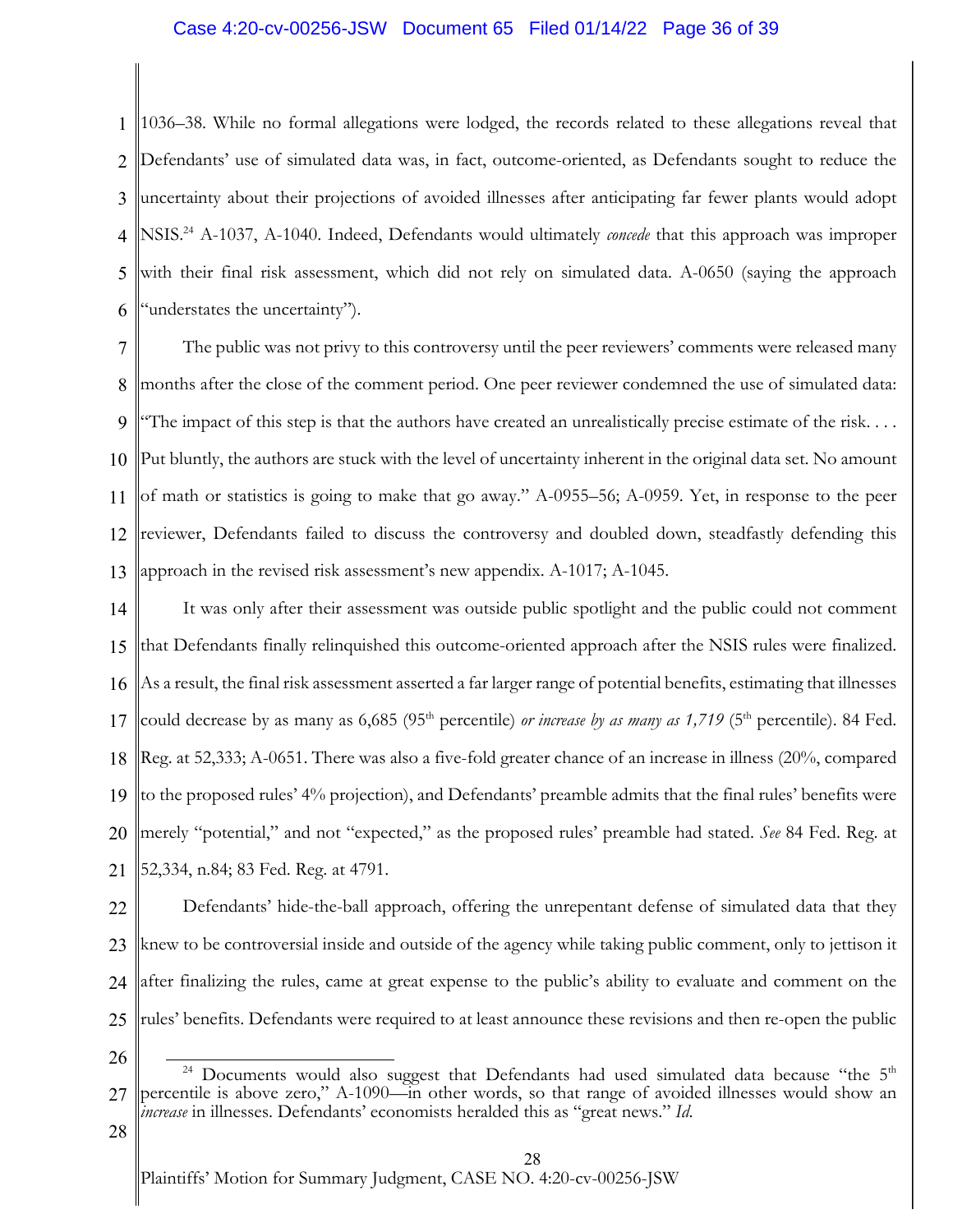# Case 4:20-cv-00256-JSW Document 65 Filed 01/14/22 Page 37 of 39

1 2 3 4 5 6 7 comment period. <sup>25</sup> *See Harlan Land Co. v. USDA*, 186 F. Supp. 2d 1076, 1095 (E.D. Cal. 2001) (finding a rule arbitrary and capricious for relying on a faulty risk assessment, the correction of which dramatically increased risk, indicating the need for a new assessment); *Shands Jacksonville Med. Ctr.*, 139 F. Supp. 3d at 263 (finding arbitrary and capricious the failure to disclose assumptions until after the comment period); *cf.*, *Serco Inc. v. United States*, 81 Fed. Cl. 463, 488 (Fed. Cl. 2008) (saying that presenting data to make it appear more certain is a "false precision [that] can act like a siren charming the unwary into making arbitrary comparisons"). Their failure to do so was the height of arbitrary and capricious rulemaking.

8 9 10 11 12 13 14 In sum, Defendants' rulemaking was arbitrary and capricious for failing to consider significant problems underlying their new inspection system. They disregarded their unrepresentative NSIS pilot; their Hog HIMP Report's limited data set; their own unfavorable data pertaining to Public-Health-Regulation verifications and pilot plants' violations for fecal matter, digestive contents, and milk contamination; pilot-plant sorters' inabilities to incise and palpate lymph nodes, and the risk assessment's flaws that were recognized by peer reviewers, but which Defendants either totally ignored or acknowledged only after the public could comment.

- 15
- 16

# **C. The NSIS Rules Undermine the Food Safety Purposes of the FMIA and Are an Unlawful Subdelegation Under the Act.**

17 18 19 20 21 22 23 24 25 The NSIS rules also undermine the FMIA's chief purpose, which is to protect "the health and welfare of consumers." § 602. The *only* consumer benefits that Defendants estimate are derived from Defendants' flawed risk assessment, and such benefits are at best highly uncertain, as demonstrated above. Even if the goal of "efficient execution" of inspections would be advanced by the new rules, any increase in efficiency would be achieved through the dramatic curtailing and transfer of federal inspection responsibilities to the meat companies. Congress did not contemplate this under the FMIA. It even expressly rejected an approach of allowing meat companies to pay for inspection because it would "discredit . . . inspection and cast suspicion upon it." Corrigan Decl. ¶ 8, Ex G-003. Defendants are not free to ignore the means Congress set out to accomplish the FMIA, and their rules are arbitrary and

26

28

<sup>27</sup> <sup>25</sup> Defendants also erred by failing to have the risk assessment peer reviewed earlier, contrary to the OMB's and USDA guidance. A-1103; A-1138–39. *Cf. Town of Barnstable v. FAA*, 659 F.3d 28, 35 (D.C. Cir. 2011) (finding disregard of agency guidance arbitrary and capricious).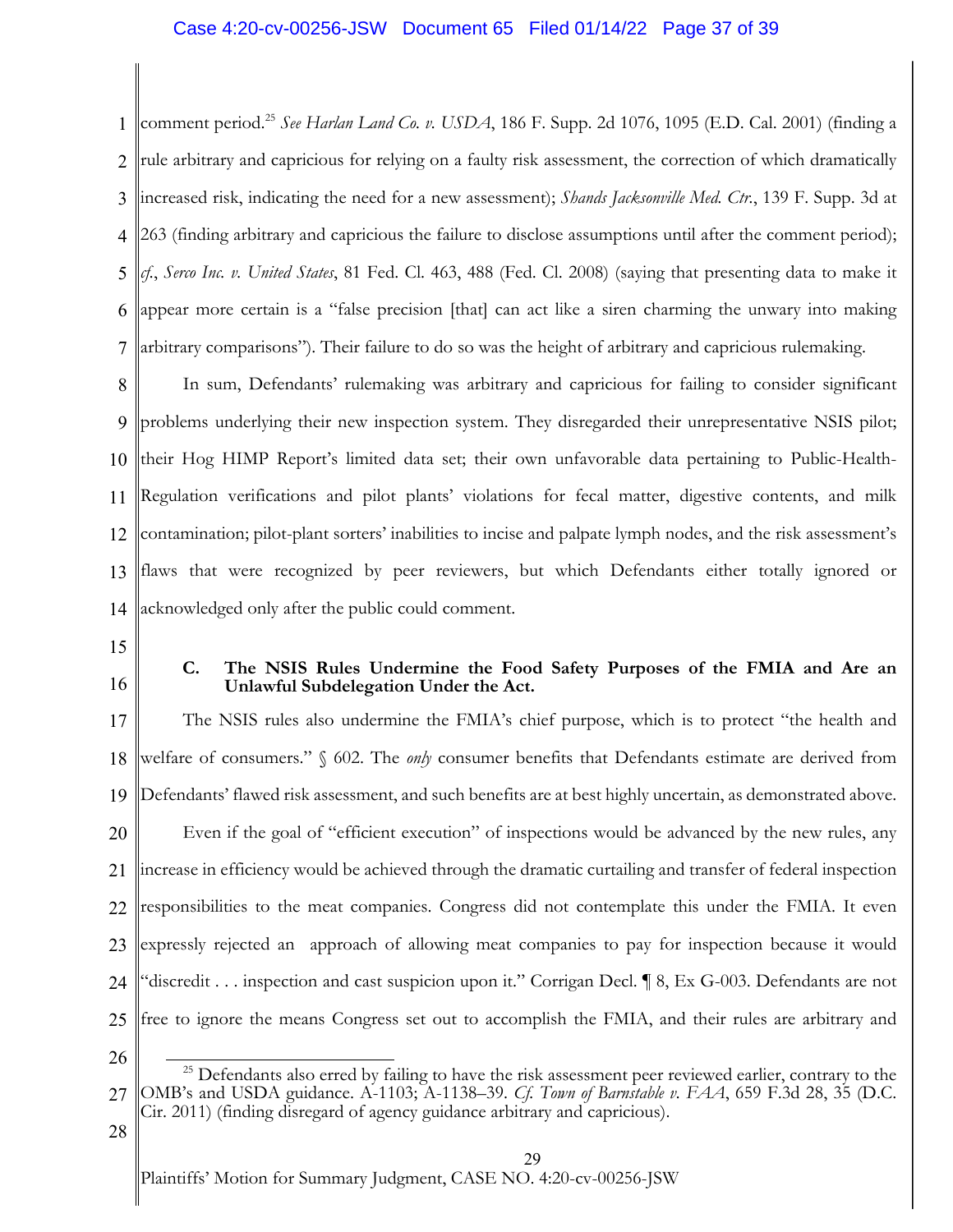# Case 4:20-cv-00256-JSW Document 65 Filed 01/14/22 Page 38 of 39

1 2 3 capricious for doing so. *See Gresham*, 950 F.3d at 101 (finding a regulation arbitrary since agencies are "bound, not only by the ultimate purposes Congress has selected, but by the means it has . . . prescribed") (internal quotes and citation omitted).

4 5 6 7 8 9 10 11 12 13 14 15 For similar reasons, Plaintiffs are also entitled to Summary Judgment on their Sixth Claim, as the rules violate the APA's prohibition on subdelegation. The FMIA clearly provides that only federal inspectors may perform inspections. § 621. And there is no affirmative evidence of statutory authority that Defendants can delegate these responsibilities to plant employees. Further evidencing Defendants' improper delegation is their own regulations, which reflect that no one other than an inspector can make the required inspection. *See* 9 C.F.R. §§ 310.1(a), 300.4 (2021) (defining "Inspection program employee, inspection service employee, or program employee" as "an inspector or other government employee who is authorized to conduct any inspection"). Defendants' NSIS rules therefore violate the APA for subdelegating these responsibilities to plant employees. *Cf. Defs. of Wildlife v. Gutierrez*, 532 F.3d 913, 927 (D.C. Cir. 2008) (saying that federal agency officials "may not subdelegate to outside entities—private or sovereign—absent affirmative evidence of authority to do so") (quoting *U.S. Telecom Ass'n v. FCC*, 359 F.3d 554, 566 (D.C. Cir. 2004)).

16

# **CONCLUSION**

17 18 Defendants' NSIS rules are contrary to the explicit mandates of the FMIA and in violation of the APA. Plaintiffs respectfully request that the Court grant their Motion for Summary Judgment.

| 19 | Dated: January 14, 2022 | Respectfully submitted,                                     |
|----|-------------------------|-------------------------------------------------------------|
| 20 |                         | SYLVIA SHIH-YAU WU (CA Bar No. 273549)                      |
| 21 |                         | Center for Food Safety<br>303 Sacramento Street, 2nd floor  |
| 22 |                         | San Francisco, CA 94111<br>$(p)$ 415-826-2770               |
| 23 |                         | (f) $415 - 826 - 0507$<br>swu@centerforfoodsafety.org       |
| 24 |                         | <u>/s/ Amy Van Saun</u>                                     |
| 25 |                         | AMY VAN SAUN<br>Pro Hac Vice                                |
| 26 |                         | Center for Food Safety<br>2009 NE Alberta Street, Suite 207 |
| 27 |                         | Portland, OR 97211<br>$(p)$ 971-271-7372                    |
| 28 |                         | avansaun@centerfor foodsafety.org                           |
|    |                         |                                                             |